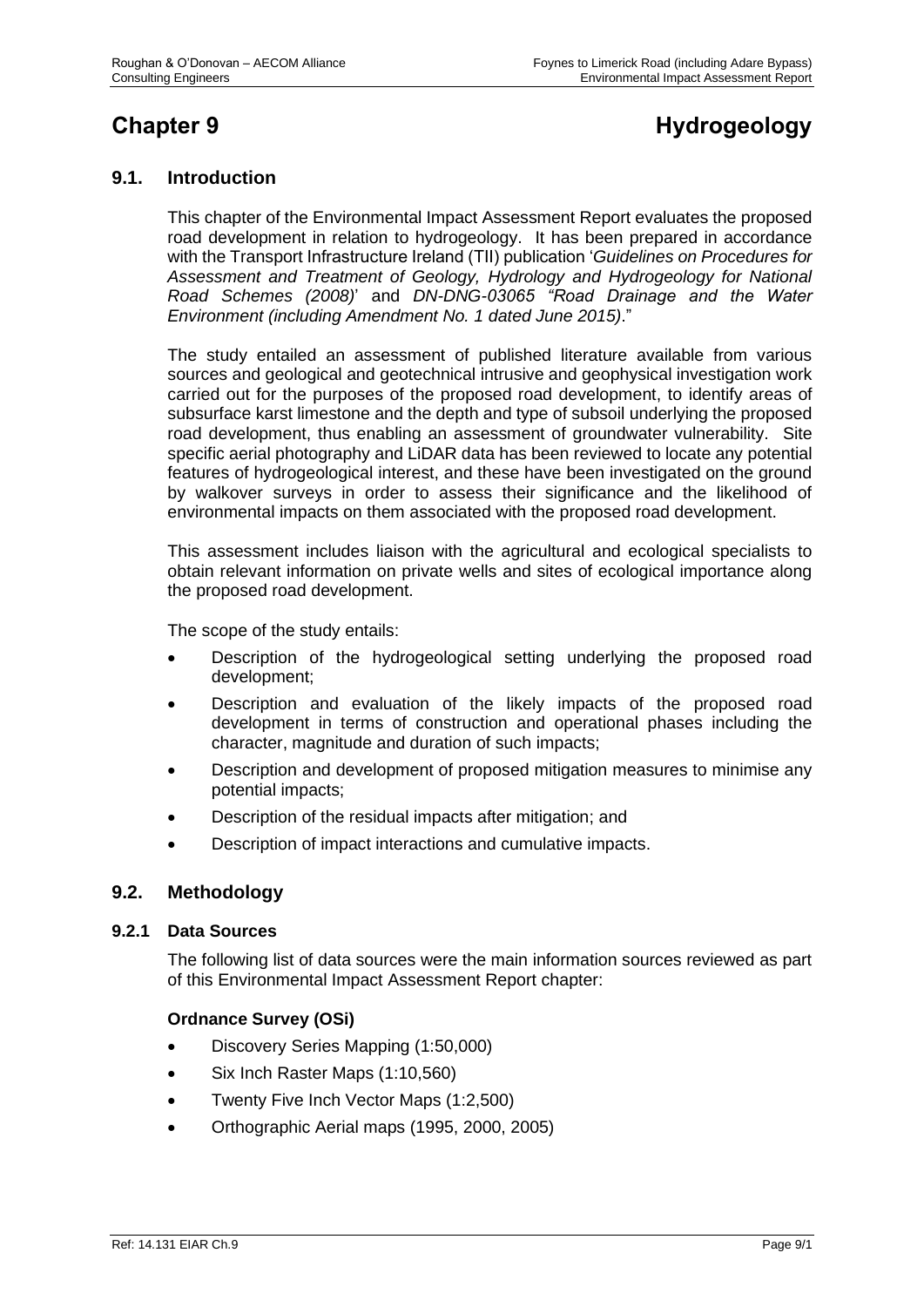#### **Geological Survey of Ireland (GSI)**

- Groundwater Newsletter (various issues)
- Bedrock Geology Mapping
- Aquifer Mapping
- Groundwater Vulnerability Mapping
- Groundwater Source Protection Mapping
- Geology of The Shannon Estuary: A Geological Description of The Shannon Estuary Region including parts of Clare, Limerick and Kerry with accompanying bedrock geology 1:100,000 scale map, Sheet 17

#### **Teagasc**

- Subsoil Classification Mapping
- Well Database
- Karst Features and Tracer Test Database
- Unpublished Turlough Database

# **Environmental Protection Agency (EPA)**

- Water Quality Monitoring Database and Reports
- Water Framework Directive Classification
- Towards Setting Guideline Values for The Protection of Groundwater in Ireland

#### **Limerick City and County Council**

- Limerick County Development Plan 2010-2016 (as extended)
- Planning Register
- Water Services Abstractions, Discharges & Supply Schemes
- Limerick Groundwater Protection Scheme Reports (2018)

#### **National Parks and Wildlife Service (NPWS)**

- Designated Areas Mapping
- Site Synopsis Reports

#### **Other Sources**

- Aerial survey photography (flown 2006, 2007, 2010, 2012 & 2015)
- LiDAR data (flown Feb 2015)
- Review of Office of Public Works (OPW) online mapping
- Met Eireann meteorological data
- Water Framework Directive River Basin Management Plans
- Department of the Environment, Heritage and Local Government (DoEHLG), Environment Protection Agency (EPA) and Geological Survey of Ireland (GSI) (1999). Groundwater Protection Scheme Reports

#### **9.2.2 Legislation and Guidelines**

This chapter is prepared having regard to the requirements of Section 50 Sub-section (2 and 3) of the Roads Act 1993 as amended, Annex IV of Directive 2011/92/EU (as substituted by Directive 2014/52/EU), and the following guidance: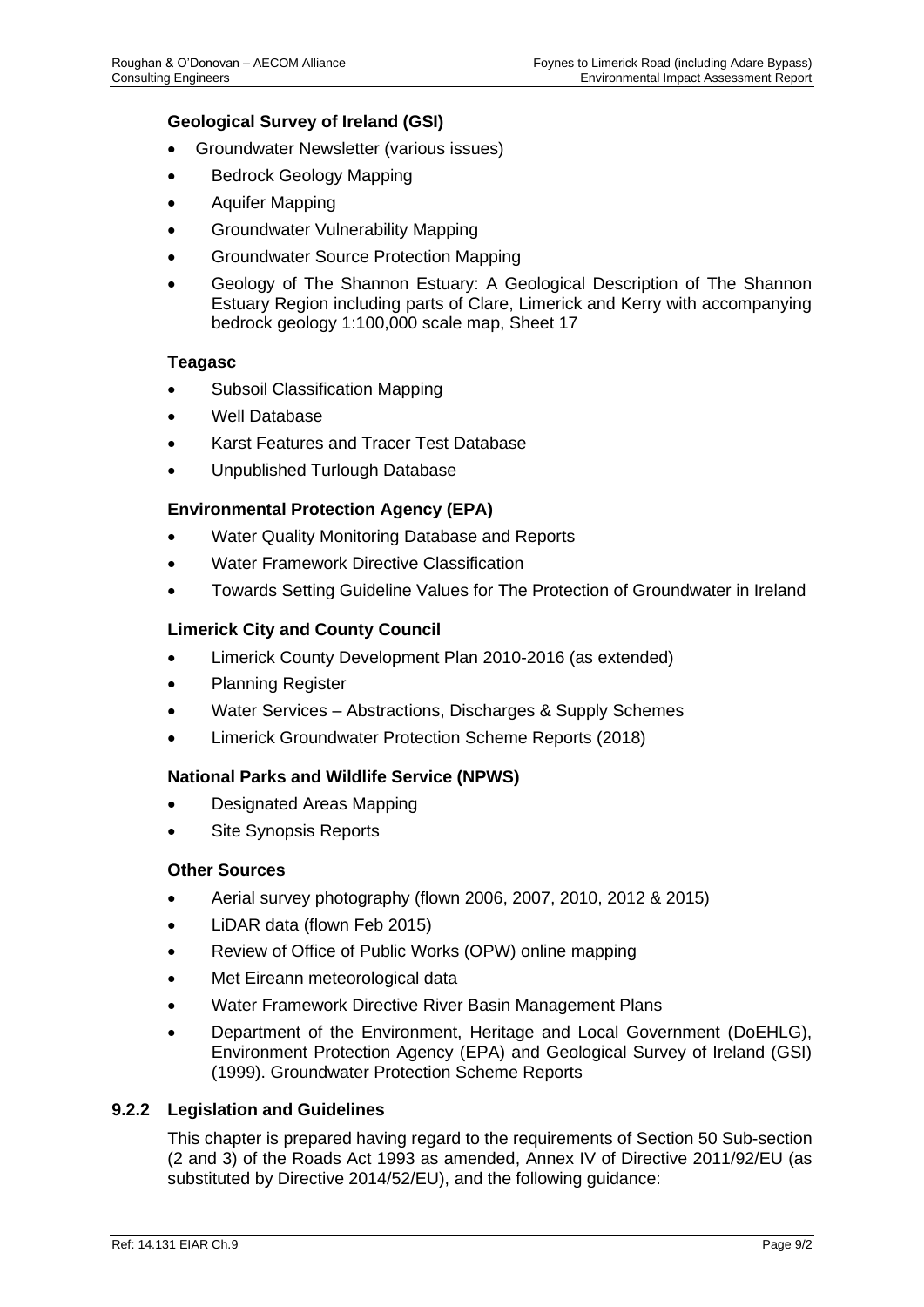- Transport Infrastructure Ireland (2008). Environmental Impact Assessment of National Road Schemes – A Practical Guide;
- Transport Infrastructure Ireland (2008). Guidelines on Procedures for Assessment and Treatment of Geology, Hydrology and Hydrogeology for National Road Schemes;
- Transport Infrastructure Ireland (2015). DN-DNG-03065 Road Drainage and the Water Environment (*including Amendment No. 1 dated June 2015).*
- Transport Infrastructure Ireland (2015). DN-DNG-03022 Drainage Systems for National Roads (including Amendment No. 1 dated June 2015)
- EPA (2017). Draft Guidelines on the Information to be contained in Environmental Impact Assessment Reports
- EPA (2015). Draft Advice Notes for Preparing Environmental Impact Statements
- DoEHLG (2010). Appropriate Assessment of Plans and Projects in Ireland Guidance for Planning Authorities
- EPA (2002) Guidelines on the information to be contained in Environmental Impact Statements
- EPA (2003). Advice Notes on current practice (in the preparation of Environmental Impact Statements)
- Institute of Geologists of Ireland (2002). Geology in Environmental Impact Statements: A Guide
- Institute of Geologists of Ireland (2013). Guidelines for the Preparation of Soils, Geology and Hydrogeology Chapters of Environmental Impact Statements

Additionally, the following legislation was taken into account:

- S.I. No. 296 of 2018, European Union (Planning and Development) (Environmental Impact Assessment) Regulations 2018.
- S.I. No. 473 of 2011, European Union (Environmental Impact Assessment and Habitats) Regulations 2011.
- S.I. No. 366/2016 European Union Environmental Objectives (Groundwater) (Amendment) Regulations 2016.
- S.I. No. 366/2016 European Union Environmental Objectives (Groundwater) (Amendment) Regulations 2016.
- S.I. No. 722 of 2003, European Community (Water Policy Regulations, 2003.
- S.I. No 272 of 2009, European Communities Environmental Objectives (Surface Waters) Regulations, 2009
- S.I. No. 9 of 2010, European Communities Environmental Objectives (Groundwater) Regulations, 2010.
- Directive 2000/60/EC "The Water Framework Directive"
- Directive 2006/118/EC "The Groundwater Directive"
- The Planning and Development Act, 2000, as amended,
- S.I. 600 of 2001 Planning and Development Regulations as amended.
- European Communities Environmental Objectives (Groundwater) Regulations 2010-2012.
- S.I. No. 122 of 2014 European Union (Drinking Water) Regulations
- European Communities (Water Policy) Regulations, 2003 (S.I. No. 722 of 2003),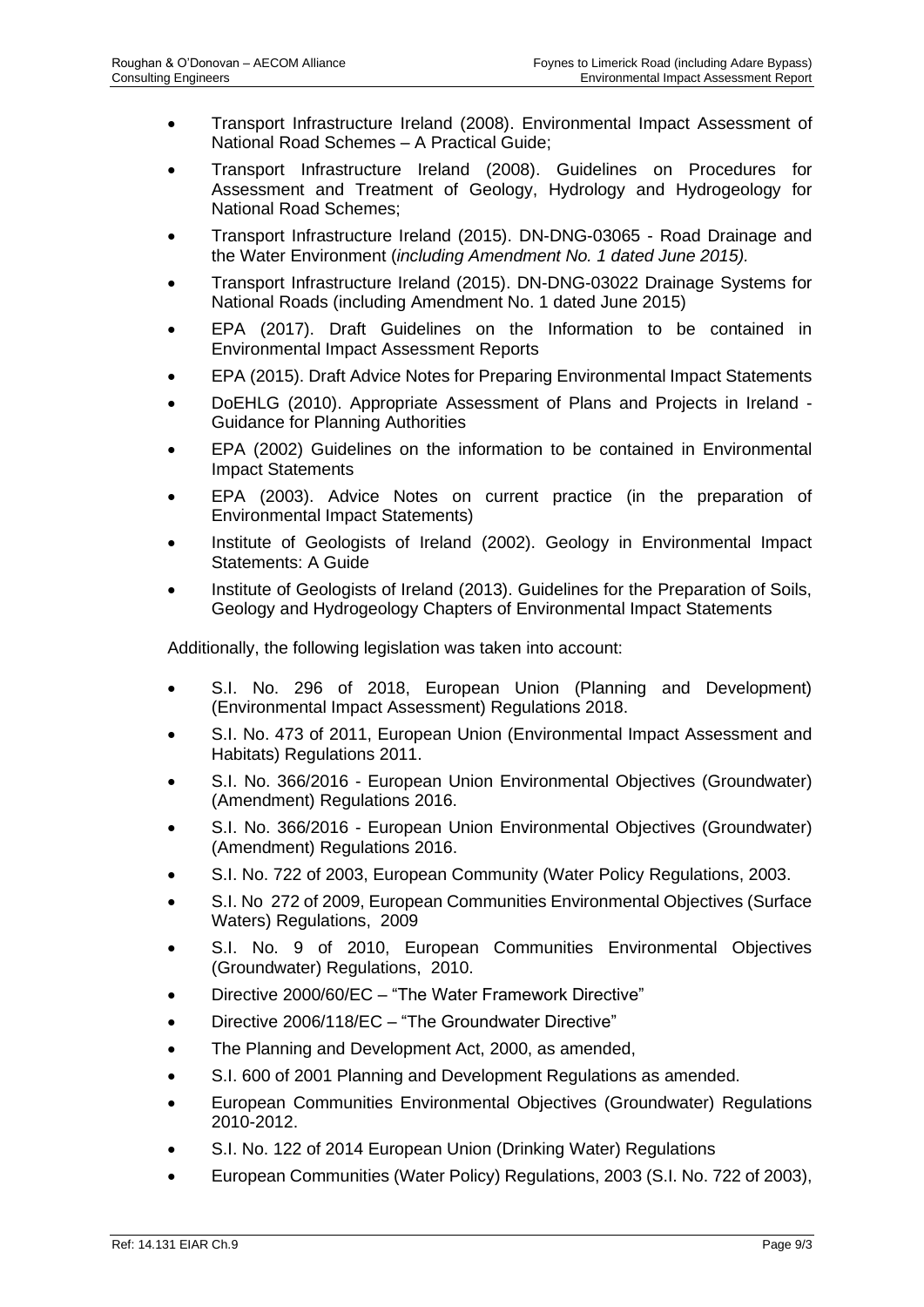• European Communities Environmental Objectives (Surface Waters) Regulations, 2009 (S.I. No. 272 of 2009)

# **9.2.3 Consultation with Regulatory and Other Bodies**

Consultation was carried out with relevant bodies as follows:

- Geological Survey of Ireland (GSI);
- National Parks and Wildlife Service (NPWS)
- Office of Public Works (OPW)
- Limerick City and County Council (LCCC) Environment and Water Services **Departments**

Consultation with all of the other relevant specialists on the project team has been undertaken throughout the development of the proposed road development.

#### **9.2.4 Field Surveys and Ground Investigations**

Field surveys were carried out to assess the hydrogeological aspects of the proposed road development. Detailed site walkovers were made at any key areas of concern. At sensitive locations, water supply springs, wells and / or boreholes were visited and assessed in respect to use, well characteristics, yield and recharge area.

Ground investigations have been undertaken for the proposed road development during the period 2016-2019. These investigations consisted of boreholes, trial pits and dynamic probes to determine the characteristics of the overburden material, and rotary cores to determine the bedrock conditions and rock strength. In addition geophysical surveys were carried out at various locations along the route including at areas of known or suspected karst activity. Standpipes and piezometers were installed in areas of interest with respect to groundwater and monitoring of groundwater levels (both manually and digitally) was undertaken to ascertain seasonal groundwater fluctuations. Groundwater quality was monitored at sensitive locations in order to determine baseline conditions and, in areas of concern relating to potential ground contamination, environmental sampling of soil and groundwater was carried out to determine the nature and extent of any contaminants which may be present.

#### **9.2.5 Impact Assessment for Hydrogeology**

An impact assessment has been made of any key hydrogeological features identified along the proposed road development. The methodology follows guidelines for the completion of EIAR established by both the EPA and TII and was also completed with reference to the relevant Institute of Geologists of Ireland (IGI) EIAR guidelines and relevant TII design guidelines (e.g. DN-DNG-03065 and DN-DNG-03022) where appropriate.

The impact assessment also closely followed the methodology set out by the EPA in their guideline document "Guidelines on the Information to be contained in Environmental Impact Assessment Reports". For each hydrogeological feature the magnitude of the impact has been assessed in the absence of mitigation and, in combination with the importance of the attribute (i.e the significance of a potential impact), and an impact rating has been applied. The impact rating takes into account the sensitivity and importance of the feature in combination with the character/magnitude/duration/likelihood/and consequences of any potential impact. See below for magnitude and impact ratings from the TII Guidelines.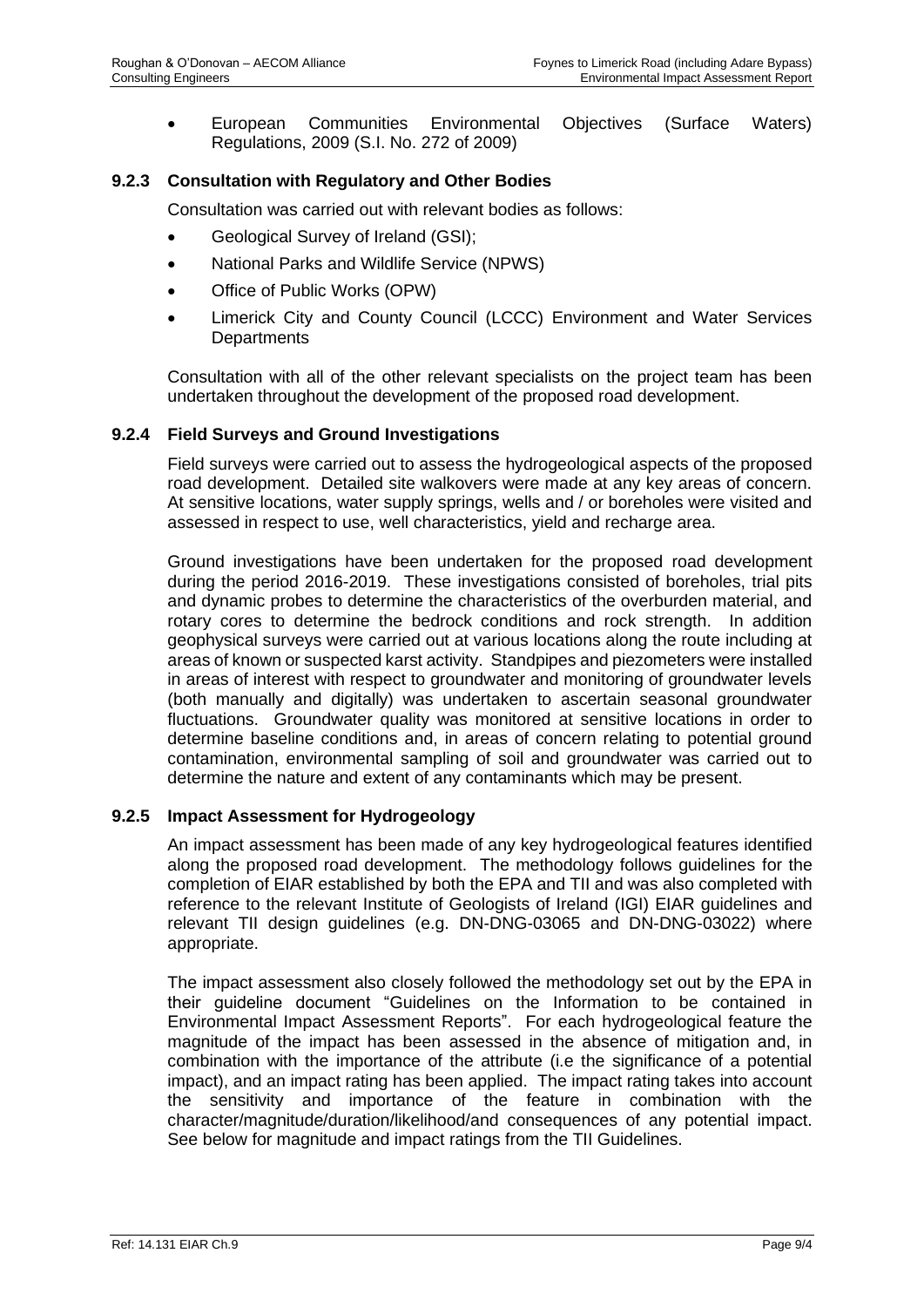| Table 9.1 | Criteria for Rating Impact Significance at EIAR (EIS) Stage - |
|-----------|---------------------------------------------------------------|
|           | Estimation of Magnitude of Impact on Hydrogeology Attribute   |
|           | (TII, 2008)                                                   |

| <b>Magnitude of</b><br>Impact | <b>Criteria</b>                                                                                               | <b>Typical Examples</b>                                                                                                                                                                                                                                                                       |
|-------------------------------|---------------------------------------------------------------------------------------------------------------|-----------------------------------------------------------------------------------------------------------------------------------------------------------------------------------------------------------------------------------------------------------------------------------------------|
| Large Adverse                 | Results in loss<br>of                                                                                         | Removal of large proportion of aquifer.                                                                                                                                                                                                                                                       |
|                               | attribute<br>and<br>/or<br>quality and integrity<br>of attribute.                                             | Changes to aquifer or unsaturated zone resulting in<br>extensive change to existing water supply springs<br>and wells, river baseflow or ecosystems.                                                                                                                                          |
|                               |                                                                                                               | Potential high risk of pollution to groundwater from<br>routine run-off <sup>1</sup> .                                                                                                                                                                                                        |
|                               |                                                                                                               | Calculated risk of serious pollution incident >2%<br>annually <sup>2</sup> .                                                                                                                                                                                                                  |
| Moderate<br>Adverse           | Results in impact on<br>integrity of attribute or<br>loss<br>οf<br>part<br>of<br>attribute.                   | Removal of moderate proportion of aquifer.<br>Changes to aquifer or unsaturated zone resulting in<br>moderate change to existing water supply springs<br>and wells, river baseflow or ecosystems.<br>Potential medium risk of pollution to groundwater<br>from routine run-off <sup>1</sup> . |
|                               |                                                                                                               | Calculated risk of serious pollution incident >1%<br>annually <sup>2</sup> .                                                                                                                                                                                                                  |
| <b>Small Adverse</b>          | minor<br><b>Results</b><br>in.<br>impact on integrity of<br>attribute or loss of<br>small part of attribute.  | Removal of small proportion of aquifer. Changes to<br>aquifer or unsaturated zone resulting in minor<br>change to water supply springs and wells, river<br>baseflow or ecosystems.                                                                                                            |
|                               |                                                                                                               | Potential low risk of pollution to groundwater from<br>routine run-off <sup>1</sup> .                                                                                                                                                                                                         |
|                               |                                                                                                               | Calculated risk of serious pollution incident > 0.5%<br>annually <sup>2</sup> e                                                                                                                                                                                                               |
| Negligible                    | Results in an impact<br>on attribute but of<br>insufficient<br>magnitude to affect<br>either use or integrity | Calculated risk of serious pollution incident <0.5%<br>annually <sup>2</sup> .                                                                                                                                                                                                                |

<sup>1</sup> Refer to Annex 1, Method C, Annex 1 of HA216/06

<sup>2</sup> Refer to Appendix B3/Annex 1, Method D, Annex 1 of HA216/06

# **Table 9.2 Rating of Significant Environmental Impacts at EIAR Stage (TII, 2008)**

|                                 | <b>Negligible</b> | <b>Small Adverse</b>      | <b>Moderate Adverse</b>   | <b>Large Adverse</b>     |
|---------------------------------|-------------------|---------------------------|---------------------------|--------------------------|
| <b>Extremely</b><br><b>High</b> | Imperceptible     | Significant               | Profound                  | Profound                 |
| <b>Very High</b>                | Imperceptible     | Significant /<br>Moderate | Profound/<br>Significant  | Profound                 |
| <b>High</b>                     | Imperceptible     | Moderate / Slight         | Significant /<br>Moderate | Profound/<br>Significant |
| <b>Medium</b>                   | Imperceptible     | Slight                    | Moderate                  | Significant              |
| Low                             | Imperceptible     | Imperceptible             | Slight                    | Slight/<br>Moderate      |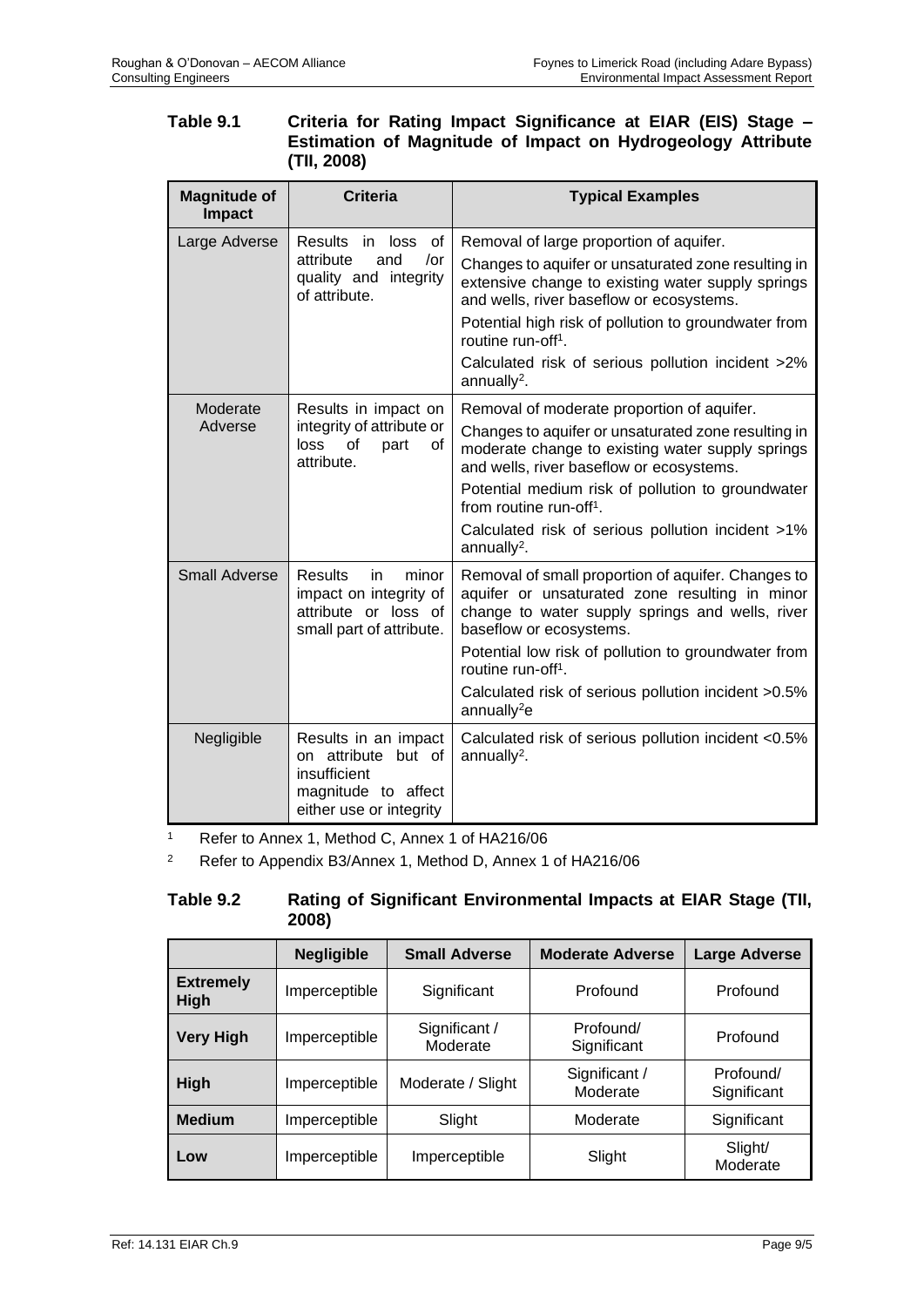# **9.3. Receiving Environment for Hydrogeology**

#### **9.3.1 Soils & Subsoils**

#### **GSI Mapping**

According to GSI Quaternary Mapping, subsoils within the study area predominantly consist of limestone tills of moderate to low permeability. Subsoil cover is shallow along much of Section A (Foynes to Ballyclogh), Section B (Ballyclogh to Askeaton) and Section C (Ballyclogh to Rathkeale), of the proposed road development and areas of limestone bedrock crop out in many areas. Small isolated pockets of fen peat and Lake Marl are also present, located mainly between Askeaton and Rathkeale. Alluvium deposits are present along the path of the main rivers and their adjacent floodplains. More extensive deposits of Limestone Tills are present along the majority of Section D Rathkeale to Adare again with Alluvium deposits located adjacent to the main rivers which are encountered. An area of fen peat is located north of the alignment at Rathkeale and "Made Ground" is present where the proposed road development passes within urbanised areas such as Foynes, Askeaton, Rathkeale and Adare. Refer to Figure 9.1 EIAR Volume 3 for Quaternary mapping of the area and also to Chapter 8 Soil & Geology.

#### **Intrusive Site Investigations**

Borehole logs, Trial Pit Records, dynamic probes and in-situ and laboratory test results were reviewed during this assessment to determine the nature and extent of subsoils along the proposed road development. The intrusive site investigations largely confirmed the Quaternary Subsoil Mapping as described above. A number of trial pits encountered horizons of silts, sands and gravels some of which were between  $1 - 2m$ in thickness. The more extensive deposits of silts and sandy gravelly silts and clays were generally located in Section C between Ballyclogh and Rathkeale. Silts were also encountered at the more western end of Section A near Foynes. Areas where these silts and lower permeability clays were located, were wetter with perched soil water encountered in a number of isolated locations. Clays encountered along Sections A- C generally contained sandy or sandy/gravelly fractions (some silty clays were encountered in isolated areas) and generally appeared moderately to well drained. In-situ soil infiltration tests (Bre365) were undertaken at selected Trial Pit locations and infiltration coefficients ranging between 1.9 x 10<sup>-6</sup> and 8.2 x 10<sup>-7</sup> ms<sup>-1</sup> were determined for subsoils in Sections  $A - C$ . The Limestone Tills encountered in Section D were predominantly sandy clays, gravelly clays or sandy gravelly clays and appeared very well drained. In-situ soil infiltration tests (BRE365) were undertaken at selected Trial Pit locations and infiltration coefficients ranging between 3.6  $\times$  10<sup>-3</sup> and 2.08 x 10 $3$  ms<sup>-1</sup> in Section D indicated the generally free draining nature of the soil matrix.

#### **9.3.2 Bedrock Geology**

#### **GSI Mapping**

Generalised bedrock geology mapping along the route of the proposed road development indicates that it is predominantly underlain by Dinantian Pure Un-bedded Limestone rocks which form the Waulsortian Limestone formation. The Waulsortian Limestone formation comprises massive un-bedded limestone and mudstone. The limestone bedrock crops out in many locations particularly in Sections A and C. The dark muddy limestone and shaly mudstones of the Rathkeale formation are crossed in Sections C and D in the vicinity of Rathkeale. At the eastern end of Section D the proposed road development crosses Pure Un-bedded (Visean) Limestones. Refer to Figure 9.2 EIAR Volume 3 for GSI Bedrock Geology mapping of the area.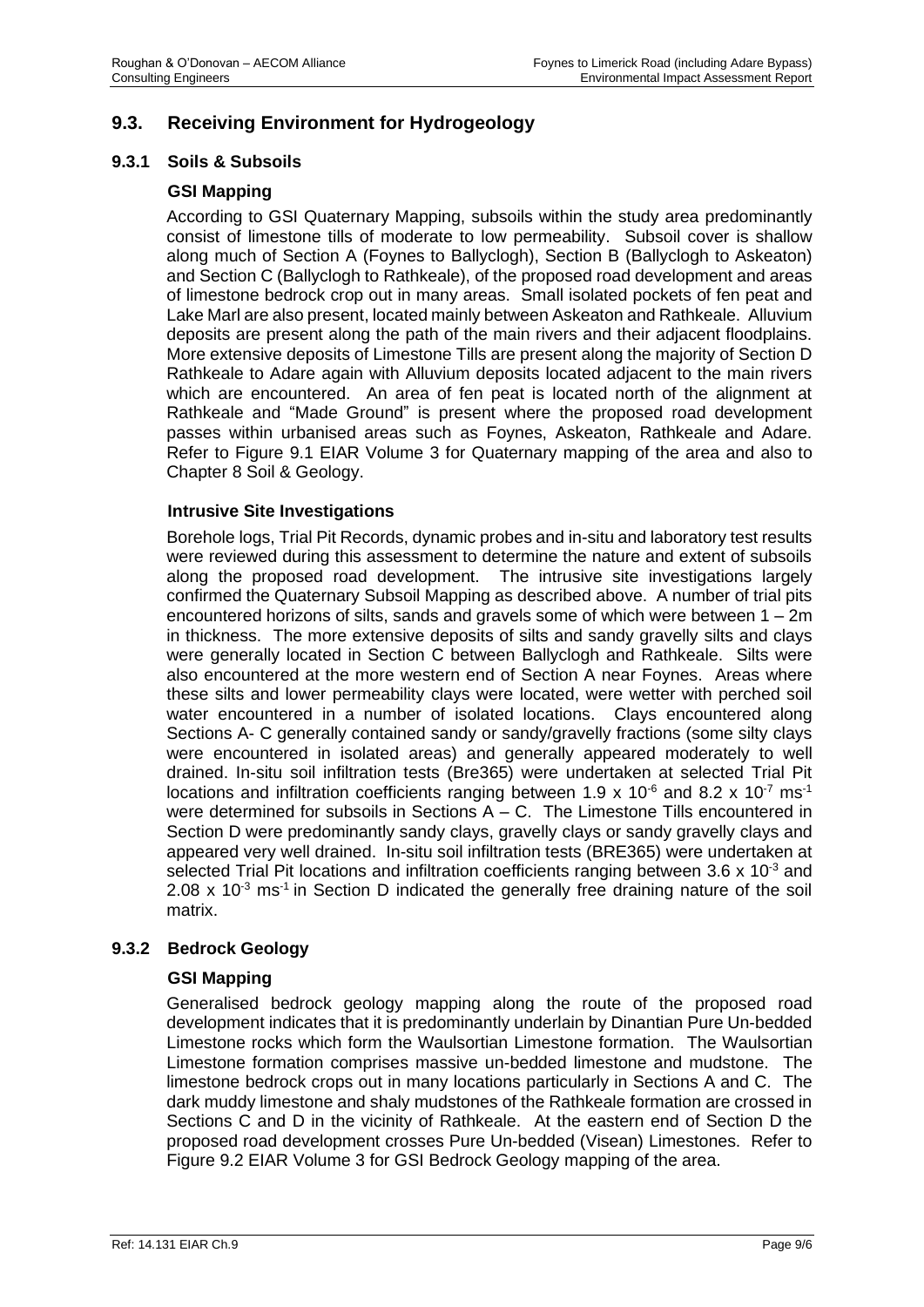#### **Intrusive Site Investigations**

In Sections A to C intrusive site investigations encountered moderately weak to strong Limestone and Mudstone at depths ranging between 0 – 17.1m below ground level (BGL). Generally, a weak weathered and broken zone of limestone and clay was encountered (1 – 4.7m thick) above more competent bedrock. Highly weathered zones were also encountered at subsequent depths in some borehole profiles. Calcite veins were noted to occur in some of the Limestone rocks which were encountered and in some areas these were noted as having been weathered to leave small voids in places.

In Section D intrusive site investigations encountered moderately weak to strong Pale to Dark Grey Limestone and Dark Grey to Black Mudstone at depths ranging between 0 – 17.6mBGL. Isolated Siltstone was also encountered towards the eastern end of the proposed road development in the vicinity of Adare. Moderately to highly weathered rock of between 1 – 4m in thickness was generally encountered above more competent bedrock. Minor calcite veining was noted in some of the Limestone horizons.

# **Contaminated Land**

One area of possible ground contamination was identified along the proposed road development in the townland of Craggs some 4km east of Foynes just south of the existing N69. The site has historically been used as a fuel depot and large areas of coal storage are visible in aerial mapping of the location. Intrusive site investigations were carried out at the site which included a full suite or soil environmental sampling at various depths into the soil horizon and groundwater sampling. Whilst some evidence of soil contamination was present it was not extensive and was low in levels and toxicity. Any contaminated materials encountered during construction shall be removed off-site and disposed of in accordance with best practice and environmental licencing.

#### **9.3.3 Groundwater Resources**

The GSI has classified geological strata for hydrogeological purposes based on the value of the groundwater resource and the hydrogeological characteristics. There are three aquifer classifications of bedrock aquifer which the proposed road development passes through. Table 9.3 outlines the bedrock aquifer classifications that occur in the area for the different bedrock formations. Aquifer mapping for the area is illustrated in Figure 9.3 of Volume 3 of this EIAR.

| <b>Aquifer Classification</b>                                    | <b>Code</b> | <b>Bedrock Formations</b>  |
|------------------------------------------------------------------|-------------|----------------------------|
| Regionally Important Aquifer - Karstified<br><b>Conduit Flow</b> | Rkc.        | Waulsortian Limestone (WA) |

#### **Table 9.3 Aquifer Classification along the Proposed Road Development**

| <b>CONQUIL FIOW</b>                                                                       |     |                            |
|-------------------------------------------------------------------------------------------|-----|----------------------------|
| Regionally Important Aquifer - Karstified<br><b>Diffuse Flow</b>                          | Rkd | Waulsortian Limestone (WA) |
| Locally Important Aquifer - Bedrock which is<br>moderately productive only in local zones | LI. | Durnish Formation (DU)     |
| Locally Important Aquifer - Bedrock which is<br>moderately productive only in local zones | LI. | Rathkeale Formation (RK)   |
| Locally Important Aquifer - Bedrock which is<br>moderately productive only in local zones | П   | Visean Limestones (VIS)    |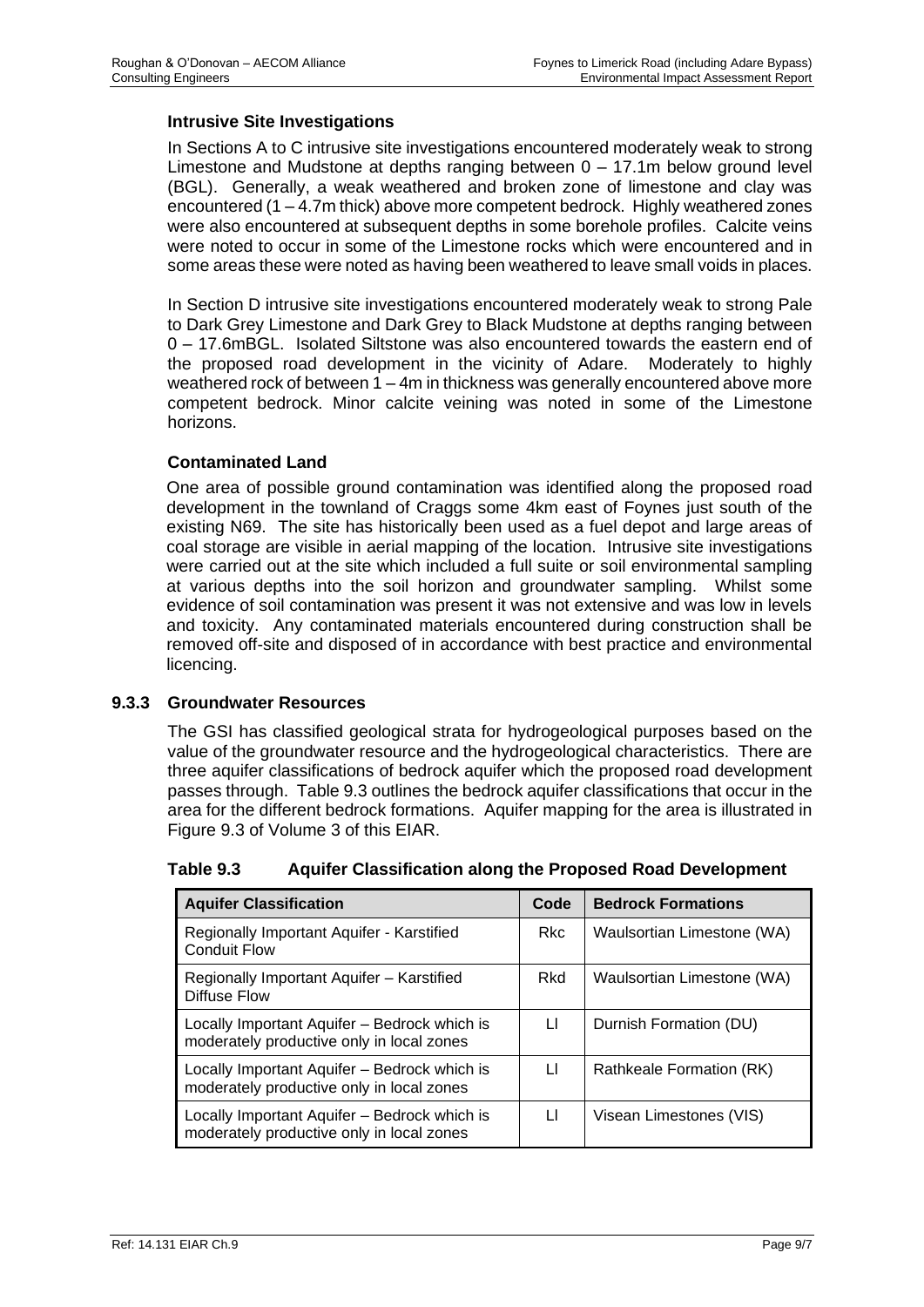# **Regionally Important Bedrock Aquifers**

There are two classifications of regionally important aquifers present, namely:

- Regionally Important Aquifer Karstified Conduit Flow (Rkc); and
- Regionally Important Aquifer Karstified Diffuse Flow (Rkd).

Karstified conduit flow (Rkc) is classified where large conduits are present and the groundwater flow is concentrated within these preferential flow pathways. Karstified diffuse flow (Rkd) is present where the groundwater flow is considered to be more diffuse and regular. Waulsortian Limestone (WA) constitutes one of the most important aquifers in County Limerick and are classified as Regionally Important with both conduit and diffuse flow. The limestone aquifer underlying the area is predominantly karstified with conduit flow (RKc), however the degree of karstification reduces towards the east, and subsequently these rock formations are classified as having diffuse flow (Rkd). The regionally important aquifers cover the large majority of the area through which the proposed road development passes. These aquifers show evidence of karstification and dolomitisation which enhances permeability within the bedrock. Large abstraction rates have been developed within the aquifer and it is reported as being capable of supplying regional schemes with a number of Group Water Schemes (GWS) in Limerick exploiting groundwater resources from these Waulsortian Limestones.

#### **Locally Important Aquifers**

Locally Important Aquifers, Bedrock which is moderately productive only in local zones (Ll), are present at the west of the proposed road development near Foynes and at the east of the proposed road development near Adare. Smaller extents of locally important bedrock aquifer are also present near Rathkeale where the Rathkeale formation intersects the Waulsortian Limestone. Locally important aquifers are capable of providing relatively smaller groundwater supplies for local needs but are not usually capable of providing regional supplies.

#### **9.3.4 Regional Hydrogeology**

The majority of Sections A, B and C pass through the Askeaton Groundwater Body (GWB). The Askeaton GWB is mainly comprised of a Regionally important karstified (Rkd) aquifer dominated by diffuse flow. The main discharges from this GWB are to the streams and rivers crossing the GWB, particularly the Rivers Deel, Ahacronane and Shannon Estuary to the north. Groundwater flow is generally in a south-north direction with local variations where topographical highs and surface water bodies influence the water table. The rivers are in hydraulic continuity with the bedrock aquifer and drainage is generally good indicating a high transmissivity aquifer. Dry weather flows are relatively low across the Askeaton GWB indicating low aquifer storativity. This is consistent with limestone aquifers in general which offer poor primary porosity. A number of Group Water Schemes (GWS) are located within this GWB due to the productive nature of the limestone.

Section C passes in close proximity and adjacent to the western edge of the Groundwater-Dependent Terrestrial Ecosystem (GWDTE) Askeaton South Fens GWB between Ch.24+000 and 25+000. This GWB is the mapped extents of the groundwater system which feeds and maintains the Askeaton Fen SAC. The GWB drains via surface streams and ditches to the west and north as the bedrock is discharging to the ground surface at Askeaton Fen maintaining the wetland system. Section C also passes through a portion of the Shanagolden GWB which is a narrow GWB orientated north-south and discharging to rivers and streams generally orientated in a northerly direction towards the Shannon estuary and is generally poorly productive.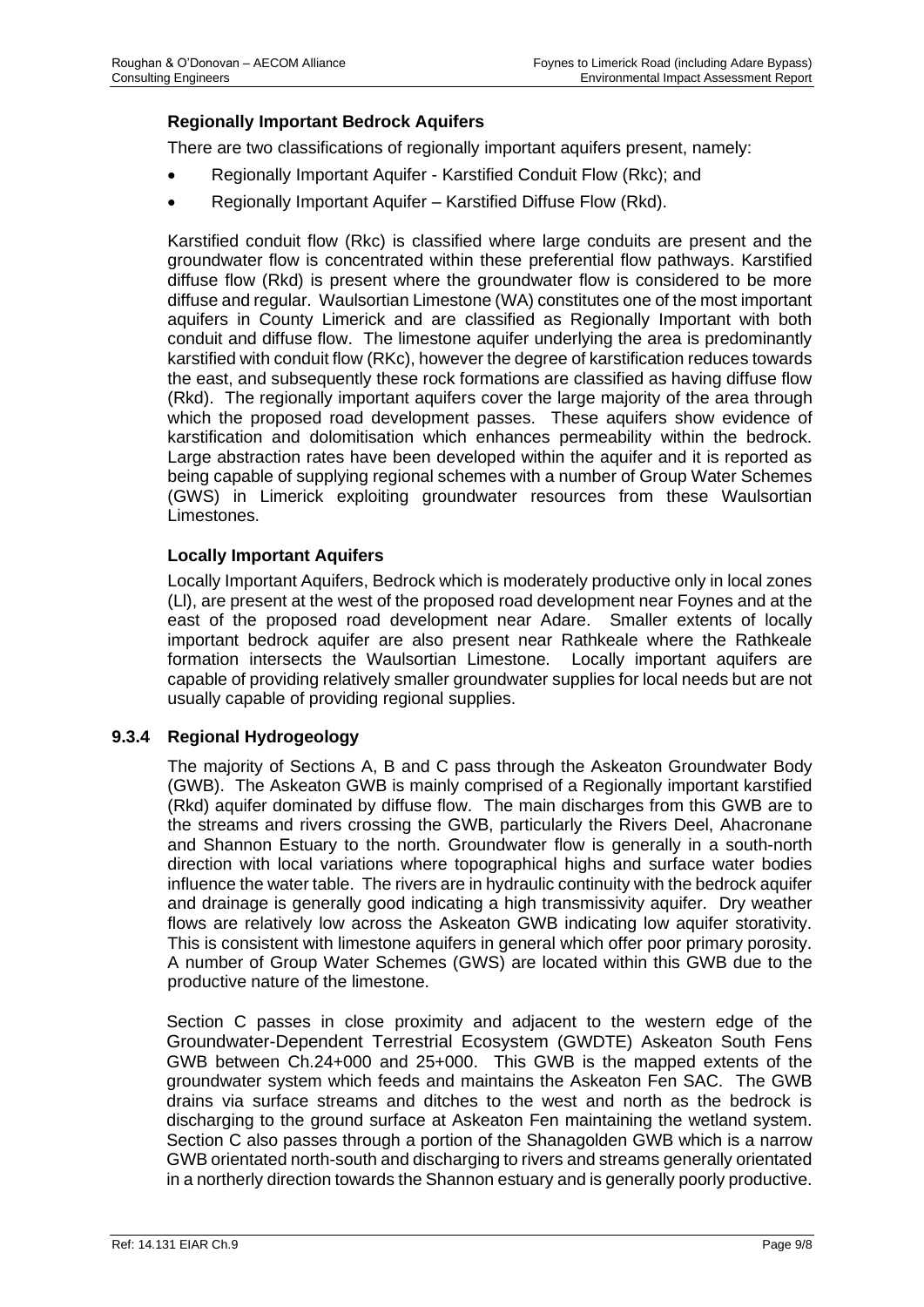Section D of the proposed road development passes through the Fedamore Groundwater Body (GWB) for almost its entire length. The majority of this GWB is comprised of an Regionally important karstified (Rkd) aquifer dominated by diffuse flow. The main discharges are to the streams and rivers crossing the GWB, particularly the Rivers Maigue, Clonshire and Greanagh. The rivers are in hydraulic continuity with the bedrock aquifer and drainage is generally good indicating a high transmissivity aquifer. As for the Askeaton GWB, dry weather flows are relatively low across the GWB indicating low aquifer storativity. A number of GWS are located within this GWB due to the productive nature of the limestone. A small portion of the western end of Section D is within the Newcastle West GWB which is generally dominated by karst rocks.

# **9.3.5 Groundwater Vulnerability**

The risk to groundwater from potential pollution is defined through assessments of groundwater vulnerability, aquifer potential and source protection areas. Groundwater vulnerability represents the intrinsic geological and hydrogeological characteristics that determine the ease with which groundwater may be contaminated by human activities. It depends on the travel time of infiltrating water (and contaminants), the amount of contaminants that can reach groundwater and the contaminant attenuating capacity of the geological materials through which the water and contaminants infiltrate. The final groundwater vulnerability rating is determined by both the thickness of the unsaturated subsoil which the contaminants move through and the attributes of the overlying subsoil and more specifically the subsoil permeability (DELG/EPA/GSI, 1999). The nature of groundwater recharge (point or diffuse) and how readily water is received also influences the final vulnerably rating of an area. Areas where water (and contaminants) can quickly move from the land surface to groundwater are deemed to be more vulnerable and in that regard groundwater vulnerability is primarily dependant on the permeability and depth of the overburden.

The GSI guidelines given in their Groundwater Protection Schemes (DELG/EPA/GSI, 1999) can be combined with site investigation data (geological and hydrogeological characteristics) to obtain appropriate vulnerability ratings for the ground along the proposed road development. Four groundwater vulnerability categories are defined: extreme (E), high (H), moderate (M) and low (L). A subset of the 'extreme' category is termed the extreme (X) category, and relates to areas of bedrock outcrop or sub-crop (<1m), or within 30m of a location of point recharge (i.e. karst feature). Table 9.4 outlines the geological and hydrogeological characteristics which determine the vulnerability of an area.

|                      | <b>Hydrogeological Conditions</b>            |                                                            |                                                             |                                   |                          |  |  |  |
|----------------------|----------------------------------------------|------------------------------------------------------------|-------------------------------------------------------------|-----------------------------------|--------------------------|--|--|--|
| <b>Vulnerability</b> |                                              | <b>Subsoil Permeability (Type) and Thickness</b>           |                                                             | Unsaturated<br>Zone               | Karst<br><b>Features</b> |  |  |  |
| Rating               | <b>High</b><br>permeability<br>(sand/gravel) | <b>Moderate</b><br>permeability<br>(e.g. Sandy<br>subsoil) | Low permeability<br>(e.g. Clayey<br>subsoil, clay,<br>peat) | (Sand/gravel<br>aquifers<br>only) | $\leq 30m$<br>radius)    |  |  |  |
| Extreme (E)          | $0 - 3.0m$                                   | $0 - 3.0m$                                                 | $0 - 3.0m$                                                  | $0 - 3.0m$                        | n/a                      |  |  |  |
| High(H)              | $>$ 3.0 $m$                                  | $3.0 - 10.0$ m                                             | $3.0 - 5.0$ m                                               | > 3.0 <sub>m</sub>                | n/a                      |  |  |  |
| Moderate (M)         | n/a                                          | > 10.0m                                                    | $5.0 - 10.0m$                                               | n/a                               | n/a                      |  |  |  |
| Low $(L)$            | n/a                                          | n/a                                                        | > 10.0m                                                     | n/a                               | n/a                      |  |  |  |

**Table 9.4 Groundwater Vulnerability Mapping Guidelines**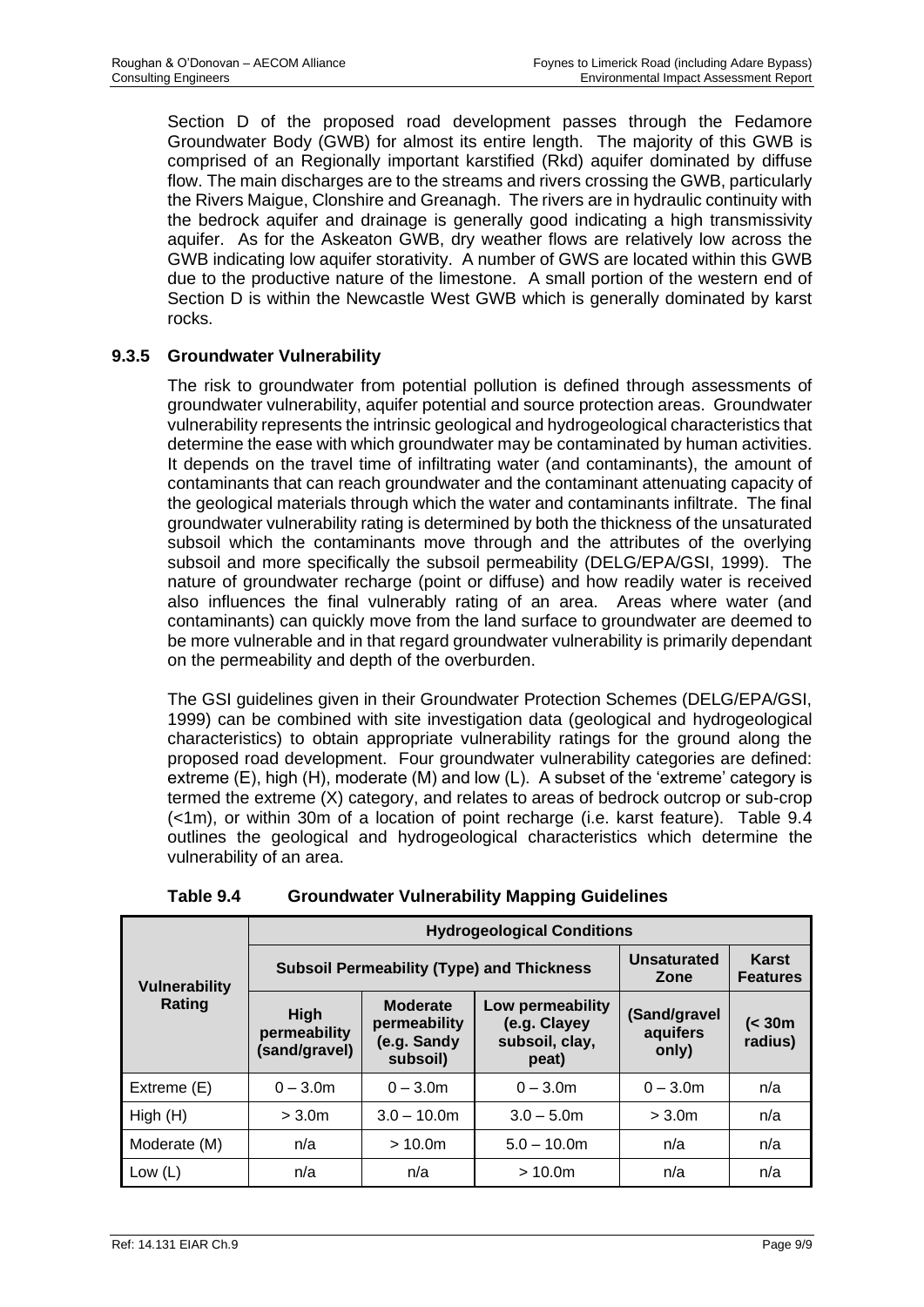| <b>Vulnerability</b>                                    | <b>Hydrogeological Conditions</b>                |                                                            |                                                                           |                                   |                   |  |  |
|---------------------------------------------------------|--------------------------------------------------|------------------------------------------------------------|---------------------------------------------------------------------------|-----------------------------------|-------------------|--|--|
|                                                         | <b>Subsoil Permeability (Type) and Thickness</b> |                                                            | <b>Unsaturated</b><br>Zone                                                | Karst<br><b>Features</b>          |                   |  |  |
| Rating                                                  | High<br>permeability<br>(sand/gravel)            | <b>Moderate</b><br>permeability<br>(e.g. Sandy<br>subsoil) | Low permeability<br>(e.g. Clayey<br>subsoil, clay,<br>peat)               | (Sand/gravel<br>aquifers<br>only) | (< 30m<br>radius) |  |  |
| $n/a = not applicable.$                                 |                                                  |                                                            |                                                                           |                                   |                   |  |  |
| Precise permeability values cannot be given at present. |                                                  |                                                            |                                                                           |                                   |                   |  |  |
|                                                         |                                                  |                                                            | Release point of contaminants is assumed to be 1-2m below ground surface. |                                   |                   |  |  |

# **GSI Mapping**

The GSI mapping indicates the vulnerability of the groundwater closest to the ground surface from contaminants assumed to be released 1m to 2m below the ground surface. Vulnerability mapping is used for guidance only and should be supported by site investigation data and contaminant specific assessments where appropriate. In this regard a detailed programme of ground investigations has been undertaken along the proposed road development allowing the site-specific vulnerability to be determined. In unsaturated bedrock aquifers the target for protection is the groundwater table within the bedrock unit, and for saturated aquifers it is the top of the bedrock.

In karst areas groundwater is particularly vulnerable to contamination with an extreme rating as:

- water ingress can be rapid through solution enlarged fissures
- sinking streams enable direct entry of water with little or no attenuation of contaminants
- karst features such as dolines can provide direct water entry routes through vertical shafts
- soil cover over karst limestone tends to be minimal or absent and so provides little or no protection (GSI, 2002).

A large proportion of the proposed road development crosses areas of High to Extreme Groundwater Vulnerability - refer to Figure 9.4 EIAR Volume 3 for GSI vulnerability mapping of the area. This is a consequence of the extensive areas where karst bedrock is exposed and/or where sub-soils are reported as being shallow (<3m thick).

There are areas of moderate and low groundwater vulnerability present along the River Maigue estuary as far upstream as Adare village and beyond. This is in areas where alluvium deposits are present.

The proposed road development crosses mapped vulnerability ratings of Extreme (E) and Extreme with outcropping (X) for long sections and therefore groundwater is potentially at risk in these areas from the proposed road development. The specific risk to groundwater from pollution (specifically relating to the associated road drainage) and the associated impact assessment are outlined in Section 9.4 and was undertaken as per the procedure outlined in the TII standard DN-DNG-03065 and with reference to the appropriate Groundwater Protection Response.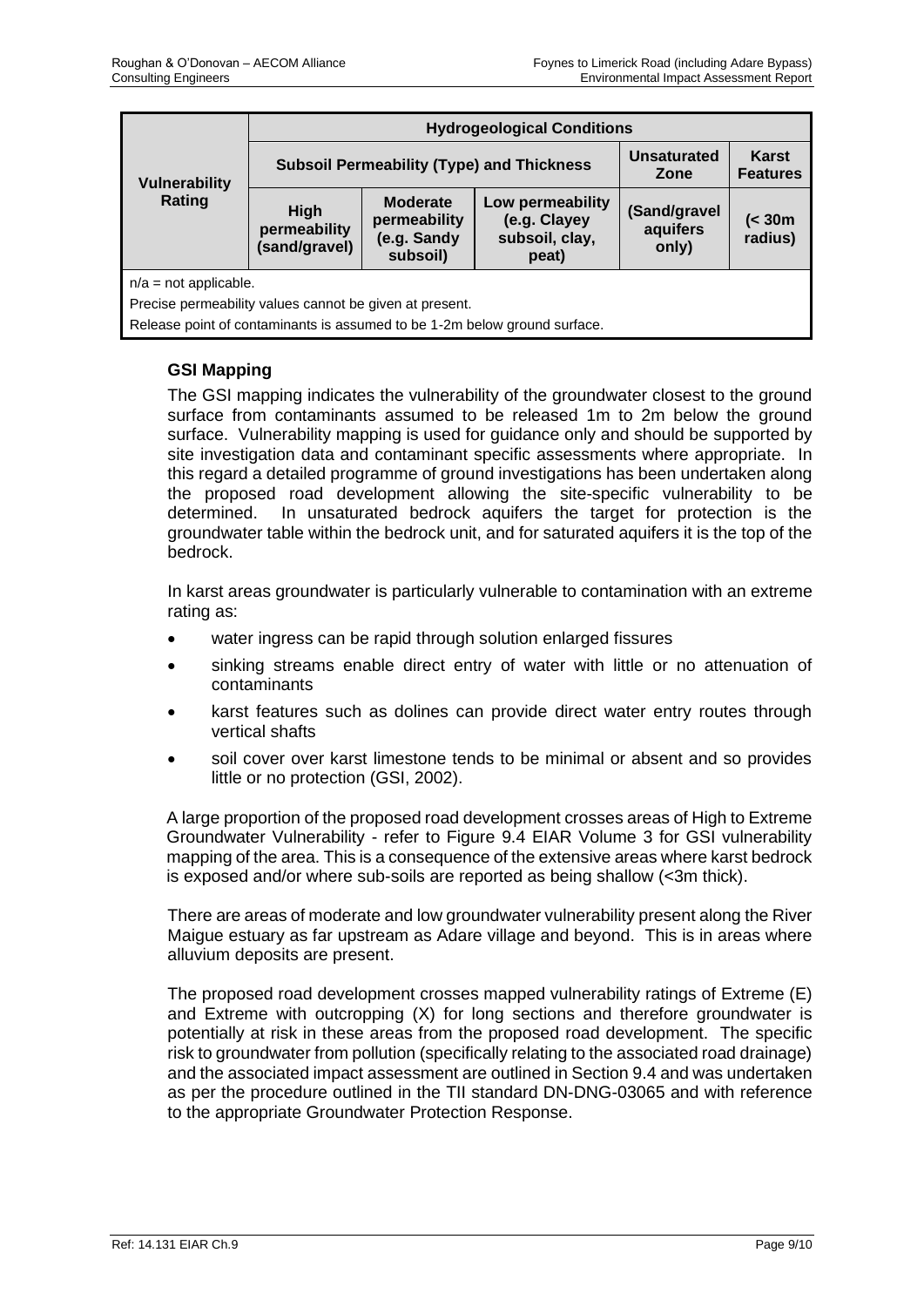#### **Intrusive Site Investigations**

#### *Section A*

GSI mapping predominantly indicates a groundwater vulnerability rating of either Extreme (E) or Extreme (X) with rock close to or at the ground surface along Section A of the proposed road development. Areas of Moderate (M) and High (H) vulnerability are mapped in the vicinity of Ch2+000 near Foynes. The intrusive ground investigations did not agree with the extent of mapped areas of Extreme (X) groundwater vulnerability with a number of locations more likely High or even Moderate groundwater vulnerability due to depths of between 10.4m and 17m of moderate permeability subsoil above the limestone bedrock (e.g. RC02-05 & RC03-06 at Ch.2+650 & Ch.3+850, See Figures 8.1 – 8.24 in Volume 3).

Between Ch. 1+000 and 4+000 subsoil and depth to bedrock conformed to a groundwater vulnerability of High with bedrock at a depth of 3 – 10m below ground overlain by a Moderate to Low permeability subsoil.

Between Ch.4+000 and 10+000 bedrock was found to be extremely shallow ranging between 0.4m and 3m (e.g. RC05-04 & RC06-05 at Ch.5+450 & Ch.6+550 See Figures 8.1 – 8.24 in Volume 3) below ground level and therefore the mapped Extreme (X) groundwater vulnerability is appropriate.

#### *Section B*

The intrusive site investigations largely agreed with GSI groundwater vulnerability mapping in this section. GSI mapping predominantly indicates groundwater vulnerability ratings of Extreme (X) or Extreme (E) in Section B of the proposed road development. The intrusive ground investigations encountered the weathered limestone bedrock at less than 3m below ground level at all boreholes in this section of the proposed road development, confirming either the Extreme (E) of Extreme (X) vulnerability ratings.

#### *Section C*

The intrusive site investigations largely agreed with GSI groundwater vulnerability mapping in this section. GSI mapping indicates groundwater vulnerability rating of Extreme (X), Extreme (E) and High (H) in this section of the proposed road development. Bedrock was found to be undulating between 1.5m and 10.5m below ground level and was overlain by a moderate to low permeability subsoil. This generally agrees with the mapped High (H) or Extreme (E) vulnerability rating as per GSI mapping. The section of the alignment between Ch. 25+700 and 26+700 was found to consistently encounter limestone bedrock within 0-1m below ground level and is of Extreme (X) vulnerability.

#### *Section D*

The intrusive site investigations largely agreed with GSI groundwater vulnerability mapping in this section. GSI mapping predominantly indicates a groundwater vulnerability rating of either High (H) or Moderate (M) in this section. The intrusive ground investigations largely indicated High groundwater vulnerability due to bedrock being between 3-10m deep and overlain by high to moderate permeability subsoils. Localised zones of shallower bedrock of Extreme (E) vulnerability were encountered in the areas between Ch.53+000 to 54+000 and Ch.58+000 to 59+000 and also at discrete locations along the alignment.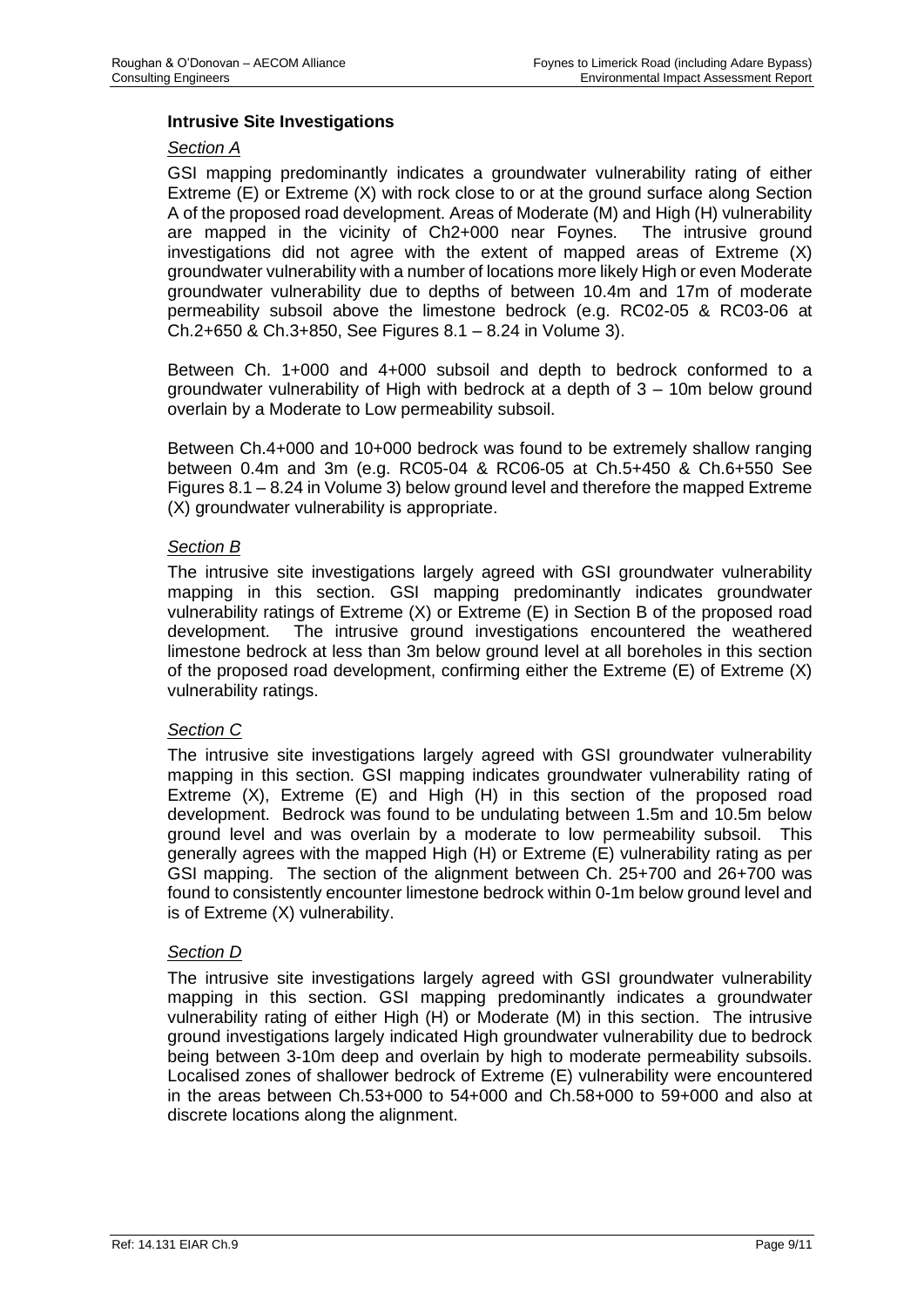#### **9.3.6 Karst Features**

#### **Lough Selleher Turlough**

Lough Selleher turlough is located in a basin between two peaks of elevated ground between Craggs and Mulderricksfield to the south of the existing N69 and also to the south of the proposed road development. The turlough forms a basin which is surrounded by dense scrub and trees and is surrounded by undulating farmland and pastures in the adjacent hillslopes. Given the elevation of the basin, it is likely that this feature is fed primarily by runoff from the steep adjacent hillslopes and drains slowly to bedrock. Two potential swallow hole or karst features were identified at the base of the turlough during the field survey, however the entire base of the basin has only a shallow cover of soils above the bedrock. The Ahacronane River is located c.780m to the north-west and it is possible that there is some hydrogeological link between the drainage of this feature and the river. A large quarry is located less than 400m directly south of the basin.

# **Tomdeely Turlough**

This turlough forms a small depression in the land and is located in a field just south of the existing N69 at Tomdeely – approximately 1.5km north of the proposed alignment and some 5km east of Foynes. The base of the turlough is within the local groundwater table and has a permanent water level with some water observed during the drought of summer 2018. The winter water level extends further up the field towards the N69 and to the boundary of the adjacent local road.

#### **Tomdeely North Turlough**

This is a small feature located in scrubby lands to the north of the N69 at Tomdeely North approximately 2km north of the proposed alignment and some 5km east of Foynes. The feature may have been excavated historically to provide drinking water for livestock and was in use by cattle during the field survey. The base of the turlough is within the local groundwater table and has a permanent water level with some water observed during the drought of summer 2018.

#### **Foleys Turlough**

This feature forms a small depression in agricultural lands north of the existing N69 at Morgans North approximately 2km north of the proposed alignment and some 4.6km east of Foynes and floods during winter months draining to bedrock through areas of exposed outcropping bedrock and where subsoil is thin.

#### **Karst Springs**

There are three karst springs recorded in the GSI karst database located in the vicinity of Barrigone east of Foynes close to the turloughs described above - approximately 1 – 2km north of the proposed alignment. A spring is located in the townland of Ballyellinan some 170m south of the supply borehole for the Craggs/Barrigone GWS (described below). The supply borehole itself for the Craggs/Barrigone GWS encountered a large fissure or conduit zone at depth which is reported to supply the main body of the water to the borehole. Further to the north, two springs are located in low-lying lands which drain to local ditches and are used for agriculture supply in adjacent lands. A number of other springs and wells were also noted as occurring in these areas on Ordnance Survey Historic Mapping in the townlands of Morgans North/South, Tomdeely/Tomdeely North and Coolrahnee (approximately 2 - 3km north of the proposed alignment.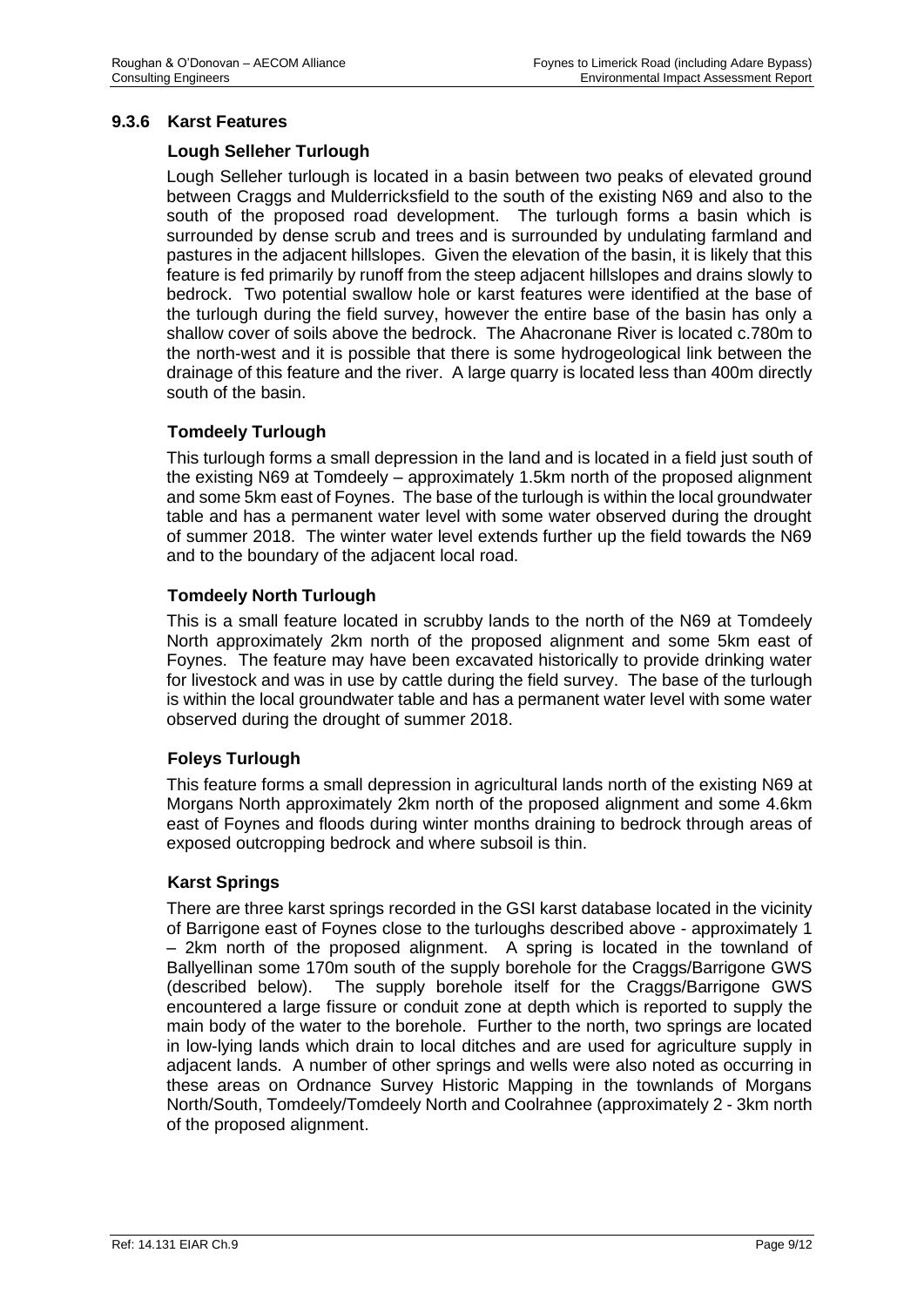# **Pluvial / Groundwater Flooding at Rincullia**

This is a low lying area of land which forms a portion of KER4 at Rincullia (refer to Chapter 7 (Biodiversity) for further details). Bedrock is shallow or exposed in this location and pluvial/groundwater flooding occurs at a low point in a field, which slowly percolates to bedrock following periods of extended rainfall. The rocky nature of the surrounding lands has led to the development of dense scrub woodland.

#### **Site Investigations to Identify Karst Features**

Geophysical surveys consisting of 2D-Resistivity and seismic refraction (p-wave) were carried as part of the site investigations. A total of 22 transects profiles were carried out along the proposed route with 11 profiles located within Sections A to C and a further 11 profiles carried out in Section D. For the majority of the profile transects carried out no evidence of karst features was detected, however, evidence of weathered limestone overlying more competent limestone bedrock was identified which is expected. A summary of the main findings in relation to karst features from the geophysical surveys is given below:

#### *Section A – Profile GP01*

Possible karst feature identified at approx. Ch.1+180 of the proposed alignment – see extract from the associated profile below in Plate 9.1 below. The location of the potential karst feature corresponds to the area identified as the location of a karst spring on GSI karst feature mapping. This feature is located below the proposed road development, which is in slight embankment through this section. See Table 9.18 for further details of proposed mitigation measures for this karst feature.



**Plate 9.1 Portion of the resistivity profile at GP01 in Section A of the proposed alignment.** 

#### *Section A – Profiles GP03 & GP04*

Two geophysical profiles (GP03 & GP04) were undertaken along the length of the proposed deep bedrock cutting at Mulderricksfield over a combined length of 1150m. Competent limestone bedrock was encountered beneath the overburden along the entire length of these profiles with no karst features identified.

#### *Section C – Profiles GP08 & GP09*

Two geophysical profiles (GP08 & GP09) were undertaken along the length of the proposed road development as it passes through a wetland area south of the River Deel and west of Askeaton Fen Complex. Weathered limestone/mudstone was identified beneath the overburden above competent limestone bedrock at depth however no evidence of karst features was identified.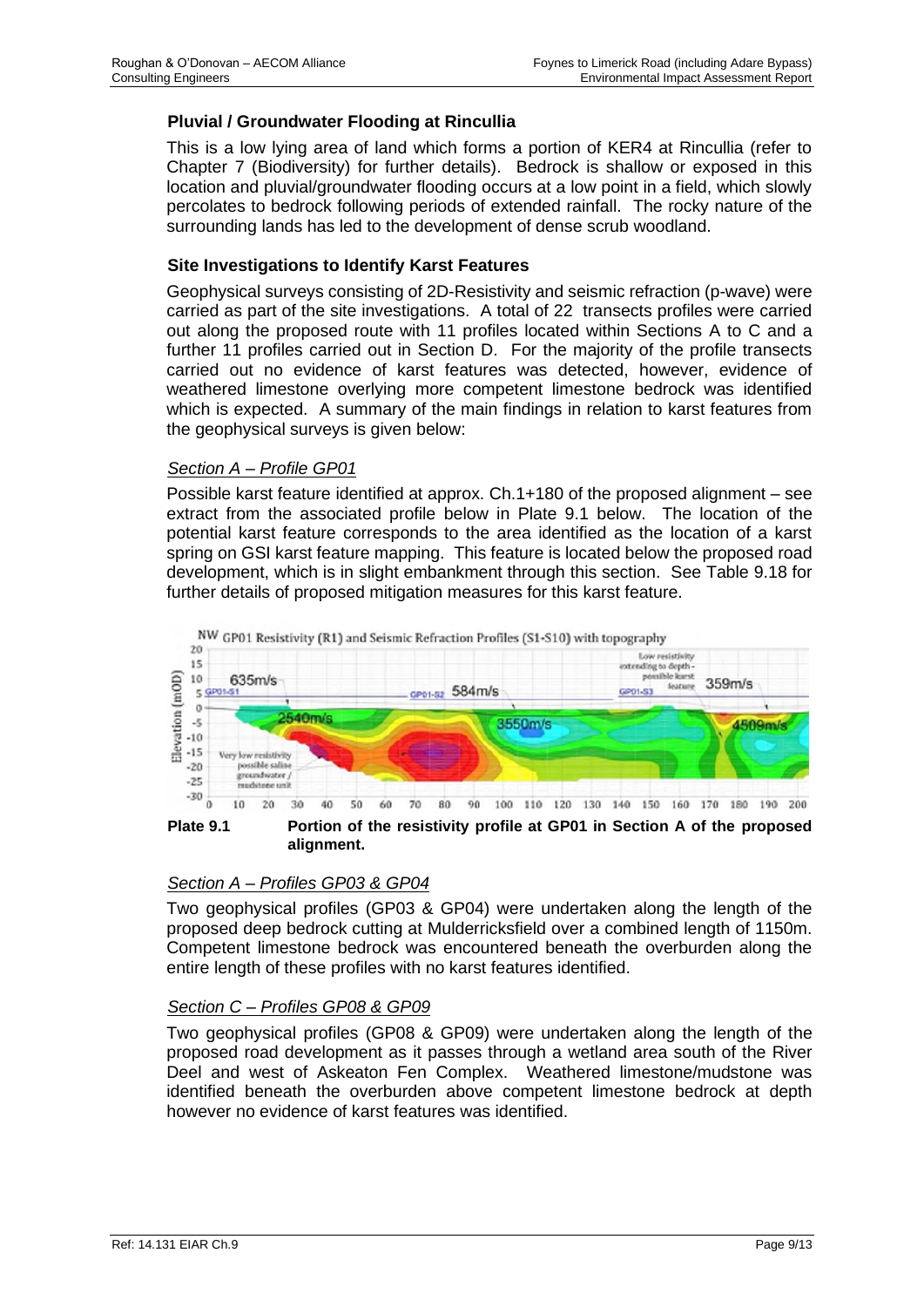# *Section D – Profile GP03*

A geophysical profile was undertaken along a portion of the proposed deep cutting near Croagh (between Ch.55+000 and Ch.55+500). Competent limestone bedrock was encountered beneath the overburden along the entire length of these profiles with no karst features identified.

#### **9.3.7 Groundwater Recharge**

The GSI Groundwater recharge map across the area indicates generally high recharge rates across the entire area. Recharge coefficients typically range between 35% and 85% (of effective rainfall) resulting in annual recharge depth of 200 - 676mm. Higher zones of recharge are indicated at areas of bedrock outcrops (450 – 676mm). The ability of the bedrock to accept recharge is based generally on the permeability of the weathered zone of bedrock likely extending 3 – 5m below the bedrock surface. This is due to the fact that the limestone bedrock offers very little primary porosity with storage occurring predominantly within fracture zones. Recharge caps are applied to the Locally Important Aquifers due to their inability to accept large volumes of water where fracturing is not extensive – these areas correspond to the lower recharge rates of 200mm per annum. In the karstic limestone aquifers, the shallow weathered zone together with the fractured bedrock are considered to be able to accept high recharge rates. The high recharge rates are facilitated by the generally moderate permeability subsoils which are shallow across the area.

#### **9.3.8 Groundwater Abstractions**

The study area is serviced by private and public water supply schemes, which are surface water and groundwater fed. Whilst the majority of the study area is serviced by public water schemes, a number of private group schemes within the area are groundwater fed. These include the group water schemes at Craggs-Barrigone in Section A at the north-western end of the proposed road development, Cappagh and Croagh-Farrandonnelly near Sections B & D north and northeast of Rathkeale and Coshma-Killeen east of Adare in Section D.

Given the rural nature of the study area, it is known that a significant number of houses are serviced by private groundwater supplies. Whilst the individual private wells may be considered to have low volume abstractions, large abstractions from private sources such as farms, creameries, hotels, and industrial premises are likely to be present as well.

The GWSs at Cappagh and Coshma-Killeen were assessed for potentially hydrogeological connectivity with the proposed road development and whether they were within any potential zone of impact from the proposed works. The Cappagh GWS is located more than 2km north of the proposed road development at Rathkeale and is separated by a groundwater divide. The Coshna-Killeen GWS is located over 1km south of the proposed road development near Adare and the proposed road development is down-gradient of the supply. Both of these GWSs are therefore outside the scope of the impact assessment.

There are therefore two Group Water Schemes (GWS) within the immediate vicinity of the proposed road development which are considered in the impact assessment:

- Craggs-Barrigone GWS
- Croagh-Farrandonnelly GWS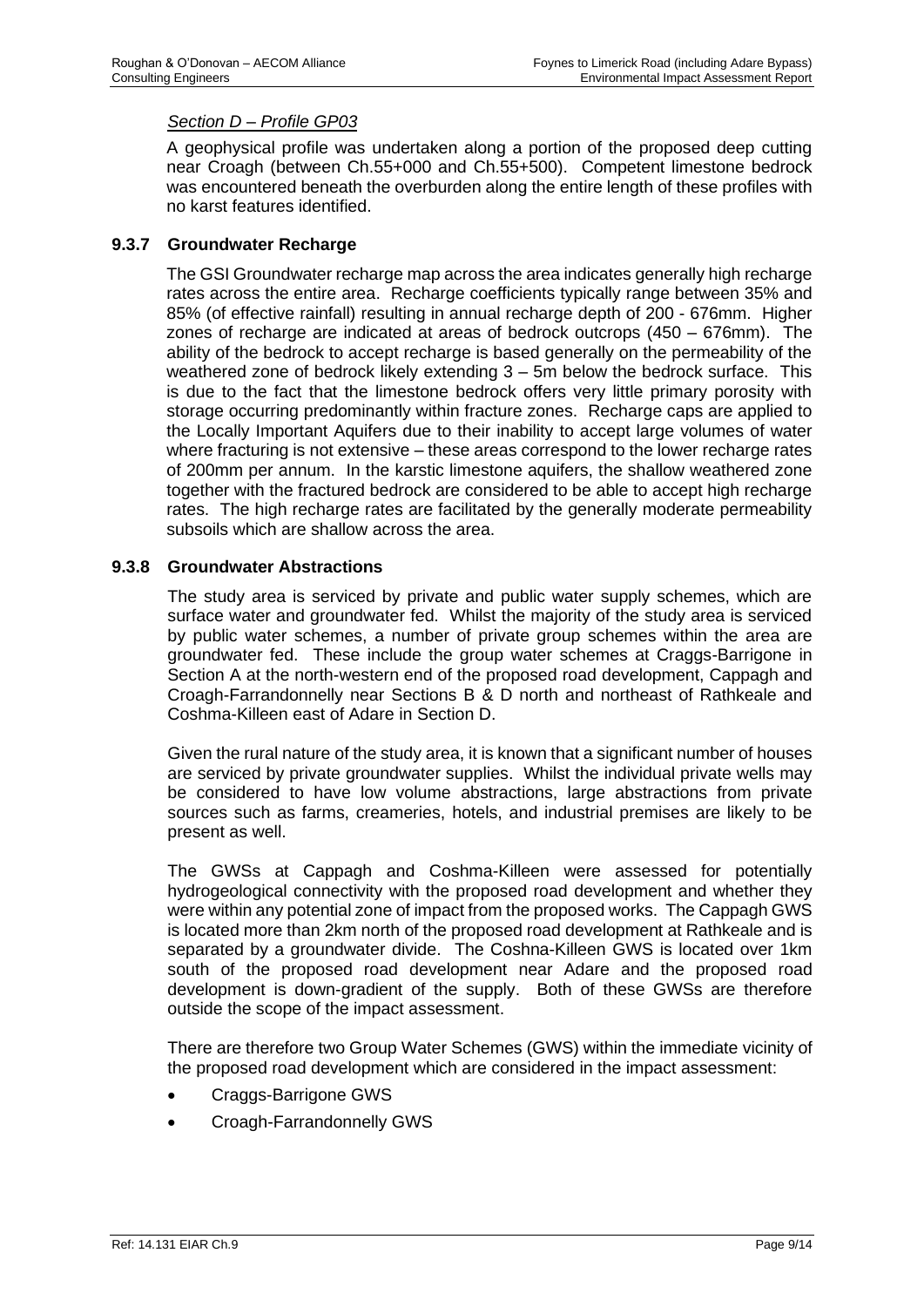# **Craggs-Barrigone GWS**

The Craggs-Barrigone Group Water Scheme is supplied from a borehole that is located in the townland of Ballyellinan 3km west of Askeaton – see Figure 9.2 below for details. The scheme supplies more than 63 connections with an average abstraction rate of 130m<sup>3</sup>/day with a reported maximum yield of 180 - 240m<sup>3</sup>/day (GSI, 2015). The wellhead and treatment system are located within two pump houses located in agricultural lands approximately 740m north of the proposed road development at its closest point as shown in Figure 9.3. Water is pumped from the supply borehole to the treatment works where both chlorination and Ultraviolet (UV) disinfection take place before the water is pumped to the supply reservoir. The reservoir is located c.1.8km southwest of the supply borehole and has a reported capacity of  $50m<sup>3</sup>$ . The Geological Survey of Ireland (GSI) in 2015 mapped the Zone of Contribution (ZOC) for the supply, see Figure 9.2 below.



**Plate 9.2 Location of the Craggs-Barrigone Supply Borehole with approximate outline of mapped Zone of Contribution (ZOC)** 

The GWS supply borehole is located within Dinantian Pure Un-bedded Limestones of the Waulsortian Limestone formation. These rocks are predominantly cropping out within the mapped zone of contribution at Hazelfield/ Mulderricksfield and are covered by a thin (<3m) layer of subsoil. There are no recorded faults in the immediate area. However minor faults are expected to be frequent and the bedrock is likely fractured to some degree across the catchment providing good secondary porosity within the aquifer. Ground investigations indicate sub-soils in the area to be thin or absent altogether. Where subsoils are present they were found to be of low to moderate permeability. The GSI vulnerability mapping of the area indicates a rating of Extreme (E) or Extreme (X) indicating subsoil depths of <3m across the area with large areas of outcrop. This mapping is generally consistent with what was discovered during ground investigations undertaken during this study – see Section 9.3.5 above. The ZOC for the GWS is therefore at risk from diffuse pollution across the catchment. The supply borehole is located in an area of relatively low-lying lands at the base of a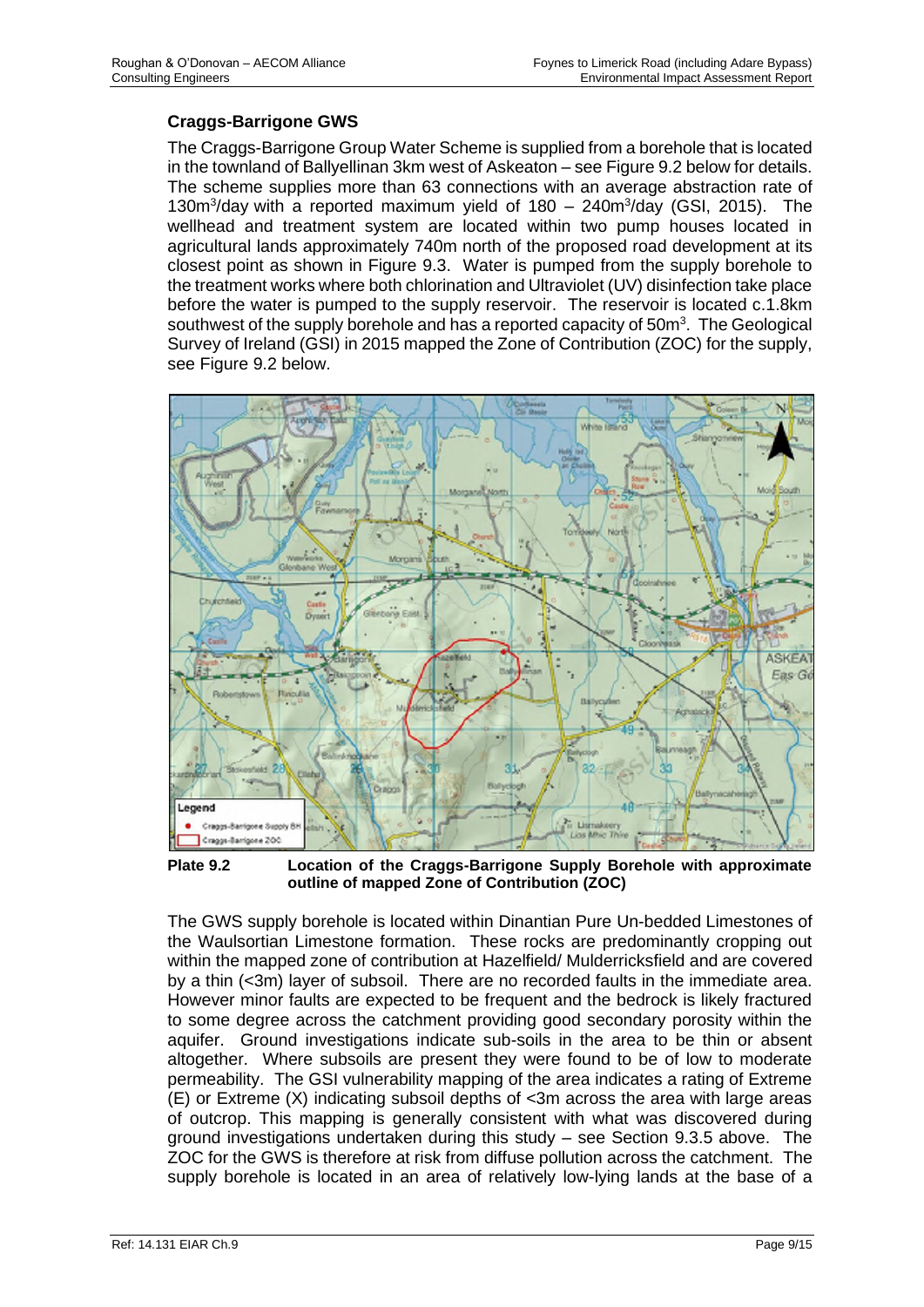topographical high to the south-west at Mulderricksfield which reaches a maximum elevation of 60m OD. Refer Plate 9.3. The ground elevations across the lands where the supply is located are at an elevation of c. 12m OD. The supply is from a 29m deep borehole with the main water strike reportedly encountered at a bedrock fracture c.24m BGL which is therefore at elevation of c.-12m OD.

In the context of the proposed road cutting within its zone of contribution the proposed road elevation is at 33mOD and the distance of the source from the proposed road cutting is c. 900m to the south-west.

The mapped ZOC area for this supply extends to an area of  $1.2 \text{km}^2$  in an elliptical shape to the top of the hill at Craggs. The borehole is approximately 29 metres deep and therefore likely draws water from the shallow, epikarst layer with the majority of production reported from a deeper fracture or conduit intercepted at c. 24m BGL. Given the high recharge rates across the catchment the maximum abstraction rate of 195 m<sup>3</sup>/day (150% of existing) requires a ZOC of less than 0.2 km<sup>2</sup> to sustain the required volume of recharge. The mapped ZOC has an area of 1.2km<sup>2</sup>. The increase in size is due to the likelihood of distal point (or diffuse) recharge which is providing water to the main fracture within the borehole.



**Plate 9.3 Craggs-Barrigone Group Water Scheme Well Location and location of the Proposed Road Cutting**

# **Croagh-Farrandonnelly GWS**

The Croagh-Farrandonnelly Group Water Scheme is supplied by a borehole located in the centre of Croagh Village adjacent to the existing N21 at a distance of c.600m to the south of the proposed road development (see Plate 9.4, below). The terrain rises gently from Croagh village northward and the level of the proposed road, which will be in cutting, is 6m higher than at the borehole. The supply borehole is c.80m deep with bedrock encountered at 5.5m. The ground elevation at Croagh where the supply is located c. 28m OD with an average static water level of c.26.8mOD. Multiple water strikes were encountered during drilling at elevations ranging between 22.5 – 27mOD. The average daily abstraction rate from the borehole is 54  $m^3$ /day.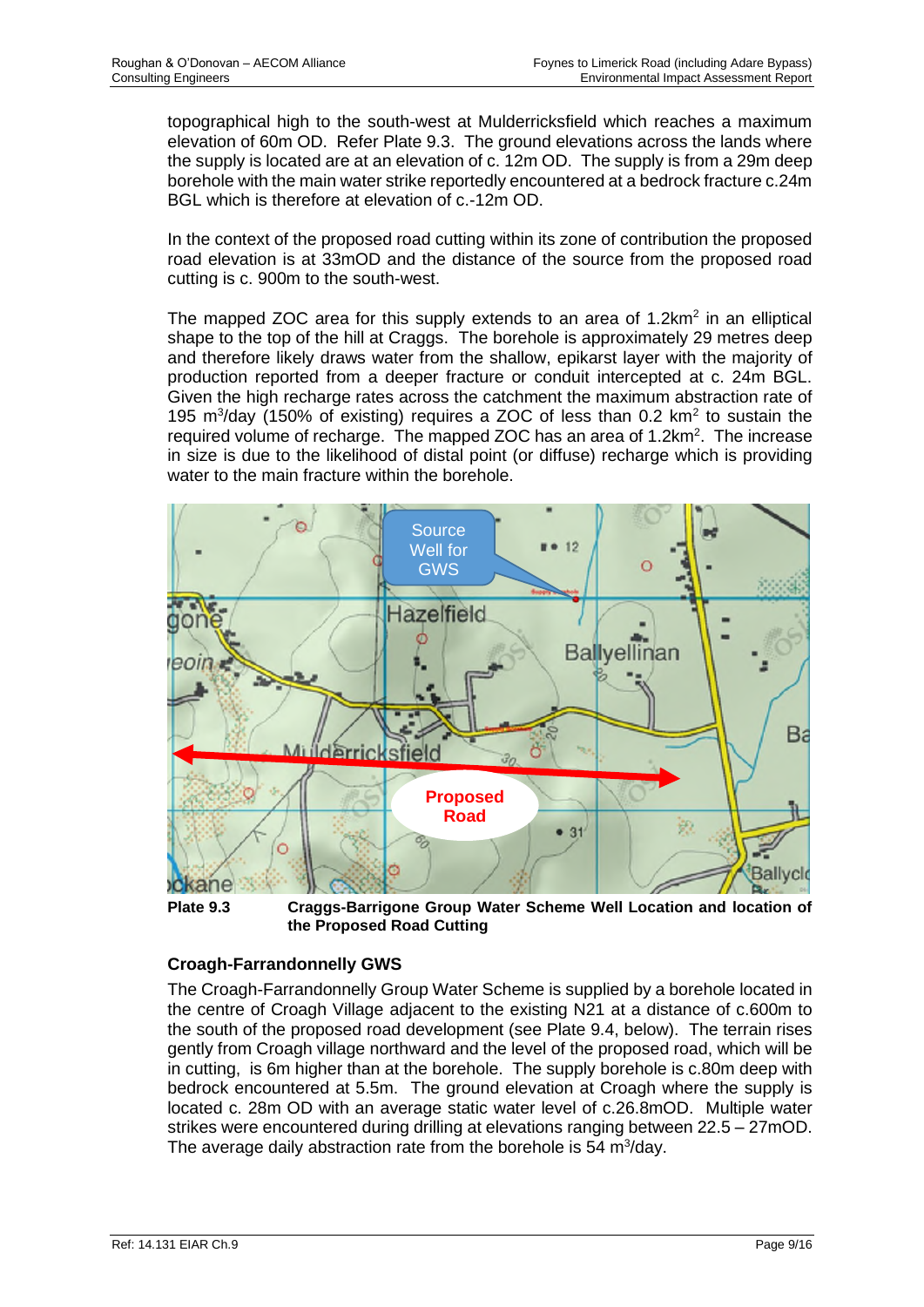The Croagh-Farrandonnelly GWS supply borehole is located within Fedamore Groundwater Body and is within a Regionally important karstified aquifer dominated by diffuse flow (Rkd). Groundwater vulnerability in the area surrounding the Croagh-Farrandonnelly GWS supply, including the mapped Zone of Contribution (ZOC), is generally moderate to high. Ground investigations indicate sub-soils in the area to be of low to moderate permeability. The area is shown to have mainly moderate vulnerability indicating subsoil depths of >10m for a moderate permeability subsoil and 5 – 10m for a low permeability subsoil. Sub-soils along the line of the proposed road development were found to be generally less than 3m in thickness indicating a more vulnerable aquifer. Sub-soils tend to generally have a sandy or gravelly content indicating a higher degree of permeability.



**Plate 9.4 Location of the Croagh-Farrandonnelly GWS Supply Borehole (red star) with approximate outline of mapped Zone of Contribution (ZOC) in red with potential additional areas shown in dashed purple**

During the Ground Investigations, 7 boreholes were sunk over a 2 km length between Km 53 and Km 55 through the Ballycannon-Croagh area, and these encountered ground water at an average depth of 5m below ground level (c.22mOD – 30mOD). The proposed road development will be in cutting at an average depth of 7m in this section, which will be 2m below the average groundwater level. The base of the proposed cutting (25 – 31mOD) will therefore be at or near to the same elevation as ground level at the Croagh Supply Borehole.

In the context of the proposed road development, the road crosses the boundary of the identified zone of contribution (approx. Ch54+200) of the supply at an elevation of 26.5mOD and the proposed road development is in cutting of c.7m (existing GL 33.1mOD). The proposed road development continues for c.1km through the mapped ZOC through to approx. Ch55+200 at an elevation of 21.5mOD (existing GL 26.9mOD).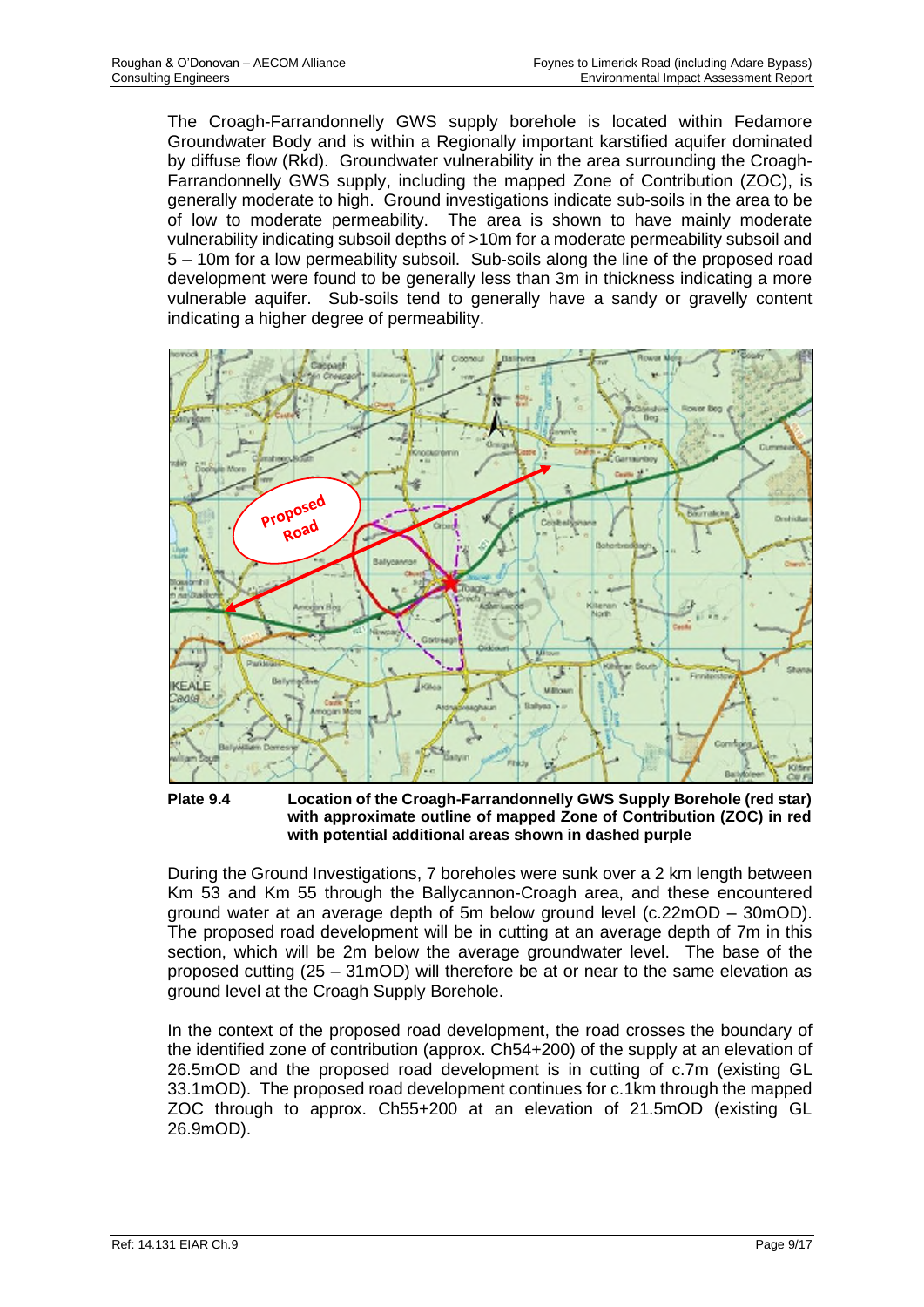Ground investigations data suggests a larger area of higher recharge occurring in the area of Ballycannon (north-west of Croagh village) due to shallow bedrock overlain by relatively free draining and thin sub-soils  $(1.2 - 3m)$ . Bedrock permeability is likely to be dictated by the presence of a weathered zone and/or fracturing. A falling head test was carried out between 6 – 12m in BH54-03 (Ch.54+450) and resulted in no fall in water level during the test duration. A falling head test carried out between 6 – 10m in BH56-02 (Ch55+700) resulted in a permeability value  $k = 2.79x10^{-7}$  ms<sup>-1.</sup> The ability of the bedrock to accept recharge is largely based on the permeability of the weathered zone of bedrock likely extending  $3 - 5m$  below the bedrock surface. There is no recharge cap noted in this area. The GSI engaged a consultant to determine a Zone of Contribution (ZOC) map and report for the supply and the draft report and mapping were reviewed as part of this assessment. The main ZOC mapped for the supply (shown in red in Plate 9.4 above) extends to  $0.96$ km<sup>2</sup> in a fan shaped area extending to the north-west of the supply. The draft ZOC report also states that there may be an additional area of 1.14km<sup>2</sup> also potentially contributing to the supply extending to the east and south-east of the ZOC as outlined in the purple dashed lines on Plate 9.4. This gives a combined total of  $2.1 \text{km}^2$  for the recharge area should the entire area be providing some contribution. The estimated daily peak demand is 82m<sup>3</sup>/day and with a Factor of Safety of 1.5, gives a peak demand of 123m<sup>3</sup>/day.

# **Domestic and Agricultural Groundwater Supplies**

The majority of residential dwellings along the proposed road development are connected to either the Public Water Supply or to one of the Group Water Schemes detailed above. The majority of private well or borehole supplies located within 300m of the proposed landtake were identified during site visits and landowner meetings. In addition, an assessment was made of any potential supplies which may also exist but were not identified during the site visits. This was achieved by mapping the known supply network for both Public Water Supplies and Group Water Supplies and identifying properties which are not serviced by either and therefore likely to have their own private supply. More than 70 groundwater supply boreholes or springs for domestic and agricultural use were identified during the assessment of the study area. Some of these locations are also connected to a mains supplied water. A number of springs and seepages were identified that are used primarily for livestock.

# **9.3.9 European Sites / Natural Heritage Sites**

There are a number of European sites which form part of the Natura 2000 network within the study area. Each of these sites were assessed in consultation with the project ecology team and two were considered to be sensitive in terms of either surface water and/or groundwater inputs and were therefore considered as part of this impact assessment – a detailed assessment of all European Sites is included in Chapter 7 Biodiversity.

The Lower River Shannon Special Area of Conservation (SAC) (site code no. 002165) extends to the north of the existing N69 and includes the estuary of the River Deel upstream to the N69 at Askeaton and the estuary of the River Ahacronane upstream to the N69 at Rincullia.

The Askeaton Fen Complex (SAC) (site code no 002279) includes a number of individual sites scattered to the north and south of the N69 between Askeaton and Kildimo. The fens are groundwater fed through a series of springs and seepages and occur in basins between undulating hills of Limestone in an otherwise intensive agricultural landscape.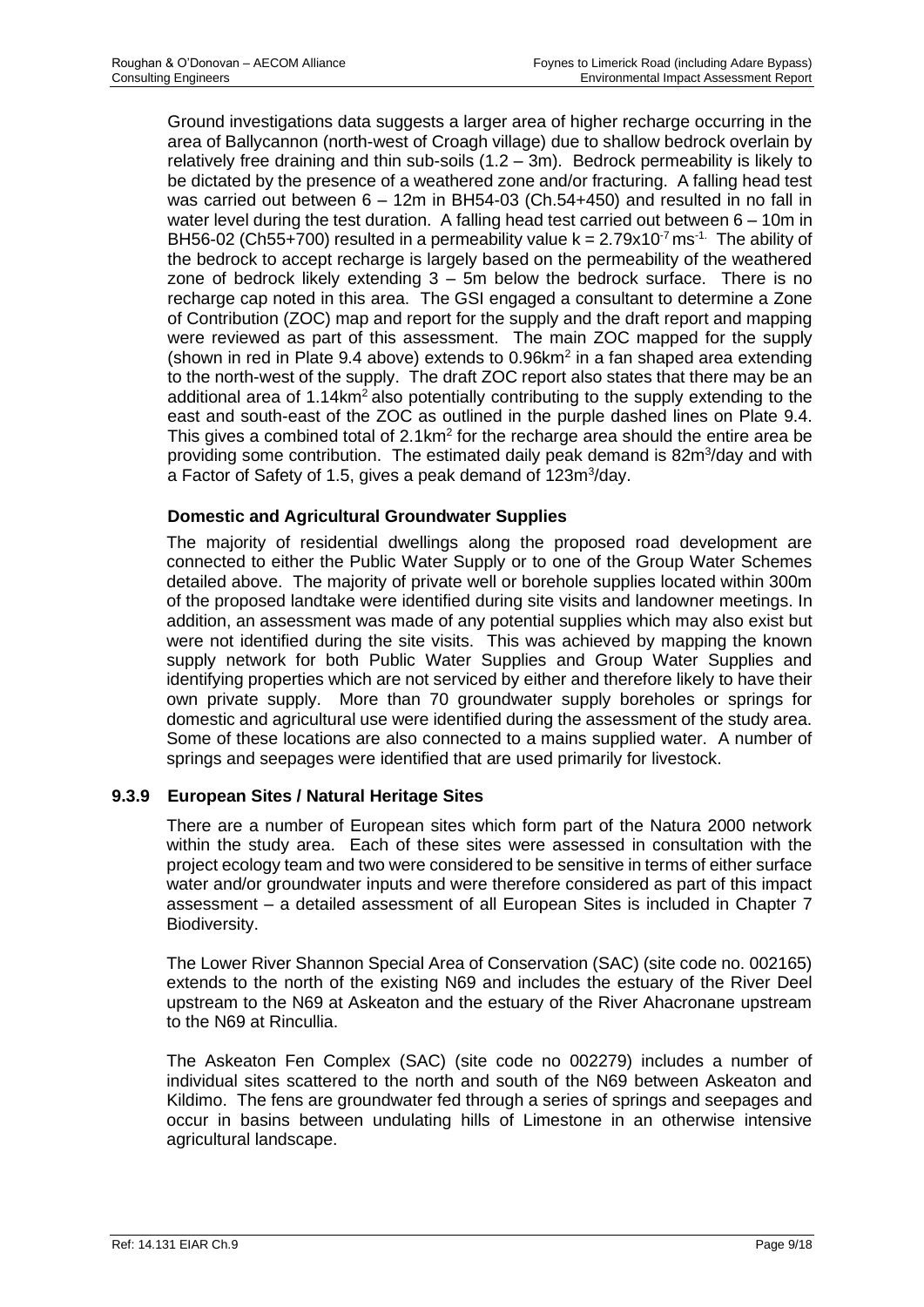In addition to the above, there are also a number of sites which are afforded protection under National Legislation (Natural Heritage Areas and/or proposed Natural Heritage Areas) located in the vicinity of the proposed road development. Four of these sites are sensitive in terms of groundwater (and/or surface water) all of which form part of the Askeaton Fen Complex SAC:

- Ballinvirrick Marsh pNHA (Site Code: 001427)
- Cappagh Fen pNHA (Site Code: 001429)
- Ballymorrisheen Marsh pNHA (Site Code: 001425)
- Gorteennamrock Fen pNHA (Site Code: 001433)

#### **9.3.10 Key Ecological Receptors (KER's) with Hydrogeological Relevance**

# **Fen Wetland at Ballyellinan (KER 7)**

An area of Rich Fen Wetland (conforming to Annex I habitat Alkaline Fen) bordering the L6062-L1220 (refer to Chapter 7 Biodiversity and KER 7). Areas of exposed bedrock near the centre and along the perimeter of this site are likely providing groundwater to this wetland habitat. There is a karst spring source noted in the GSI karst database some 420m to the west of the western boundary of this fen wetland. The supply borehole for the Craggs/Barrigone GWS is located approximately 170m further north of this spring (c.500-600 north-west).

# **Fen Wetland at Lismakeery (KER 11)**

An area which contains Rich Fen Wetland (conforming to Annex I habitat Alkaline Fen) and wet grassland is located to the north of Ballycullen House at Ballyellinan (refer to Chapter 7 Biodiversity and KER11). This wetland area is receiving groundwater inflow from seepages and springs located around the perimeter likely concentrated towards the south and south-western boundary. The area is noted as "Liable to Floods" on historic Ordnance Survey Mapping and has clearly been subject to extensive drainage in the past which has been only somewhat successful. A series of ditches and drains bisect the lands and drain north-west towards the adjacent Lismakeery Stream. Lands to the north-east of the central drain have been far less affected compared to lands to the south-west which has therefore been noted to contain a more diverse plant community – refer to Chapter 7 Biodiversity and KER 11 description for further details. One spring was identified by historic mapping to the north-west of these lands with other springs and seepages likely present in the area.

#### **Fen Wetland at Blossomhill (KER21)**

An area of rich fen wetland (conforming to Annex I habitat Alkaline Fen) and wet grassland is located between the existing N21 to the south and Doohyle Lough to the north – refer to KER 21 in Chapter 7 Biodiversity for further details. This area is listed as benefitted lands by the OPW following an arterial drainage scheme and a drainage channel flows a short distance west before turning and flowing north to a smaller Lough at Blossomhill. This lough then drains north to Doohyle Lough and then north-west to the River Deel. There are numerous springs and wells located in the vicinity of Blossomhill Lough which were identified on historic Ordnance Survey Mapping. This wetland area is therefore modified but still retains high ecological value with groundwater forming an important part of the hydrology of surrounding area.

#### **9.3.11 Groundwater Quality**

The Water Framework Directive (WFD) provides for the protection, improvement and sustainable use of waters, including rivers, lakes, coastal waters, estuaries and groundwater within the EU Member States. It aims to prevent deterioration of these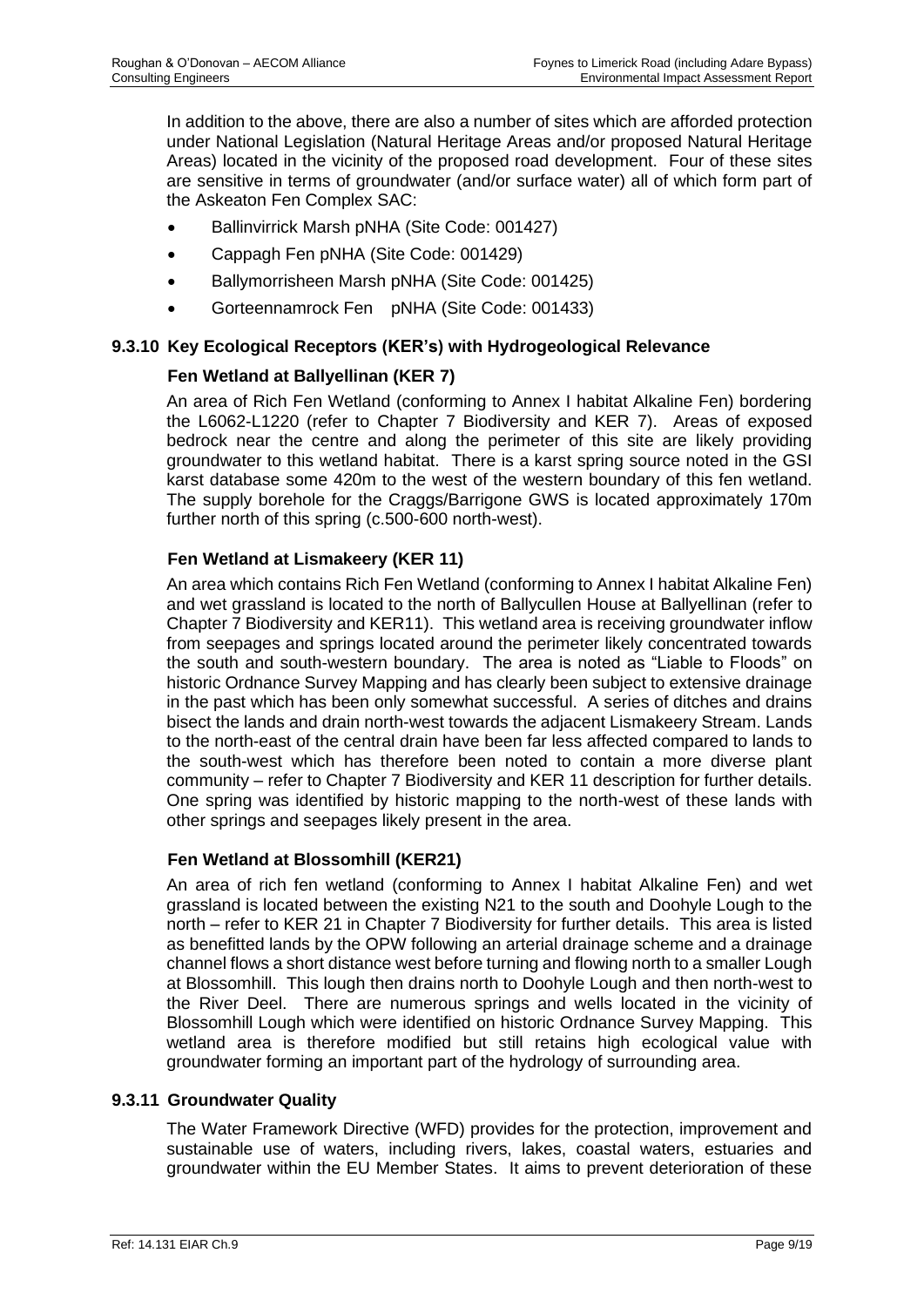water bodies and enhance the status of aquatic ecosystems; promote sustainable water use; reduce pollution; and contribute to the mitigation of floods and droughts. Under the Water Framework Directive large geographical areas of aquifer have been subdivided into smaller groundwater bodies (GWB) in order for them to be effectively managed. There are five groundwater bodies identified along or immediately adjacent to the proposed road development. The WFD Quality Status and Risk Status for each of these GWBs are summarised in in Table 9.5.

Three of the four GWB which were reported on for the WFD were assigned Poor quality status and being at risk of not achieving Good status.

Groundwater quality was monitored at 6 no. boreholes in Sections A,B and C between December 2016 and June 2017. Groundwater quality was found to be generally poor in terms of bacteria with elevated levels of E-coli and Total Coliforms at nearly all locations during the monitoring period indicating faecal contamination either by human or animal sources. Otherwise groundwater quality was found to be good with nitrate, phosphate (and total phosphorus) and other parameters of concern within acceptable drinking water limits.

| <b>Groundwater Body</b>          | <b>Section</b>              | <b>GWB Quality Status</b> | <b>Risk Status</b>                  |
|----------------------------------|-----------------------------|---------------------------|-------------------------------------|
| Askeaton                         | A, B, C                     | Poor                      | 1a - At Risk                        |
| GWDTE-Askeaton<br>South Fens GWB | C (immediately<br>adjacent) | N/a                       | N/a                                 |
| Shanagolden                      | С                           | Good                      | 2a - Probably Not at<br><b>Risk</b> |
| Newcastle West                   | D                           | Poor                      | 1a - At Risk                        |
| Fedamore                         | D                           | Poor                      | 1a - At Risk                        |

**Table 9.5 Groundwater Bodies (GWB)** 

# **9.3.12 Site Conceptual Model**

For the purposes of developing a conceptual model for groundwater flow, the proposed road development is split in the four sections A, B, C and D as outlined previously.

# **Sections A & B**

Groundwater flow is generally in a northern direction towards the Shannon Estuary. Groundwater seepage and springs are located in low-lying areas at the foot of elevated lands in the vicinity of the Shannon. Groundwater is also discharging locally to the main rivers and streams which are also flowing in a general northerly direction towards the Shannon Estuary. Groundwater quality is poor in terms of bacteria but appears to be otherwise of a moderate to good standard.

# **Section C**

Groundwater flow is generally in a northern direction towards the Shannon Estuary. The River Deel provides a groundwater divide from Section A to the west and the Askeaton Fen Complex to the east. Groundwater is discharging locally to the main rivers and streams which are flowing in a general north-east direction towards the Shannon. Surface water outflow from groundwater discharges at Askeaton Fen enter the hydrological catchment of this section of the proposed road development. Groundwater quality is poor in terms of bacteria but appears to be otherwise of a moderate to good standard.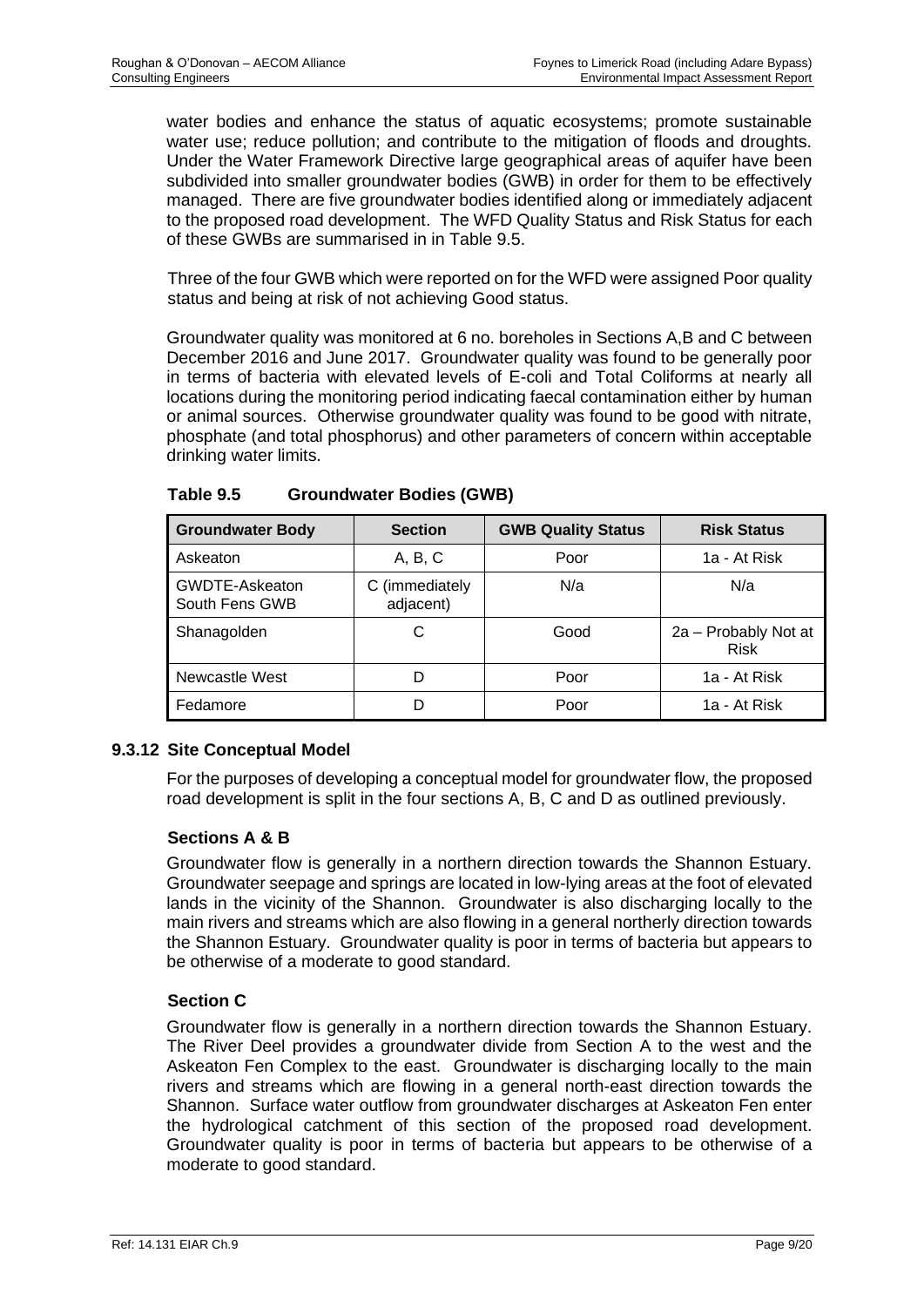# **Section D**

Regional groundwater flow is generally from north to south but will follow local topography and discharge locally to surface water bodies or as springs and seepages at the foothills of elevated ground where subsoil conditions permit. Groundwater quality is poor in terms of bacteria but appears to be otherwise of a moderate to good standard.

# **9.3.13 Summary of Hydrogeological Features**

The main hydrogeological features of importance identified along the proposed road development are summarised in Table 9.6.

| <b>Feature</b>                                                                                                         | Importance               | <b>Criteria / Justification</b>                                                                        |
|------------------------------------------------------------------------------------------------------------------------|--------------------------|--------------------------------------------------------------------------------------------------------|
| Bedrock aquifer classified by the GSI<br>as a Regionally Important Aquifer<br>(Rkc)                                    | High                     | A regionally important aquifer is<br>considered to have a high quality or<br>value on a regional scale |
| Bedrock aquifer classified by the GSI<br>as a Regionally Important Aquifer<br>(Rkd)                                    | High                     | A regionally important aquifer is<br>considered to have a high quality or<br>value on a regional scale |
| Bedrock aquifer classified by the GSI<br>as a Locally Important Aquifer (LI)                                           | Low                      | A locally important aquifer is considered<br>to have low value only in local zones                     |
| Askeaton Fen Complex SAC                                                                                               | Extremely<br>High        | European Site forming part of the Natura<br>2000 network                                               |
| Lower River Shannon SAC                                                                                                | <b>Extremely</b><br>High | European Site forming part of the Natura<br>2000 network                                               |
| Turloughs located in the townlands of<br>Craggs and Tomdeely (Lough<br>Selleher, Tomdeely, Foleys &<br>Tomdeely North) | Moderate                 | A turlough is a priority habitat in Annex I<br>of the Habitats Directive                               |
| Karst Springs located near the<br>townland of Tomdeely & Morgans<br><b>North</b>                                       | Low                      | Localised features important only in<br>local zones. Does not form part of any<br>wetland habitat.     |
| <b>KER4 Rincullia</b>                                                                                                  | Low                      | Localised bedrock drainage/flooding<br>feature.                                                        |
| <b>KER7 Fen Wetland at Ballyellinan</b>                                                                                | Moderate                 | Rich fen conforming to Annex I habitat<br>Alkaline Fen.                                                |
| <b>KER11 Fen Wetland at Lismakeery</b>                                                                                 | Moderate                 | Rich fen conforming to Annex I habitat<br>Alkaline Fen.                                                |
| KER21 Fen Wetland at Blossomhill                                                                                       | Moderate                 | Rich fen conforming to Annex I habitat<br>Alkaline Fen.                                                |
| Craggs/Barrigone GWS                                                                                                   | High                     | A regionally important aquifer supplying<br>a Group Water Scheme has high value<br>on a local scale    |
| Croagh-Farrandonnelly GWS                                                                                              | High                     | A regionally important aquifer supplying<br>a Group Water Scheme has high value<br>on a local scale    |
| Private Groundwater Supplies along<br>the entire proposed road<br>development                                          | Low                      | A small private supply has low<br>importance at a local scale                                          |

**Table 9.6 Hydrogeological Features of Importance**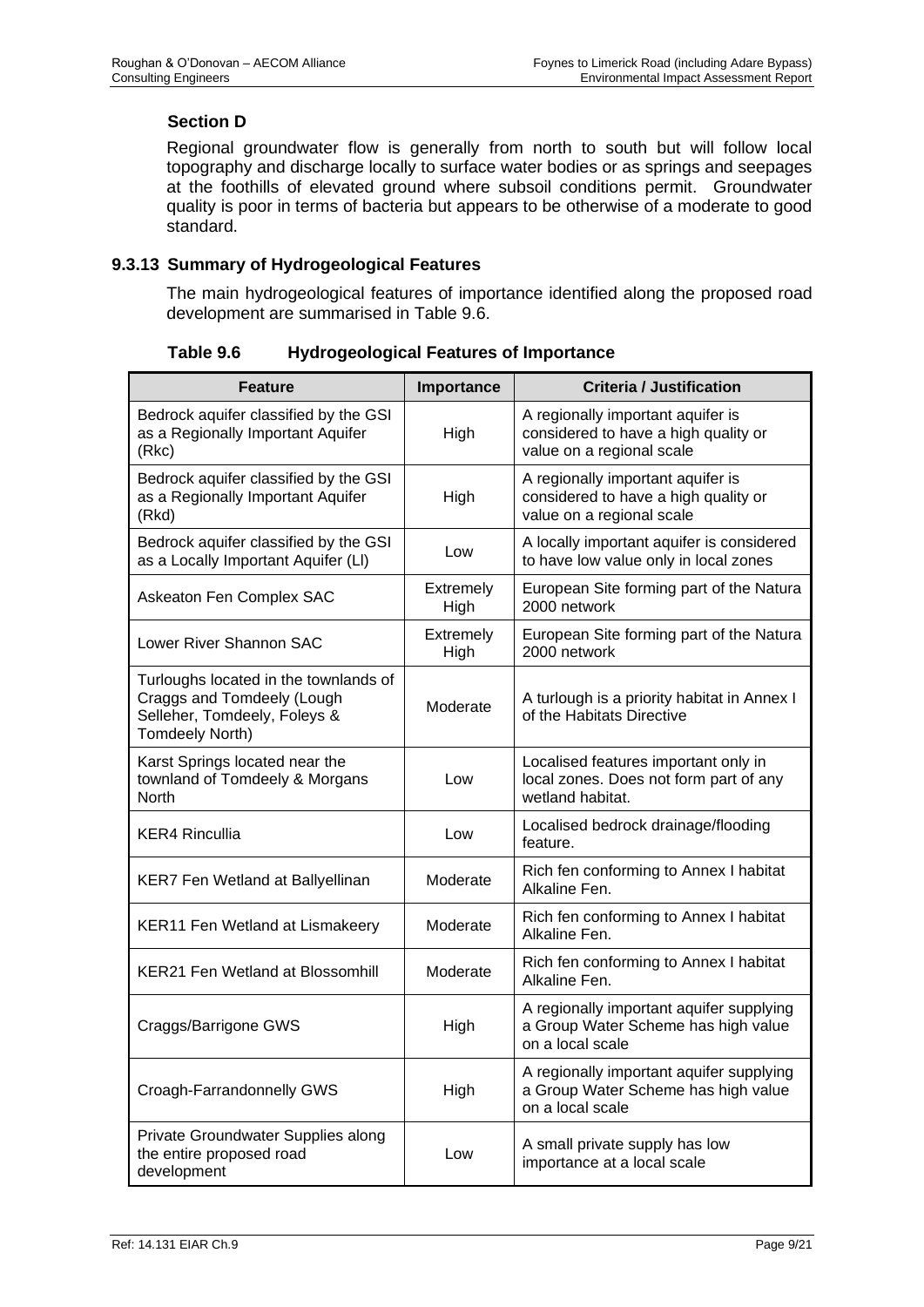# **9.4. Potential Impact Assessment for Hydrogeology**

This section describes the potential impacts associated with the proposed road development before mitigation measures are applied. Both direct and indirect impacts are considered for the construction and operation of the proposed road development. The nature, extent and duration of the impacts are assessed. Each key hydrogeological feature summarised in Table 9.6 is assessed in terms of the potential impact arising from the proposed road development.

This assessment of hydrogeological impacts has been based on the analysis and interpretation of the data acquired during the Constraints Study and Route Corridor Selection phases, as well as site specific investigations undertaken as part of the Design, Environmental Impact Assessment Report (EIAR) and Natura Impact Statement (NIS), including the ecological study, intrusive site investigations, agricultural surveys and hydrogeological investigations. The procedure follows guidelines established by the TII in its 'Guidelines on Procedures for Assessment and Treatment of Geology, Hydrology and Hydrogeology for National Road Schemes and the TII DN-DNG-03065 Road Drainage and the Water Environment 'as amended. The impact assessment also closely followed the methodology set out by the EPA in their guideline document "Guidelines on the Information to be contained in Environmental Impact Assessment Reports". For each Hydrogeological feature the magnitude of the impact has been assessed in the absence of mitigation and, in combination with the importance of the attribute (i.e. the significance of a potential impact), an impact rating has been applied. The impact rating takes into account the sensitivity and importance of the feature in combination with the character/magnitude/duration/likelihood/and consequences of any potential impact.

#### **9.4.1 Impact on Groundwater Resources (Aquifers)**

#### *9.4.1.1 Cut Sections*

Cut sections along a proposed road development have the potential to impact on the level of the groundwater table in the surrounding area as well as to cause a deterioration in aquifer water quality (i.e. to increase aquifer vulnerability). The main impact targets will be water supply springs, wells and boreholes as well as any nearby groundwater dependent habitats and karst related features. Typically, the impact increases:

- With increased depth of road cutting below groundwater table;
- With increased permeability of the soil and / or bedrock strata between the road cutting and groundwater feature;
- With increased lateral continuity and uniformity in soil and / or bedrock strata between the road cutting and groundwater feature, and
- In the absence of any hydrogeological boundaries such as watercourses, between the road cutting and water supply well or groundwater feature.

Road cuttings will increase the vulnerability of the underlying aquifer to pollution through either a complete loss of overburden where cuttings are into the bedrock or by reducing the protective overburden depth and thus increasing the vulnerability for contaminated road drainage if not transmitted in a sealed drainage system to infiltrate to and potentially contaminate the groundwater. Deep cuttings can locally change the GSI risk vulnerability classification for groundwater resources/aquifers.

Extensive road cuttings can if not mitigated significantly increase the runoff volume to be conveyed within the road drainage system and the volume to be ultimately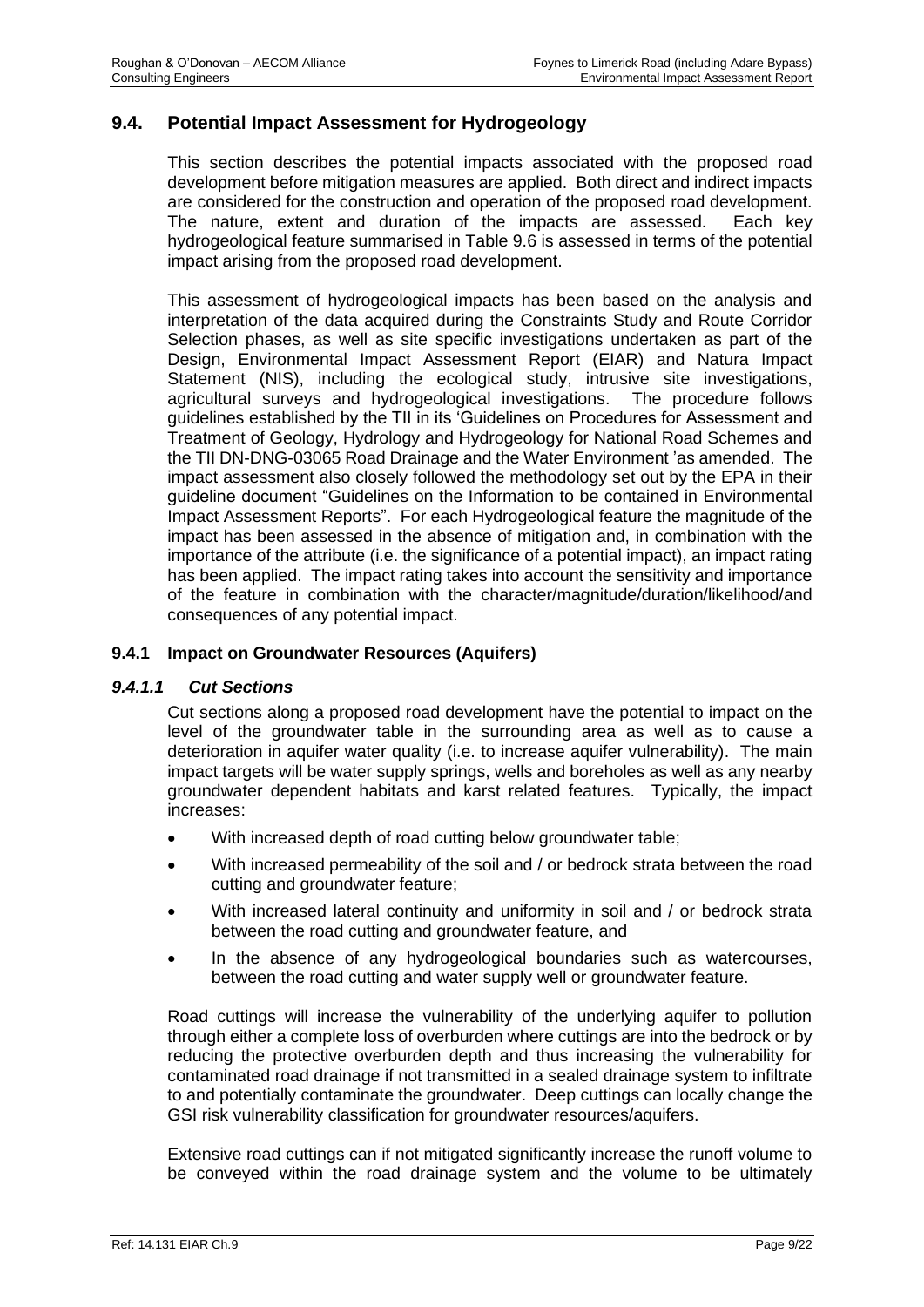discharged to receiving waters at road drainage outfalls. This can have an adverse effect on the receiving waters in terms of chemistry and water balance. Groundwater quality can be indirectly impacted if drainage systems are not adequately designed and maintained, to ensure conveyance of potentially contaminated surface run-off through these areas in sealed drains / channels where fissured/weathered bedrock is exposed and the aquifer is a regionally important karst bedrock aquifer.

Cut sections that intercept the groundwater table can impact on potential groundwater recharge and cuttings that intercept the groundwater table can cause dewatering of the intercepted aquifer. There is also the potential to intercept and truncate high yielding groundwater flows in preferential pathways within the karst aquifer.

It is assumed that where deep cut sections are located along the proposed road development, there will always be a direct potential temporary impact to the quality of the underlying aquifer during the construction phase and until appropriate measures are in place to prevent infiltration of contaminated run-off and drainage waters. However, in terms of the flow regime, there is the potential for a permanent impact on the underlying aquifer which will remain during the operational phase.

Cut sections will reduce the depth of subsoil from particular areas along the proposed road development. This will have a localised effect on the groundwater vulnerability rating, as the pathway for potential contaminants to migrate into the underlying aquifer is shortened. Areas where bedrock is at or close to surface will be particularly sensitive.

An assessment in relation to hydrogeological aspects at all significant proposed cut sections is summarised in Table 9.7 below.

| <b>Attribute</b>                                                                              |            | <b>Impact</b>                                                                                                                                                                                                                                                                                                                                                                                                                               |                                      |                         |  |  |
|-----------------------------------------------------------------------------------------------|------------|---------------------------------------------------------------------------------------------------------------------------------------------------------------------------------------------------------------------------------------------------------------------------------------------------------------------------------------------------------------------------------------------------------------------------------------------|--------------------------------------|-------------------------|--|--|
| <b>Site Name</b>                                                                              | Importance | <b>Description</b>                                                                                                                                                                                                                                                                                                                                                                                                                          | <b>Magnitude of</b><br><b>Impact</b> | <b>Impact</b><br>Rating |  |  |
| Regionally<br>Important<br>Karstified<br>Aquifer: Cut<br>section Ch.<br>5+100 to Ch.<br>6+400 | High       | Potential interception of local<br>groundwater table with<br>maximum cut depths of up to<br>19m with Limestone bedrock<br>encountered at depths of<br>approximately 0 - 4m.<br>Cutting will also intercept<br>interflow, deeper percolation<br>flow and overland runoff from<br>the steep hillslope that would<br>otherwise have flowed north-<br>eastwards. Potential<br>contaminated road drainage<br>entering the underlying<br>aquifer. | Moderate<br>Adverse                  | Moderate                |  |  |

#### **Table 9.7 Rating of Significant Environmental Impacts Caused by Cut Sections**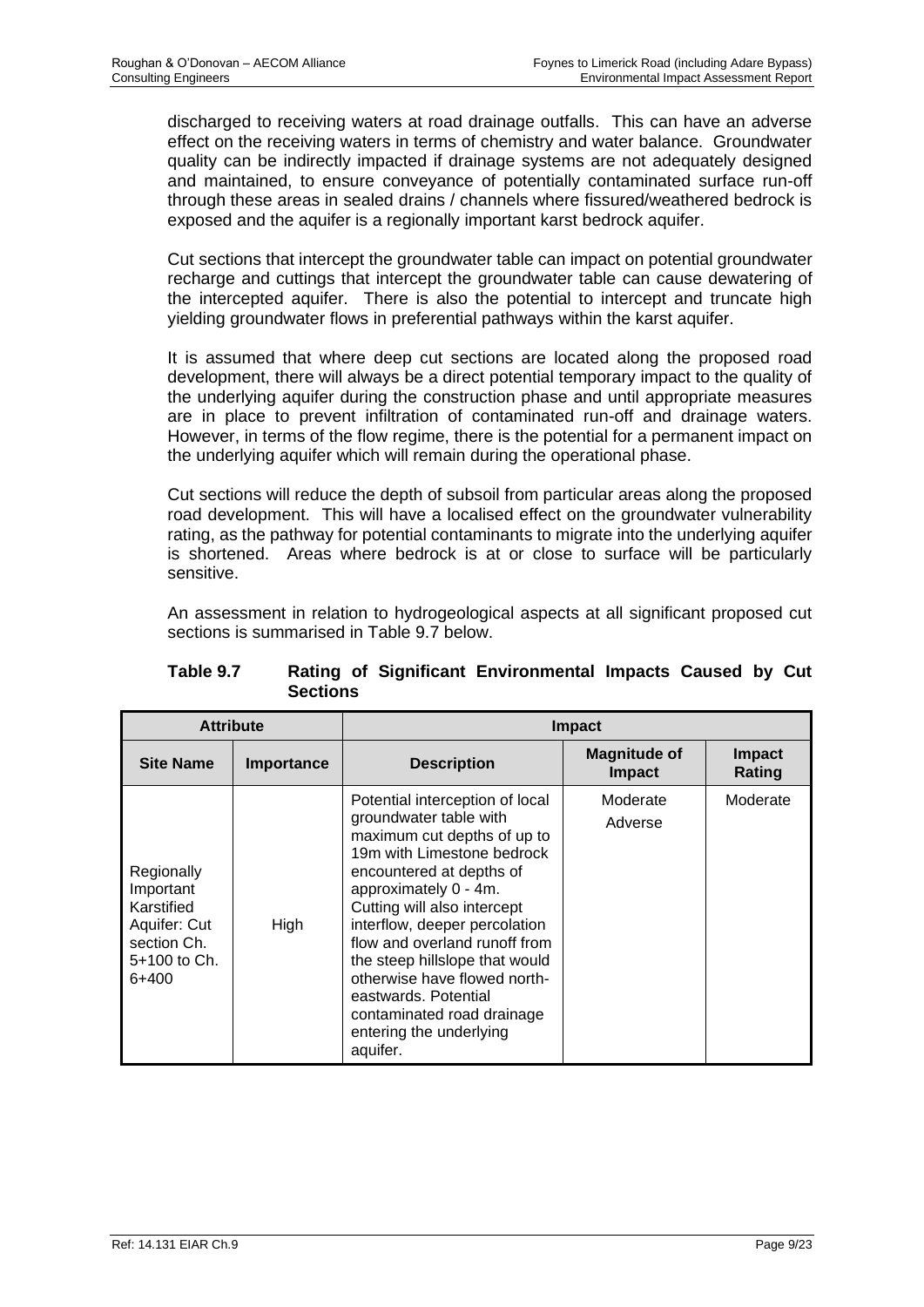| <b>Attribute</b>                                                                              |            | <b>Impact</b>                                                                                                                                                                                                                                                                                                                                                                                        |                                      |                         |  |  |
|-----------------------------------------------------------------------------------------------|------------|------------------------------------------------------------------------------------------------------------------------------------------------------------------------------------------------------------------------------------------------------------------------------------------------------------------------------------------------------------------------------------------------------|--------------------------------------|-------------------------|--|--|
| <b>Site Name</b>                                                                              | Importance | <b>Description</b>                                                                                                                                                                                                                                                                                                                                                                                   | <b>Magnitude of</b><br><b>Impact</b> | <b>Impact</b><br>Rating |  |  |
| Regionally<br>Important<br>Karstified<br>Aquifer: Cut<br>section<br>Ch.52+400 to<br>Ch.56+000 | High       | Potential interception of local<br>groundwater table with<br>maximum cut depths of up to<br>11m with Limestone bedrock<br>encountered at depths of<br>approximately 1 - 3m.<br>Cutting will intercept interflow<br>and overland runoff from the<br>hillslope that would otherwise<br>have flowed south-<br>eastwards. Potential<br>contaminated road drainage<br>entering the underlying<br>aquifer. | Moderate<br>Adverse                  | Moderate                |  |  |

# *9.4.1.2 Road Drainage & Attenuation Ponds*

Depending on the type of bedrock aquifer and its vulnerability to pollution (overburden cover and water table) there exists a potential for contamination of the underlying aquifer from contaminants in the routine drainage waters or as a result of spillage and road maintenance. Where the aquifer is classified as regionally important karst bedrock aquifer and of extreme vulnerability then this impact is classified as a potential moderate permanent impact. In order to protect a regionally important karst flow aquifer system from pollution the proposed storm drainage system will collect and convey the road pavement runoff waters to road drainage outfalls that will ultimately discharge to surface waters.

There are no proposed road drainage outfalls that will discharge directly to groundwater. A groundwater risk assessment has been carried out in line with the TII Document DN-DNG-03065 in relation to potential impacts on groundwater from the proposed road drainage system and specifically in relation to the use of permeable drainage systems. DN-DNG-03065 outlines the required methodology for carrying out such an assessment and the specific criteria involved.

Table A.4 of DN-DNG-03065 – Groundwater Protection Response Matrix for the use of permeable drains in road schemes is reproduced as Table 9.8 below. A significant portion of the proposed road development has a response of *R4* indicating that the use of permeable road drainage systems is *Not Acceptable*. In this regard, where the proposed road development crosses areas of extreme (and high) aquifer vulnerability and where rock is at or close to the ground surface (i.e. all areas in which the overburden cover is less than 5m) a sealed drainage system will be provided so that infiltration to groundwater via the linear drainage system does not occur. This sealed system will also be used adjacent to sensitive ecological wetland areas.

In less vulnerable areas where the overburden depth is greater than 5m (aquifer vulnerabilities of moderate and low) unlined drainage systems will be used which will allow some infiltration to groundwater depending on the permeability of the overburden. These areas will correspond to the groundwater protection response **R2(1), R2(2) and R2(3)**. The response **R2(1)** states that the use of permeable drainage systems is:

• *Acceptable,* provided that there is a consistent minimum thickness of 2m of unsaturated subsoil (due to the presence of karstified rock) beneath the invert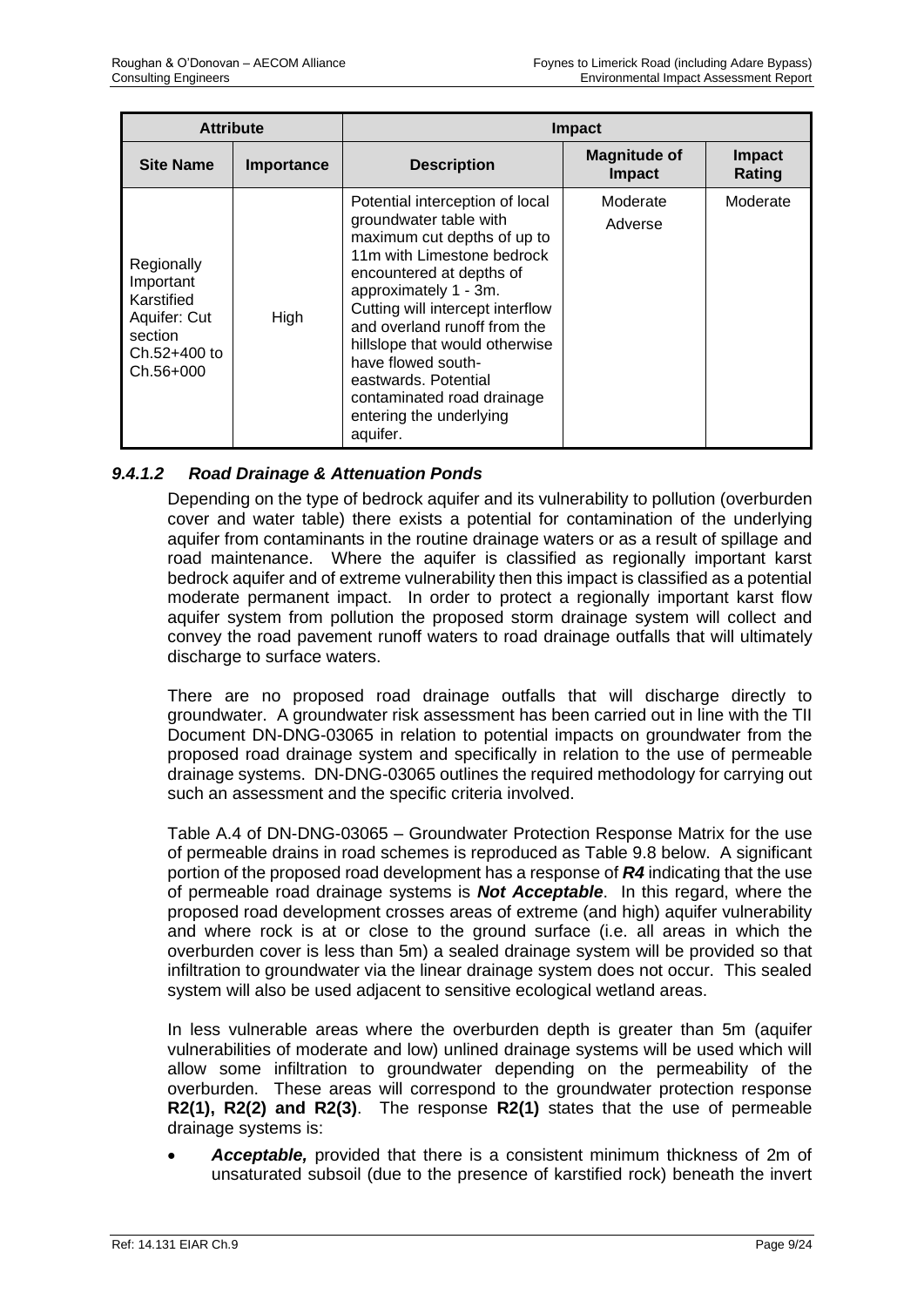level of the drainage system. It is also noted that particular attention must be paid to the presence of karst features and receptors (such as; public wells, group schemes, industrial water supply sources and springs).

In addition to response **R2(1)**, the response **R2(2)** states that the use of permeable drainage systems is:

- *Acceptable*, provided that there is a consistent minimum thickness of 2m of unsaturated subsoil beneath the invert level of the drainage system (where the subsoil is classed using BS5930 as; Sand, Gravel or Silt); or,
- *Acceptable*, provided that there is a minimum consistent unsaturated thickness 1m of "appropriate material" beneath the invert level of the point of discharge.

In areas of Extreme vulnerability and karst bedrock aquifer setting, which is present along almost the entire development, response **R2(3)** states that the use of permeable drainage systems is *Acceptable,* provided that the drainage system is located at least 15m away from karst features that indicate enhanced zones of high bedrock permeability (e.g. swallow holes and dolines).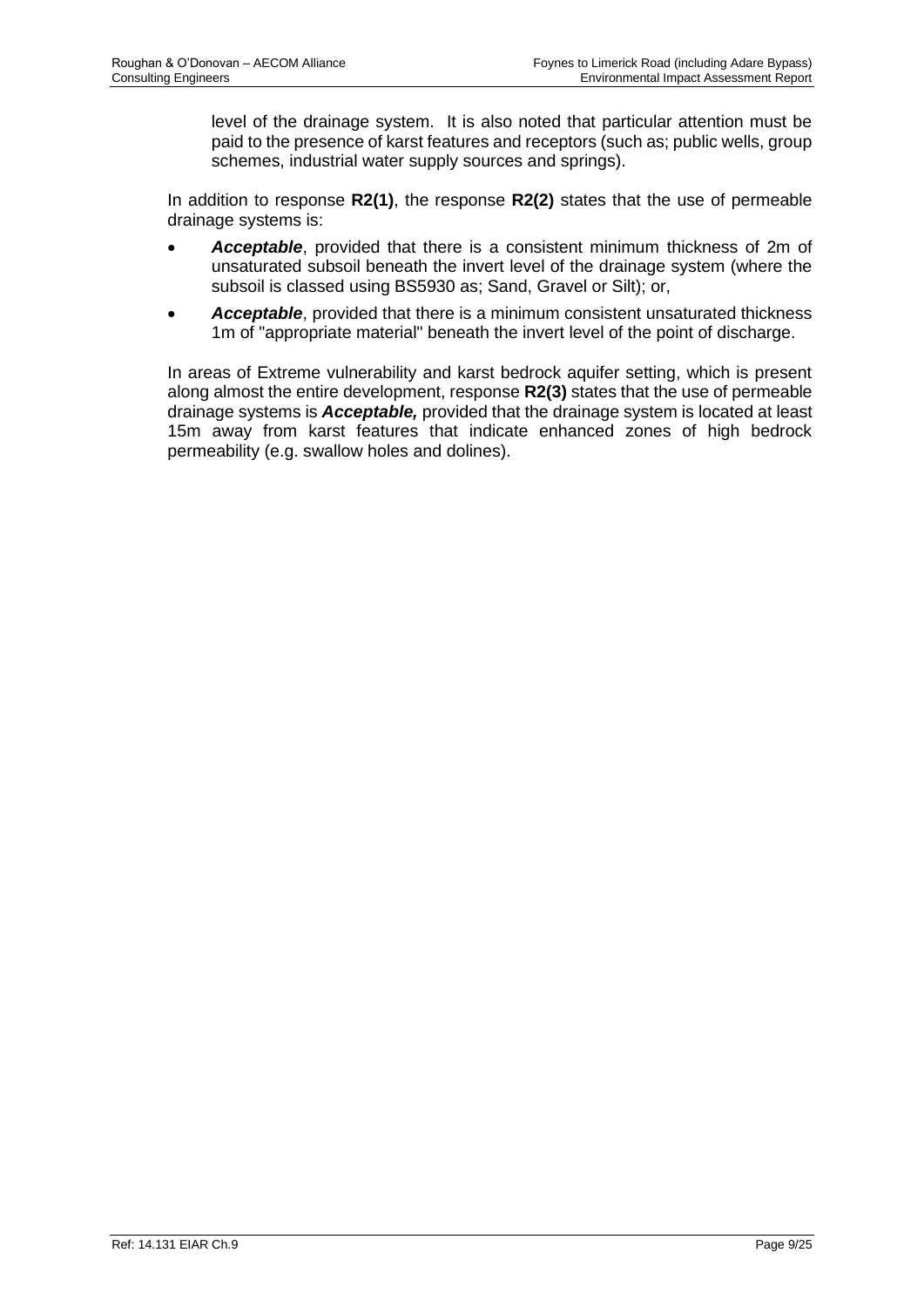| <b>Vulnerability rating</b>             | Source             | Resource protection area (aquifer category) |       |       |                                  |       |       |              |       |  |
|-----------------------------------------|--------------------|---------------------------------------------|-------|-------|----------------------------------|-------|-------|--------------|-------|--|
|                                         | protection<br>area | Regionally Important Aquifer                |       |       | <b>Locally Important Aquifer</b> |       |       | Poor aguifer |       |  |
|                                         |                    | $Rk^*$                                      | R1    | Rg    | Lg                               | Lm    | п     | M            | Pu    |  |
| Extreme: Rock near Surface or karst (X) | RG                 | R4                                          | R4    | R3(2) | R3(2)                            | R3(1) | R3(1) | R3(1)        | R3(1) |  |
| Extreme (E)                             | RA                 | R2(3)                                       | R2(2) | R3(2) | R3(2)                            | R2(2) | R2(2) | R2(1)        | R2(1) |  |
| High (H)                                | R3(2)              | R2(2)                                       | R2(2) | R2(2) | R2(2)                            | R2(2) | R2(2) | R2(1)        | R2(1) |  |
| Moderate (M)                            | R3(1)              | R2(1)                                       | R2(1) |       |                                  | R2(1) | R2(1) | R1           | R1    |  |
| Low (L)                                 | R3(1)              | R1                                          | 81    |       |                                  | 81    | 81    |              | R1    |  |

# **Table 9.8 Groundwater Protection Response Matrix for the Use of Permeable Drains in Road Schemes (TII DN-DNG-03065)**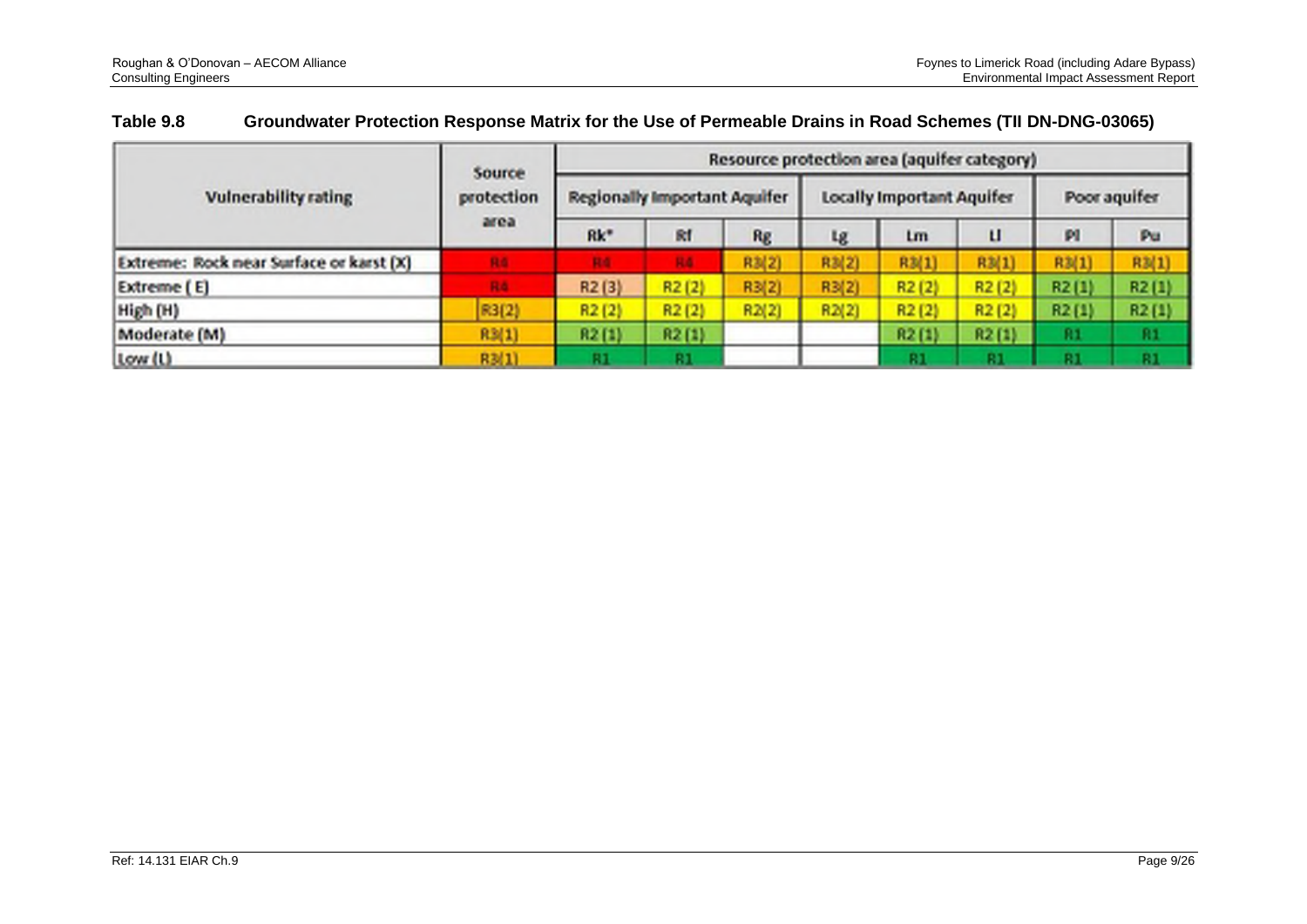A summary of the type of drainage systems proposed along the length of the proposed road development and the associated Groundwater Protection Response is given in Table 9.9 below. It must be noted that at each outfall there is typically either one or two attenuation ponds, which will be lined to prevent infiltration, prior to outfall to the watercourse. In order to simplify this assessment, it is considered that for each network and outfall listed below, the pond will receive the same level of treatment as the road drainage system. In this regard if a sealed drainage system is proposed then the associated ponds will be lined with both an impermeable geomembrane and cohesive material to prevent infiltration. In areas where permeable drains are permitted, the attenuation ponds will be lined with cohesive material only.

| Table 9.9 | Summary of Proposed Locations of Sealed Drainage Systems |
|-----------|----------------------------------------------------------|
|           | Along the Proposed Road Development and Associated       |
|           | <b>Groundwater Protection Response</b>                   |

| <b>Section</b> | <b>Chainages</b>   | <b>Groundwater Protection Response</b> |
|----------------|--------------------|----------------------------------------|
|                | $3+625$ to $4+300$ | Sealed drainage system / No outfalls   |
| A              | 5+100 to 7+300     | Sealed drainage system / No outfalls   |
|                | 51+300 to 51+750   | Sealed drainage system / No outfalls   |
| D              | 52+400 to 56+100   | Sealed drainage system / No outfalls   |

The proposed drainage system will incorporate a range of appropriate pollution control features to limit the water quality impact to receiving waters. These include the use of filter drains, sealed drainage systems (as per Table 9.9) and the use of a vegetated sediment bay with a plan area of at least 10% of the total basin area for all attenuation ponds upstream of the drainage outfall – refer to TII DN-DNG-03022 standard for details. Further detention storage is provided within the storm attenuation pond system for settlement of suspended pollutants. The vegetated system will allow for the take up of nutrients from the drainage water. These treatment systems will be provided upstream of all proposed outfalls.

Attenuation ponds / wetland treatment areas that are located in hydrogeologically sensitive locations such as groundwater fed ecological receptors or where the groundwater vulnerability rating is Extreme have been assessed regarding their potential impact on the hydrogeological environment. The principal impact arises from poorly constructed ponds where contaminated water would be able to percolate / infiltrate downwards through the pond lining into the underlying aquifer, overspills during sustained heavy rainfall events, or where discharge outfalls into ecologically sensitive surface water features.

The proposed drainage system is designed based on the aquifer properties and its vulnerability and reduces the impact level from *Slight/Moderate Permanent Impact* to a *Slight Permanent Impact* as potential for leakage in such sealed drainage system remains as does the potential for losing channel sections of streams and rivers receiving the road drainage discharge to groundwater.

# *9.4.1.3 Aquifer Characteristics*

There will be a very limited impact on the nature of the underlying aquifers as the road will normally only cover a very small fraction of a groundwater body. The majority of the proposed road development is underlain by a Regionally Important Aquifer which has an attribute rating of High. The remainder is underlain by Locally Important Aquifers of Low Importance.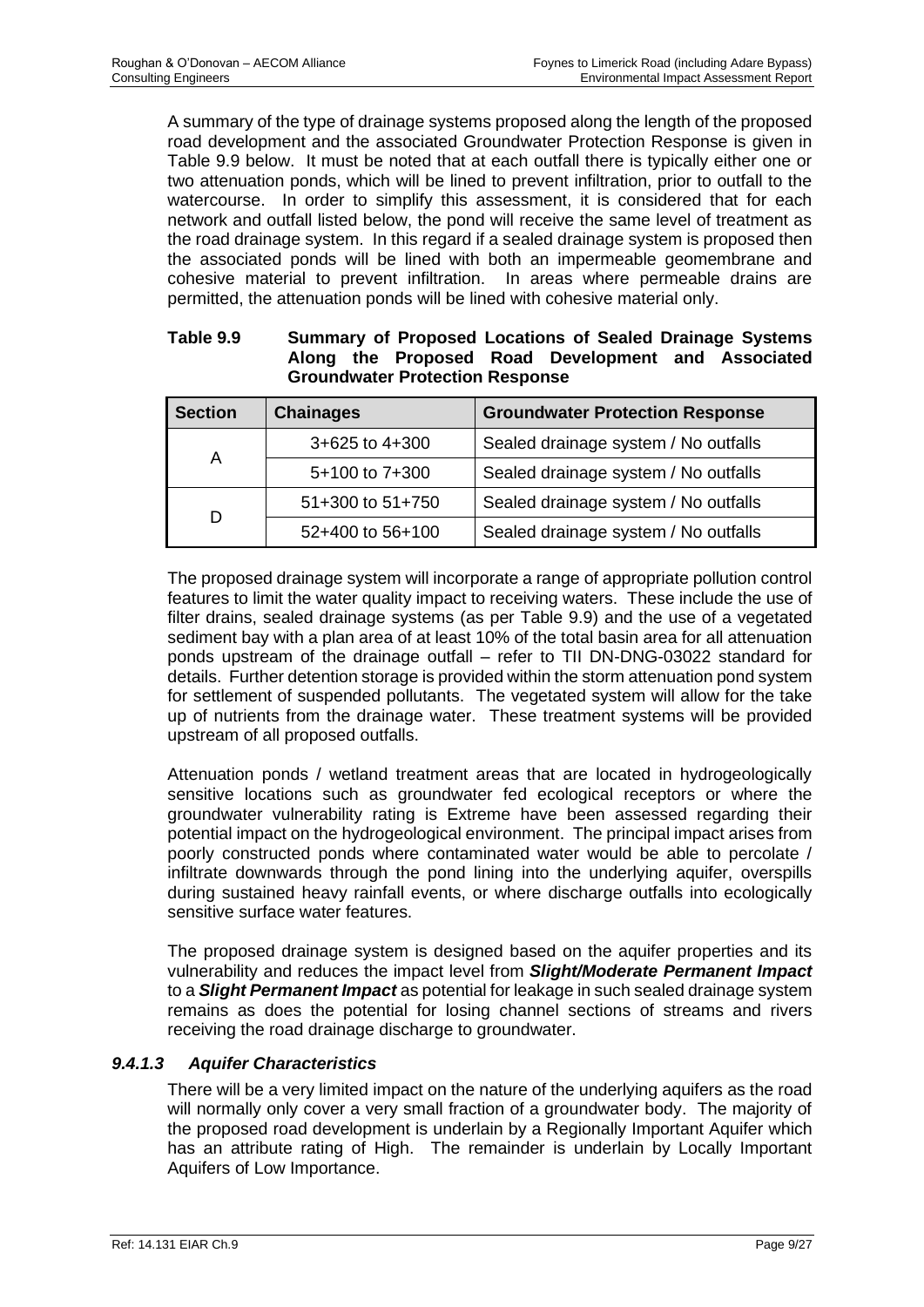A generalised assessment has been made for each aquifer type along the proposed road development, based on potential characteristic changes caused by cut and fill sections (Table 9.10).

| <b>Table 9.10</b> |                        |  | Rating of Significant Environmental Impacts on Aquifer |  |  |
|-------------------|------------------------|--|--------------------------------------------------------|--|--|
|                   | <b>Characteristics</b> |  |                                                        |  |  |

| <b>Attribute</b>                            |            | <b>Impact</b>                                                                                                                             |                               |                         |  |
|---------------------------------------------|------------|-------------------------------------------------------------------------------------------------------------------------------------------|-------------------------------|-------------------------|--|
| <b>Site Name</b>                            | Importance | <b>Description</b>                                                                                                                        | <b>Magnitude</b><br>of Impact | <b>Impact</b><br>Rating |  |
| Regionally<br>Important<br>Karst<br>Aquifer | High       | Localised changes to groundwater<br>levels in aquifer and / or overlying<br>subsoil caused by dewatering at cut<br>sections               | Small<br>Adverse              | Slight                  |  |
|                                             |            | Localised changes to down-gradient<br>hydrochemistry in aquifer or overlying<br>subsoil caused by routine surface<br>runoff and spillages | Small<br>Adverse              | Slight /<br>Moderate    |  |
|                                             |            | Localised changes to up-gradient<br>groundwater levels and<br>hydrochemistry caused by flow<br>restriction                                | Small<br>Adverse              | Slight                  |  |
| Locally<br>Important<br>Aquifer             | Low        | Localised changes to up-gradient<br>groundwater levels and<br>hydrochemistry caused by flow<br>restriction                                | Small<br>Adverse              | Imperceptible           |  |
|                                             |            | Localised changes to groundwater<br>levels in aquifer and / or overlying<br>subsoil caused by dewatering at cut<br>sections               | Small<br>Adverse              | Imperceptible           |  |
|                                             |            | Localised changes to down-gradient<br>hydrochemistry in aquifer or overlying<br>subsoil caused by routine surface<br>runoff and spillages | Small<br>Adverse              | Imperceptible           |  |

# **9.4.2 Impact on European Sites / Natural Heritage Sites**

# **Lower River Shannon SAC**

The Lower River Shannon SAC is hydrologically linked to the proposed road development as a downstream receptor from each of the surface water features either crossed by the proposed road development or to which road drainage will be discharged. The Shannon Estuary is also a discharge target for the Askeaton GWB. Each of the five groundwater bodies which are crossed by the proposed road development are also linked to the major rivers and streams providing baseflow and therefore ultimately discharge to the SAC indirectly via the River Deel, the Maigue or the Ahacronane. Given that this SAC is predominantly a surface water system and is not sensitive in relation to groundwater flows, the main potential impact would relate to contamination of the aquifer impacting the SAC water quality as a downstream receptor. However, the proposed road development will incorporate best practice road drainage design collecting and treating road runoff before discharging to surface water. Only very limited infiltration of runoff will occur and only in areas where it is appropriate to do so as the subsoil provides protection to the aquifer. It is therefore extremely unlikely for any impact to this SAC arising from groundwater pollution and there will therefore be an *Imperceptible Impact*.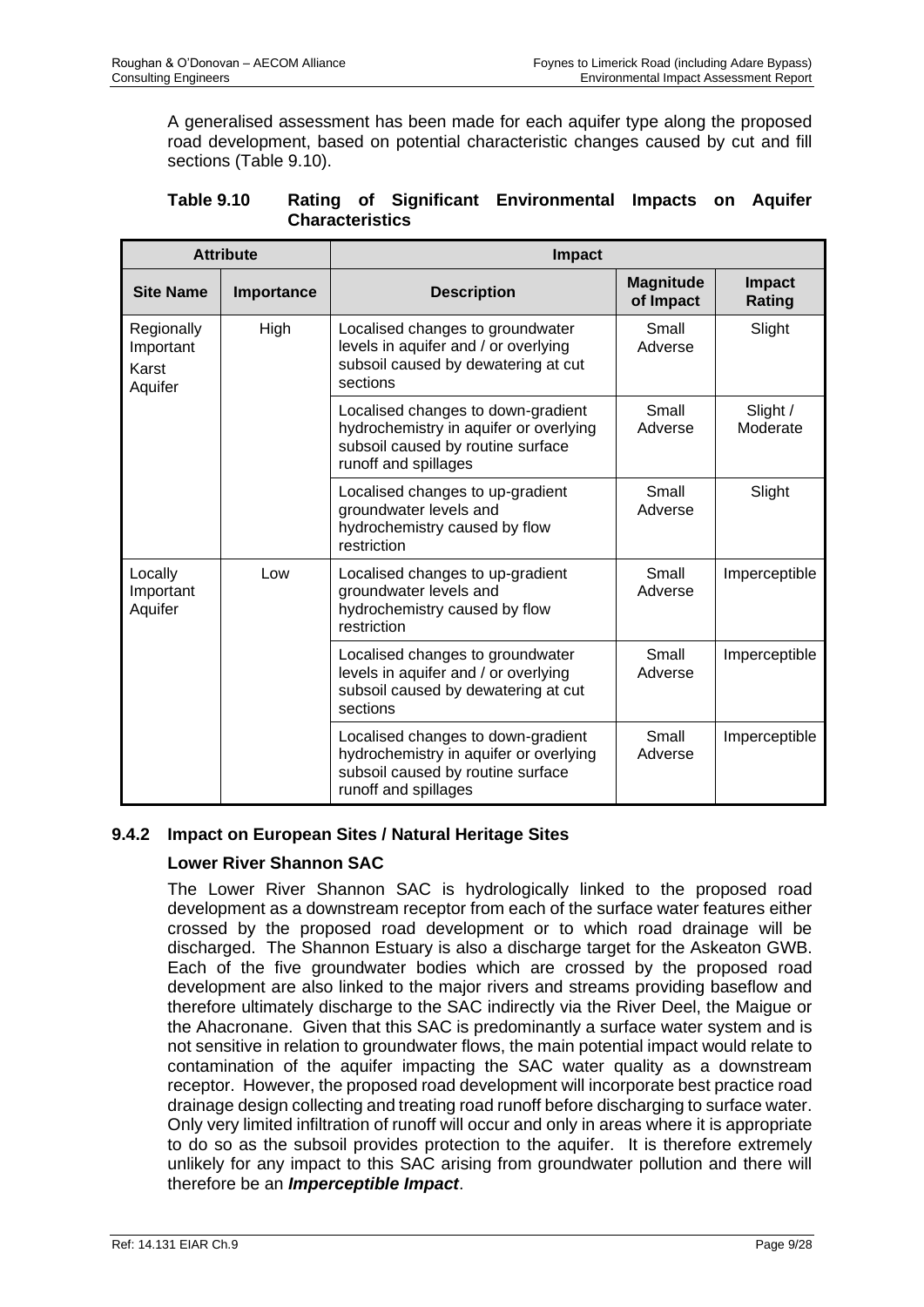# **Askeaton Fen Complex SAC**

The Askeaton Fen Complex is groundwater fed and is sensitive in terms of groundwater levels and hydrochemistry. An assessment of the potential impacts of the proposed road development was carried out whereby the water balance of the fen was examined including all surface outflows and likely zones of groundwater seepage. Each of the sections of the proposed road development and their potential interactions with this SAC are summarised below.

#### *Section A*

Groundwater flow in this section is generally in a northerly direction towards the River Shannon Estuary. Locally groundwater will discharge to springs or streams at changes in topography or in low-lying basins. The River Deel provides a groundwater divide between this section of the proposed road development and the SAC. There is no hydraulic connection between this section of the road and the SAC and therefore there will be no change to the groundwater balance within the SAC.

#### *Section B*

Groundwater flow in this section is either to the north towards the River Shannon Estuary or to the east towards the River Deel. The Deel again provides a groundwater divide between this section of the proposed road development and the SAC. There is no hydraulic connection between this section of the road and the SAC and therefore there will be no change to the groundwater balance within the SAC.

#### *Section C*

Groundwater flow in this section is generally north-east or north-west towards the River Deel or north towards the Shannon. Locally groundwater will discharge to springs or streams at changes in topography or in low-lying basins. This section of the proposed road development is closest to the SAC (0.5km near Ch.25+000) and therefore has the greatest potential to have some impact. This entire section of the proposed road development is either at grade or in slight embankment and therefore cuttings into the bedrock are avoided. Notwithstanding this fact, the water balance of the Fen Complex indicates that this section of the proposed road development is actually located downgradient of the SAC. A number of small watercourses flow out of the fen complex towards the River Deel and are crossed by the proposed road development at Nantinan and Feeagh. The drainage system proposed will be neutral in design and will not change the existing surface water flows. All existing channels will be piped or culverted to maintain existing flow conditions and any diversions and/or realignments will be carried out in a controlled manner and as per Inland Fisheries Ireland (IFI) best practice guidance. A Conceptual Site Model (CSM) of the SAC and the proposed road development is given in Plate 9.5. There will therefore be no change to the groundwater and/or surface water balance within the SAC.

#### *Section D*

This section of the proposed road development is located south of a topographical groundwater divide and is within a different groundwater body. Therefore there is no hydraulic connection between this section of the road and the SAC and as such there will be no change to the groundwater balance within the SAC.

Given the above, no impact to the SAC is predicted during either the construction or operational phase and there will therefore be an *Imperceptible Impact* rating – see Table 9.11 below.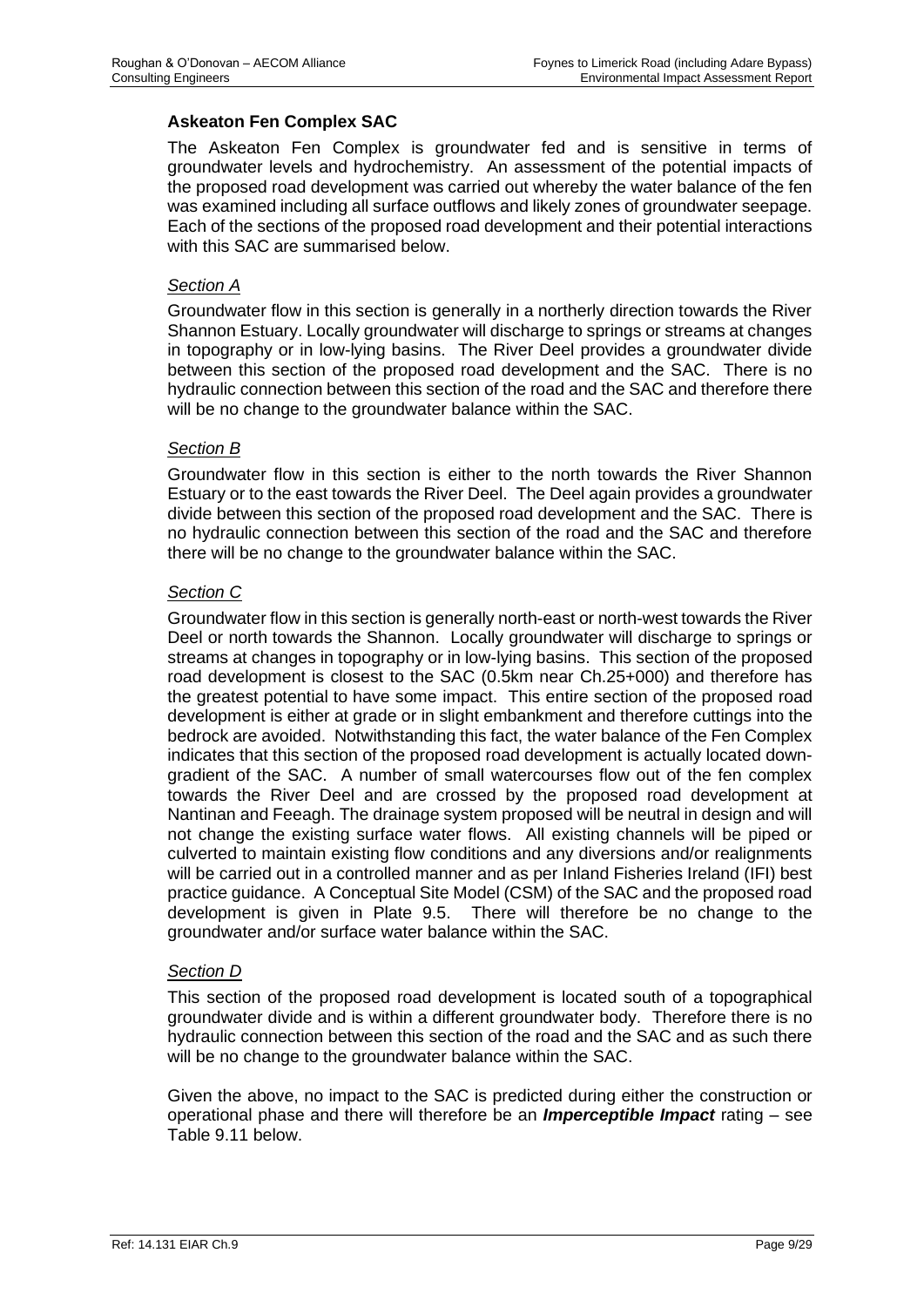# **Table 9.11 Rating of Significant Environmental Impacts on Natural Heritage/European Sites**

| <b>Attribute</b>                         |                          | <b>Impact</b>                                                                                                                             |                               |                         |  |
|------------------------------------------|--------------------------|-------------------------------------------------------------------------------------------------------------------------------------------|-------------------------------|-------------------------|--|
| <b>Site Name</b>                         | Importance               | <b>Description</b>                                                                                                                        | <b>Magnitude</b><br>of Impact | <b>Impact</b><br>Rating |  |
| Lower<br>River<br>Shannon<br><b>SAC</b>  | <b>Extremely</b><br>High | Localised changes to groundwater<br>levels in aquifer and / or overlying<br>subsoil caused by dewatering at cut<br>sections               | Small<br>Adverse              | Imperceptible           |  |
|                                          |                          | Localised changes to down-gradient<br>hydrochemistry in aquifer or overlying<br>subsoil caused by routine surface<br>runoff and spillages | Small<br>Adverse              | Imperceptible           |  |
| Askeaton<br>Fen<br>Complex<br><b>SAC</b> | Extremely<br>High        | Localised changes to groundwater<br>levels in aquifer and / or overlying<br>subsoil caused by dewatering at cut<br>sections               | Small<br>Adverse              | Imperceptible           |  |
|                                          |                          | Localised changes to down-gradient<br>hydrochemistry in aquifer or overlying<br>subsoil caused by routine surface<br>runoff and spillages | Small<br>Adverse              | Imperceptible           |  |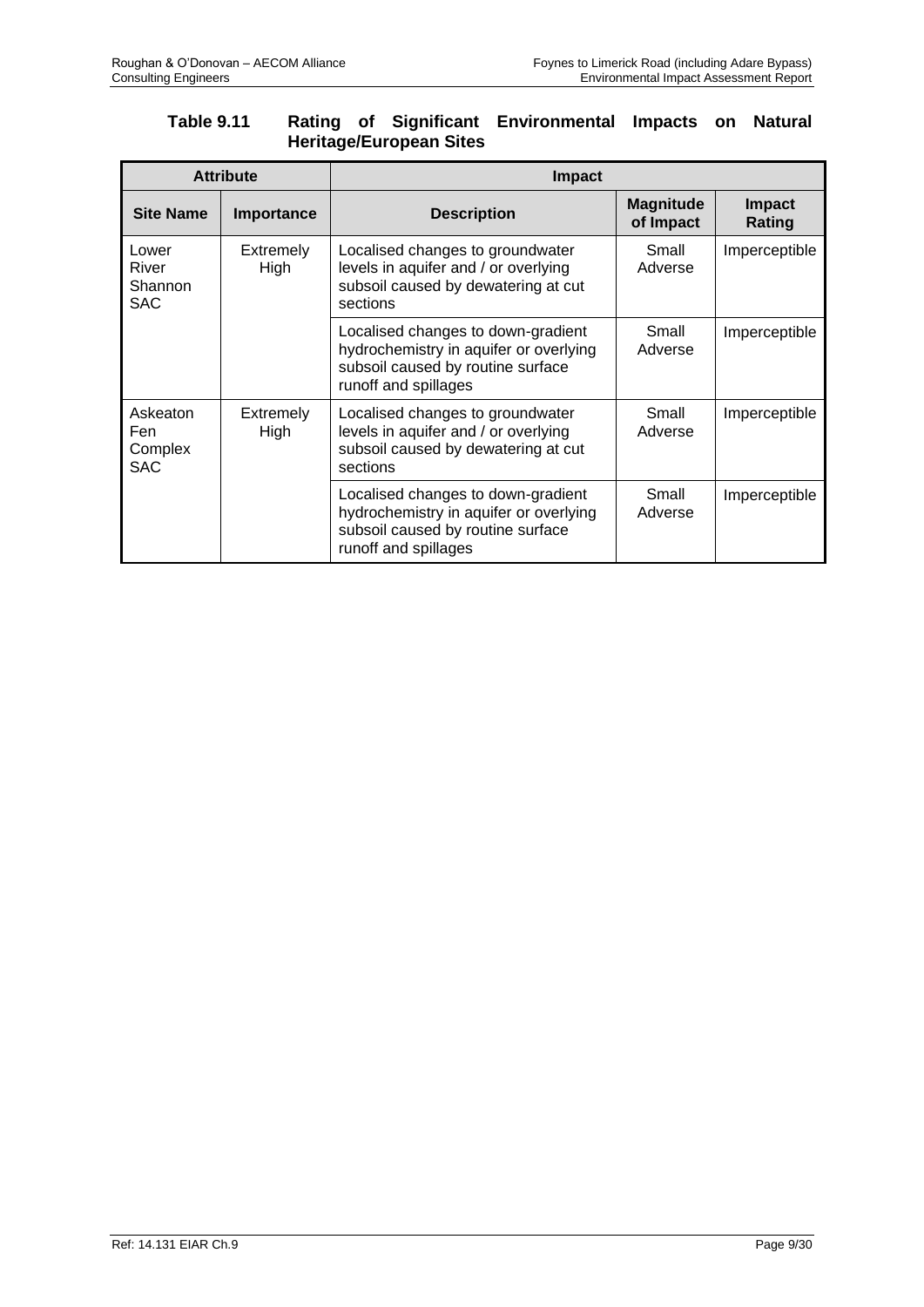

Distance Along Section A-B (see insert above for location)

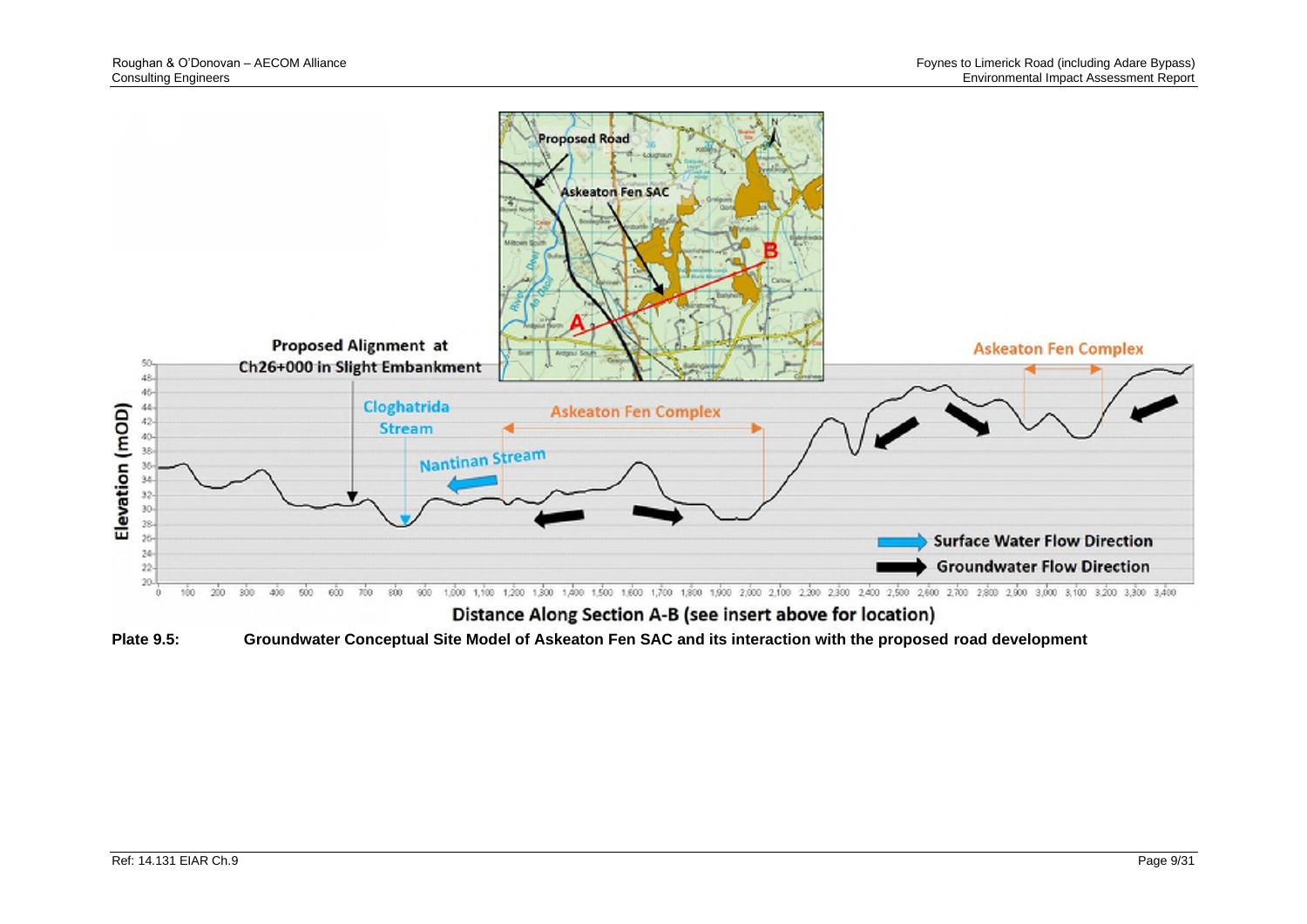#### **9.4.3 Impact on Karst Features**

Lough Selleher turlough is located c400m up-gradient of the proposed road development at Ch.5+500 which is in a deep cutting (up to 19m) as it passes through Mulderricksfield. The turlough itself is unusual being situated at the top of elevated ground and therefore does not have a large catchment. A deep quarry excavation is situated beyond a ridge some 400m to the north of Lough Selleher and has not altered the turlough's flooding cycle. It is likely that this feature is draining to the north-west towards the Ahacronane River however it is possible that some or all of the groundwater flow is towards the north-east and the proposed road cutting at Ch 5+700 and beyond. The groundwater catchment for this feature is small and is located up gradient of the proposed bedrock cutting. The Potential Impact is therefore assessed as *Imperceptible* – see Table 9.12 for Impact Rating assessment.

Three small turlough features and a number of springs are located in a low-lying basin in townlands of Tomdeely and Morgans North south of the Shannon Estuary. Two of the turloughs are within the local groundwater table and have permanent water at the lower stages. These turloughs and the springs appear to be resilient in terms of their groundwater supply as water was still present following a sustained drought period in summer 2018. Whilst the closest of these features is still well removed from the proposed road development (c.2.1km), the potential impact would relate to changes in the hydrogeological regime due to the deep bedrock cutting at Mulderricksfield. The groundwater catchment for these features is large given the elevated lands at Hazelfield and Mulderricksfield and the basin area itself all providing recharge and the loss of recharge due to the proposed cutting is relatively minor in comparison to their catchment area. The Potential Impact is therefore assessed as *Imperceptible* – see Table 9.4.6 for Impact Rating assessment.

Whilst turloughs are a priority habitat under the European Habitats Directive, none of the above are considered to be such given their poor status particularly due to evident nutrient enrichment and the resultant limited floristic diversity. On the basis of their non-designation and their obvious degraded state each of these hydrogeological features are therefore rated of moderate importance.

| <b>Attribute</b>                            |            | <b>Impact</b>                                                                                                                                 |                                      |                      |  |
|---------------------------------------------|------------|-----------------------------------------------------------------------------------------------------------------------------------------------|--------------------------------------|----------------------|--|
| <b>Site Name</b>                            | Importance | <b>Description</b>                                                                                                                            | <b>Magnitude of</b><br><b>Impact</b> | <b>Impact Rating</b> |  |
| Lough<br>Selleher,<br>Tomdeely,<br>Foleys & | Medium     | Localised changes to<br>groundwater levels in aquifer<br>and / or overlying subsoil caused<br>by dewatering at cut sections                   | Small Adverse                        | Imperceptible        |  |
| Tomdeely<br><b>North</b><br>turloughs.      |            | Localised changes to down-<br>gradient hydrochemistry in<br>aquifer or overlying subsoil<br>caused by routine surface runoff<br>and spillages | Small Adverse                        | Imperceptible        |  |
| Karst<br>Springs<br>located in<br>Tomdeely  | Low        | Localised changes to<br>groundwater levels in aquifer<br>and / or overlying subsoil caused<br>by dewatering at cut sections                   | Small Adverse                        | Imperceptible        |  |

**Table 9.12 Impact Rating of Significant Environmental Impacts on Karst Features**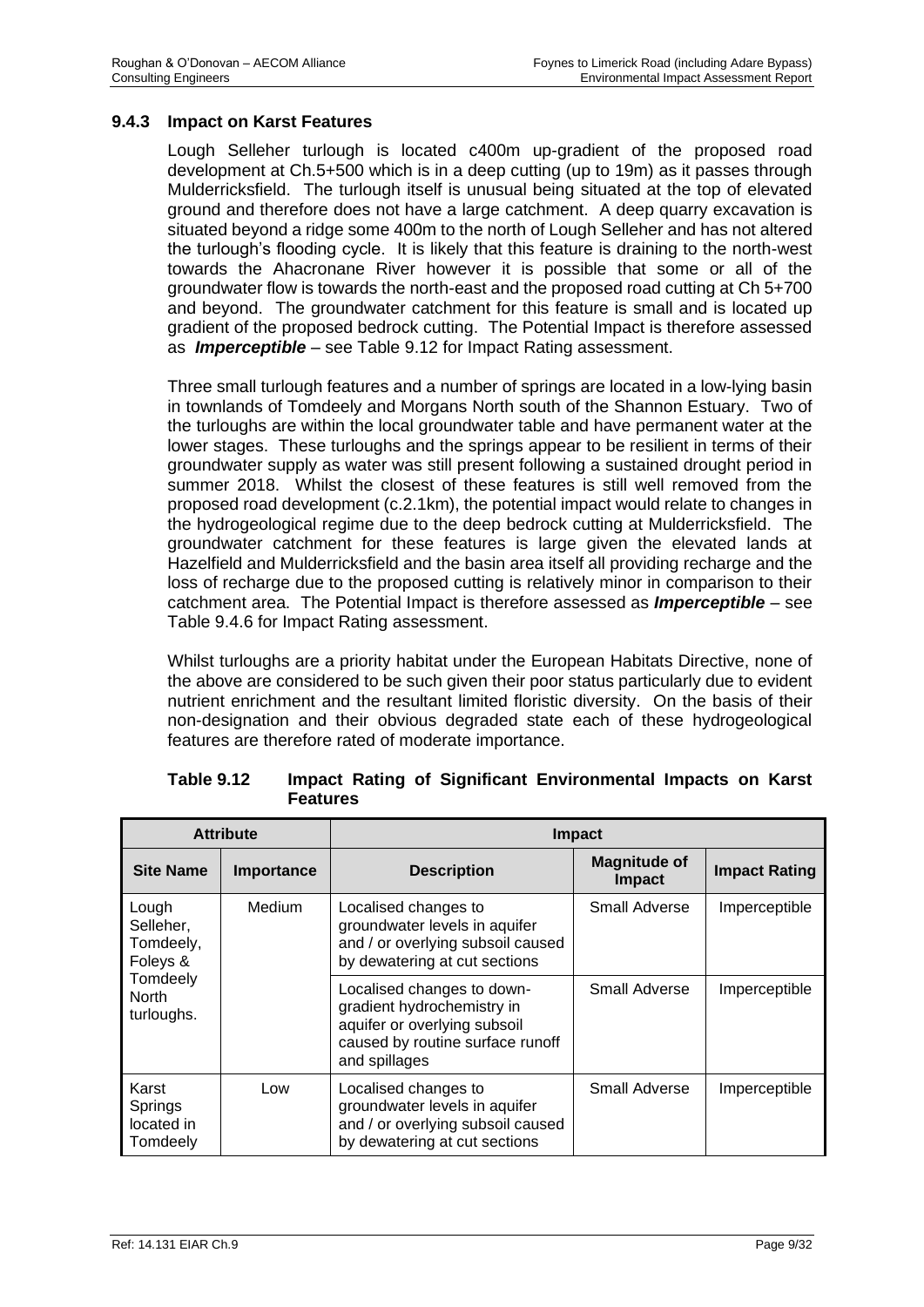| <b>Attribute</b>   |            | <b>Impact</b>                                                                                                                                 |                                      |                      |
|--------------------|------------|-----------------------------------------------------------------------------------------------------------------------------------------------|--------------------------------------|----------------------|
| <b>Site Name</b>   | Importance | <b>Description</b>                                                                                                                            | <b>Magnitude of</b><br><b>Impact</b> | <b>Impact Rating</b> |
| & Morgans<br>North |            | Localised changes to down-<br>gradient hydrochemistry in<br>aquifer or overlying subsoil<br>caused by routine surface runoff<br>and spillages | <b>Small Adverse</b>                 | Imperceptible        |

# **9.4.4 Impact on Key Ecological Receptors (KERs)**

The potential Impact of the proposed road development on each of the Key Ecological Receptors (KERs) is given in Table 9.13 below. Changes to localised flooding at Rincullia is assessed as a **Slight** Impact due to the localised nature of the potential impact. Any changes to the local groundwater and/or surface water flow regime of the fen wetlands caused by the proposed road development is assessed as **Moderate**. All localised pollution impacts on the bedrock aquifer or the fen wetland by routine surface runoff and spillages are assessed as **Imperceptible** due to the relatively low likelihood of such pollution occurring when best practice drainage design is followed.

| <b>Attribute</b>                              |            | <b>Impact</b>                                                                                                       |                               |                           |
|-----------------------------------------------|------------|---------------------------------------------------------------------------------------------------------------------|-------------------------------|---------------------------|
| <b>Site Name</b>                              | Importance | <b>Description</b>                                                                                                  | <b>Magnitude</b><br>of Impact | <b>Impact</b><br>Rating   |
| KER4<br>Rincullia                             | Low        | Increased frequency or extent of<br>localised groundwater/pluvial flooding<br>of agricultural lands.                | Small<br>Adverse              | Slight                    |
|                                               |            | Localised pollution of the bedrock<br>aquifer by routine surface runoff and<br>spillages                            | Small<br>Adverse              | Slight                    |
| <b>KER7 Fen</b><br>Wetland at<br>Ballyellinan | Medium     | Changes to the groundwater flow<br>regime causing a deterioration in the<br>status of the fen as a wetland habitat. | Moderate<br>Adverse           | Moderate                  |
|                                               |            | Localised pollution of the bedrock<br>aquifer or the fen wetland by routine<br>surface runoff and spillages         | Moderate<br>Adverse           | Imperceptible             |
| KER11 Fen<br>Wetland at<br>Lismakeery         | Medium     | Changes to the groundwater flow<br>regime causing a deterioration in the<br>status of the fen as a wetland habitat. | Moderate<br>Adverse           | Moderate                  |
|                                               |            | Localised pollution of the bedrock<br>aquifer or the fen wetland by routine<br>surface runoff and spillages         | Small<br>Adverse              | Imperceptible             |
| KER21 Fen<br>Wetland at<br><b>Blossomhill</b> | Medium     | Changes to the groundwater flow<br>regime causing a deterioration in the<br>status of the fen as a wetland habitat. | Moderate<br>Adverse           | Moderate                  |
|                                               |            | Localised pollution of the bedrock<br>aquifer or the fen wetland by routine<br>surface runoff and spillages         | Moderate<br>Adverse           | Imperceptible<br>Moderate |

| <b>Table 9.13</b> | Rating of Significant Environmental Impacts on Key Ecological |
|-------------------|---------------------------------------------------------------|
|                   | <b>Features</b>                                               |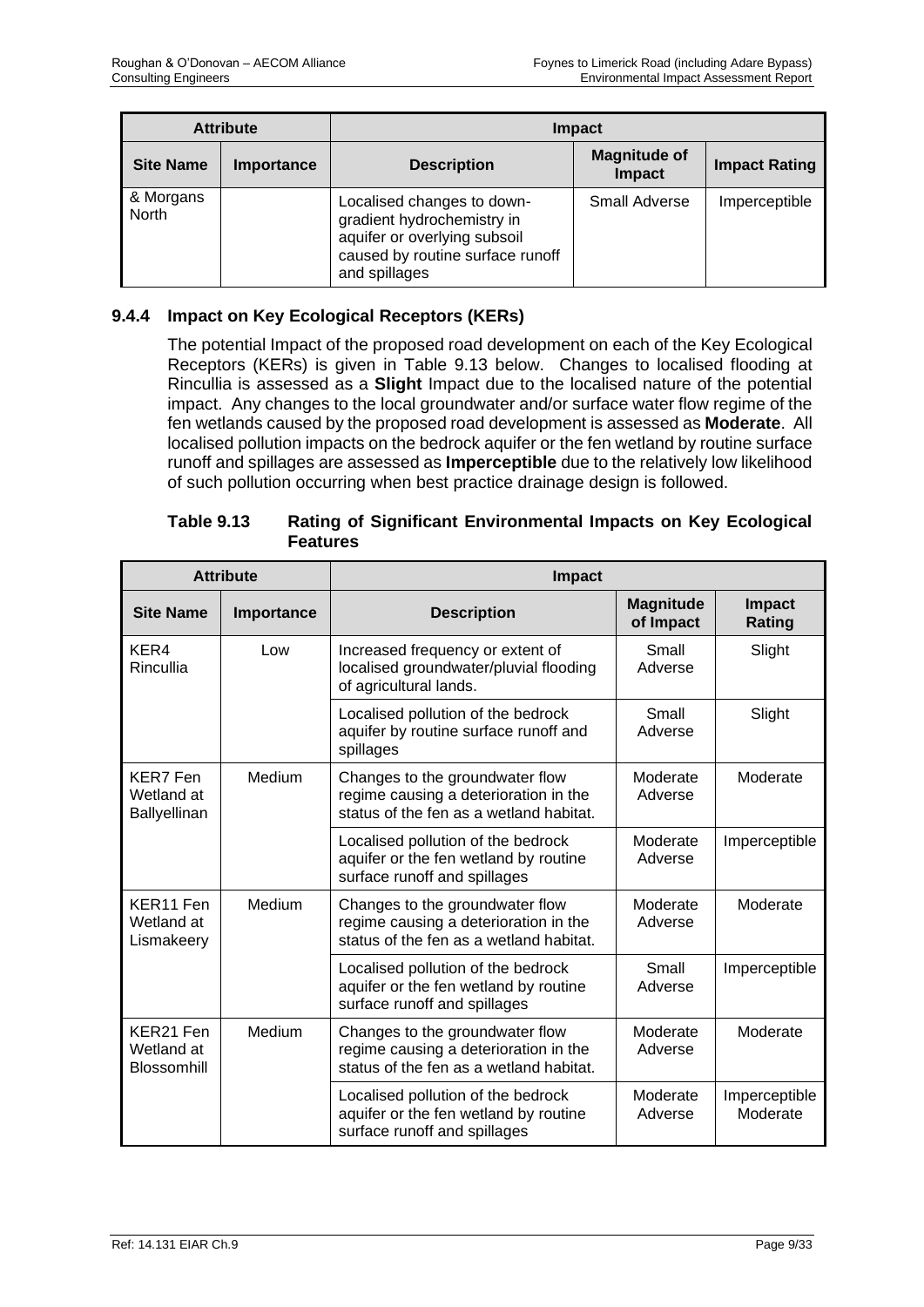### **9.4.5 Impact on Groundwater Supplies**

#### **Group Water Schemes**

#### *Craggs/Barrigone GWS*

The cutting for the proposed road development is c.19m (maximum cut depth) into the bedrock at Craggs/Mulderricksfield and c. 900m up-gradient of the **Barrigone** supply borehole. A groundwater Conceptual Site Model (CSM) of the area has been developed and is shown in Plate 9.7 with the relative levels of the proposed road development in cutting and the topography on a line that extends from the Ahacronane River to the top of the hill at Craggs/Mulderricksfield and then north-eastward to the supply borehole at Ballyellinan.

The ground level at the location of the proposed bedrock cutting is c.50m OD and the road formation in the cutting will be in the order of 31m OD. The base of the proposed cutting will therefore be c.20 above the ground level at the group water supply. The supply is from a 29m deep borehole with the main water strike reportedly encountered at a bedrock fracture encountered c.24m BGL which is therefore at an elevation of c.- 12m OD. The main supply abstraction point is therefore more than 40m below the proposed level of the base of the deep cutting at 1km distance.

In order to fully understand the movement and flow of groundwater from the topographical high at Craggs/Mulderricksfield towards Ballyellinan a number of boreholes were drilled in a cross-sectional alignment as shown in Plate 9.7. RC05-10 and RC05-11 were located further up the slope above the proposed bedrock cutting. A number of boreholes were drilled along the line of the proposed road development (RC05-04, RC05-07, RC05-08, RC05-09 & RC06-02). A further down-gradient borehole was also drilled between the proposed cutting and the supply borehole (RC06-01). In addition, a geophysical profile was also carried out at this location along the line of the proposed road development (GP04). Refer to Figures 8.1 to 8.24 of Volume 3 for further details and locations of ground investigations undertaken.

The geophysical profile GP04 along the line of the proposed road development did not detect any voids or anomalies in the profile that would suggest potential conduit zones and indicated competent limestone bedrock at depths 4m below ground level along the full length of the cut profile.

An examination of the water levels in boreholes drilled after completion allowed the development of the conceptual site model (CSM) whereby the groundwater flow direction is in a north-west / north-east direction towards the Shannon Estuary. This conceptual model is validated by the presence of springs along the Shannon estuary and at northern foot of the hill at Mulderricksfield. The CSM delineation based on topography and ground investigation borehole data shows groundwater flowing towards the River Shannon as shown in Plate 9.6 below. The area of hill slopes and higher ground at Hazelfield and Mulderricksfield are providing recharge and head for groundwater flow towards the low-lying lands adjacent to the River Shannon. The upland areas (shown in blue in Plate 9.6) flow towards the Shannon with a discharge zone in the low-lying lands (shown in pink on Plate 9.6) which is evidenced by the presence of springs and semi-permanent ponds/turloughs in this area. Given the high recharge rates across the local catchment (c.400 – 500mm per annum), groundwater storages within this area are likely to be robust with the high yielding supply borehole for the Craggs-Barrigone scheme an example.

A summary of the geology and water strikes encountered during the intrusive site investigations is given below in Table 9.14.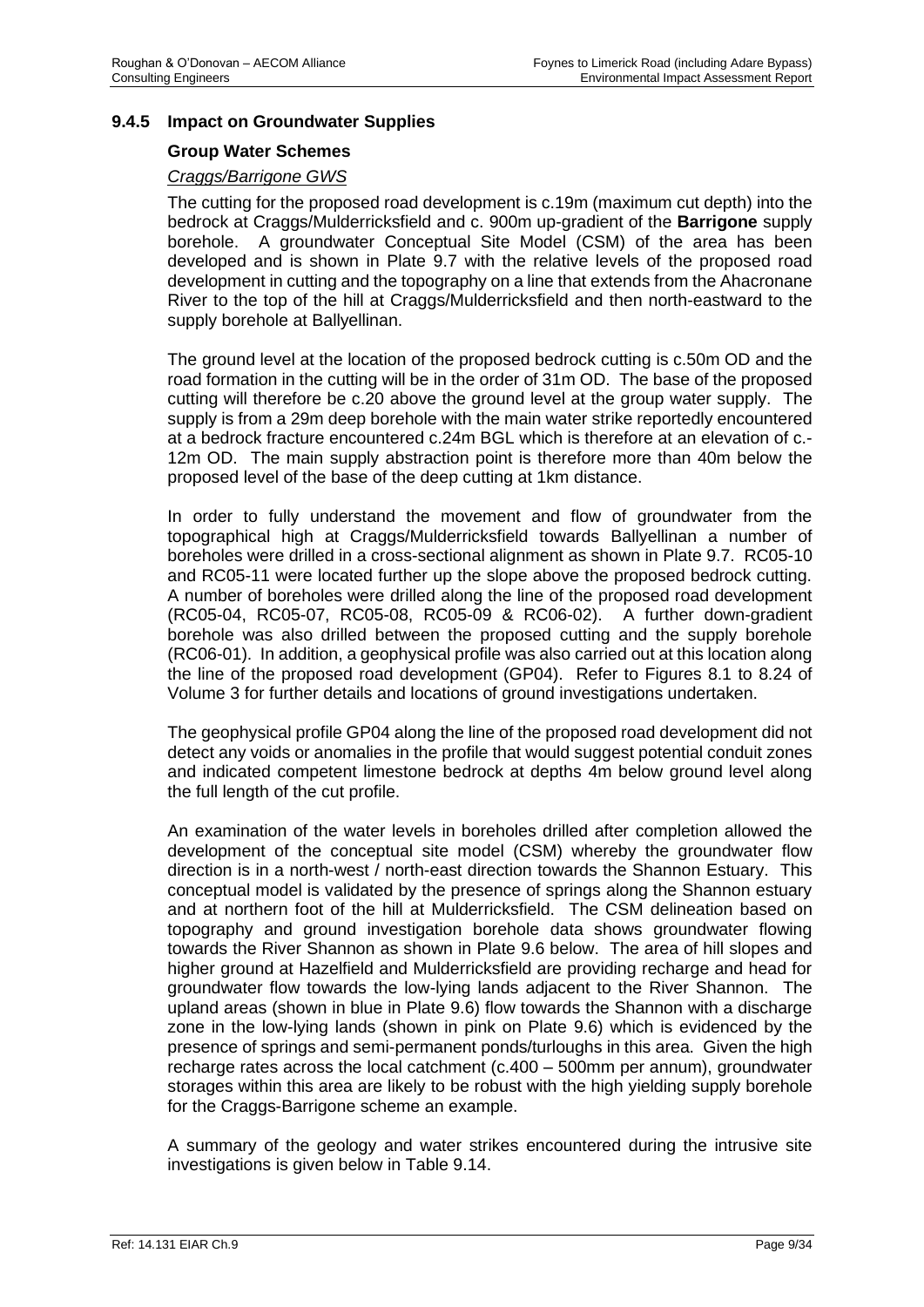# **Table 9.14 Summary of Ground Investigations in the area surrounding Craggs/Barrigone GWS**

| <b>Location</b> | Depth to<br>bedrock (m)   | <b>Description of geology</b>                                                                    | <b>Groundwater Strikes</b><br>(m. OD) |
|-----------------|---------------------------|--------------------------------------------------------------------------------------------------|---------------------------------------|
| RC05-04         | 0.4                       | Strong to very strong, dark grey,<br>LIMESTONE.                                                  | None                                  |
| RC05-07         | 0.2                       | Strong, dark grey, LIMESTONE                                                                     | GW level at 35.37mOD                  |
| RC05-08         | <b>Not</b><br>encountered | Dense SAND to a depth of 33m.<br>Void encountered at 21.98mOD<br>with a high flow rate of water. | GW level at 21.98mOD                  |
| RC05-09         | 3.9                       | Strong to very strong, dark grey,<br>LIMESTONE.                                                  | None                                  |
| RC05-10         | 0.7                       | Moderately strong, grey,<br><b>LIMESTONE</b>                                                     | GW level at 49.93mOD                  |
| RC05-11         | 2.8                       | Moderately strong, grey,<br><b>LIMESTONE</b>                                                     | GW level at 42.63mOD                  |
| RC06-01         | 1.0                       | Moderately strong, grey,<br><b>LIMESTONE</b>                                                     | GW level at 5.52mOD                   |
| RC06-02         | 0.2                       | Strong, grey, LIMESTONE                                                                          | GW level at 24.9mOD                   |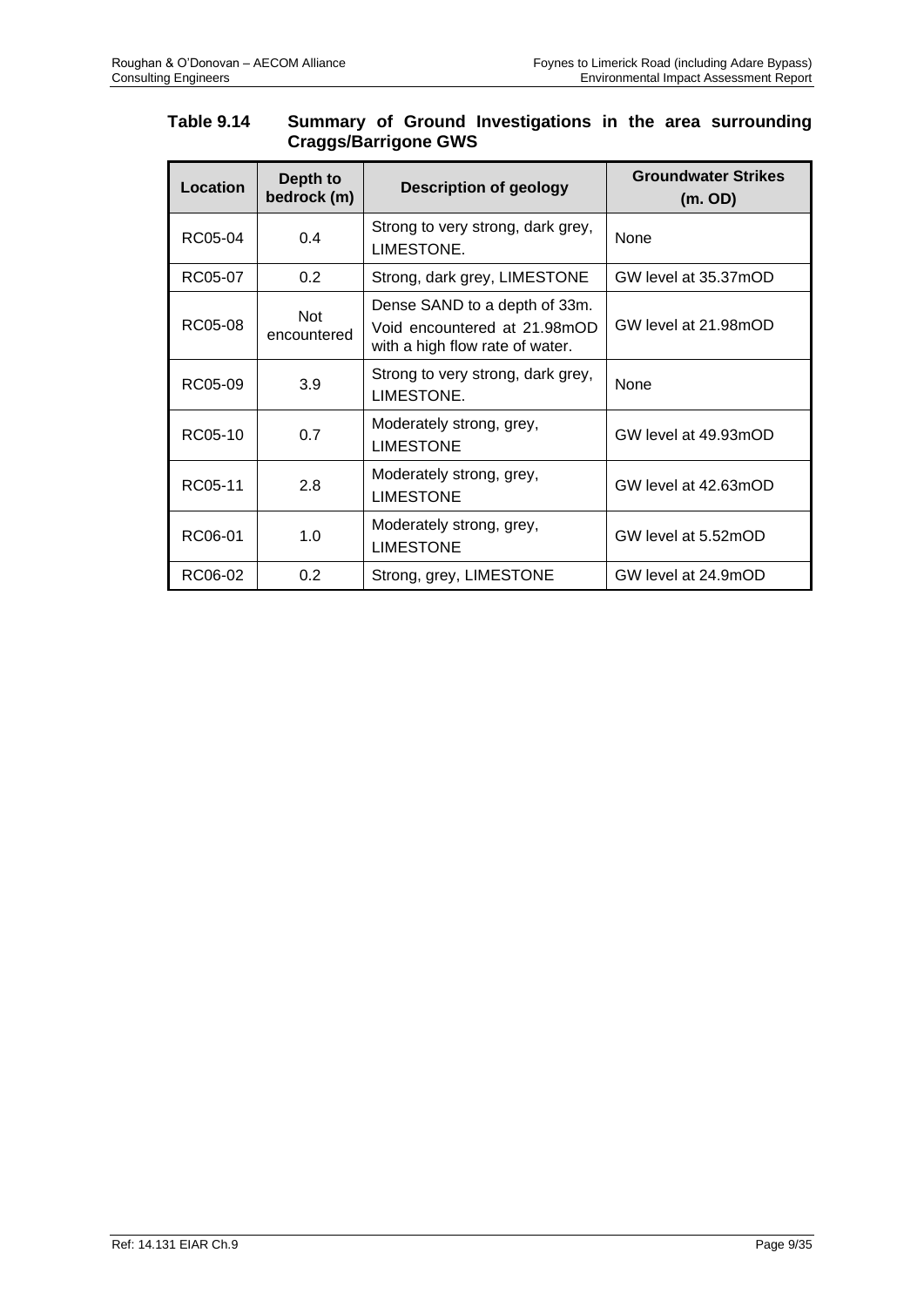

**Plate 9.6 Zone of Contribution (in Red) and Inferred Groundwater flows at Craggs/Ballyellinan area** 

Groundwater levels were monitored at piezometers installed in the bedrock at RC05- 10, RC05-11 and RC06-01 between January and October 2017 in order to establish the winter and summer water table and to confirm the groundwater gradient. A summary of the maximum and minimum groundwater levels are given in Table 9.15 below. A relatively steep groundwater table gradient from the top of Craggs hill towards Ballyellinan was confirmed. Large fluctuations of up to 18m were also observed at all three boreholes over the summer/winter period. Falling head permeability tests were also carried out at RC05-07 and RC06-01 in order to assess the permeability of the bedrock – the results are given in Table 9.16 below.

The main potential impact to the Craggs-Barrigone Group Water Scheme supply borehole from the proposed bedrock cutting at this location will be the loss of the weathered/epikarst zone of bedrock and groundwater recharge within the footprint of the proposed road development and associated lands on the up-gradient side of the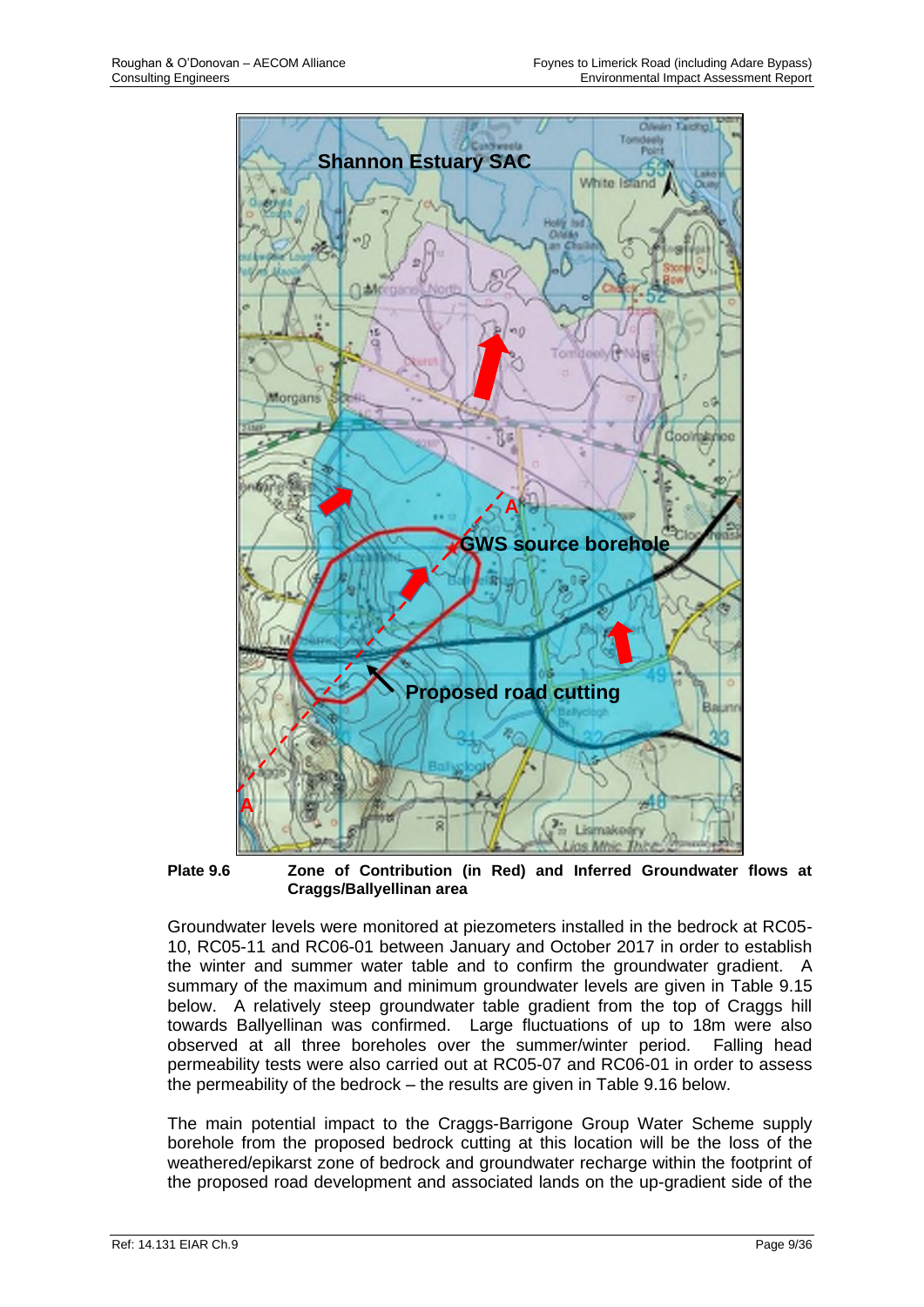proposed road development to the south-west. Whilst the recharge area represents 26% of the overall area of the Zone of Contribution (ZOC) for the supply borehole, it occurs at the topographic high within the catchment which is likely providing significant head within the epikarst driving groundwater flow to the north-east. The recharge rates in the area suggest that a ZOC area of less than  $0.2$ km<sup>2</sup> is required to sustain the volume of abstraction. However the area mapped, which has a far larger area of 1.2km<sup>2</sup>, was based on hydrogeological knowledge of the bedrock and the likelihood of point recharge sources from the overlying weathered zone or indeed the ground surface itself. Given this potential loss of up-gradient recharge and the possible presence of vertical and horizontal conduits or fractures within the bedrock in the vicinity of the proposed road cutting, it is not possible to discount some potential impact on the yield of the current supply at the Craggs-Barrigone borehole.

#### **Table 9.15 Summary of Monitored Ground Levels in the area surrounding the Craggs/Barrigone GWS – refer to Plate 9.6 for locations (refer to Plate 9.7 for section A-A and CSM)**

| Location | Winter Water Level (m. OD) | Summer Water Level (m. OD) |
|----------|----------------------------|----------------------------|
| RC05-10  | 50.06                      | 32.66                      |
| RC05-11  | 47.50                      | 30.13                      |
| RC06-01  | 15.12                      | $-3.29$                    |

#### **Table 9.16 Summary of Falling Head permeability tests undertaken in the area surrounding the Craggs/Barrigone GWS**

| Location | <b>Bedrock Permeability (ms-1)</b>                        |  |
|----------|-----------------------------------------------------------|--|
| RC05-07  | $6.12x10^{-04}$                                           |  |
| RC06-01  | No fall in water level. Permeability test not determined. |  |

In addition, in the absence of appropriate mitigation there is an increased risk of pollution from the road development at both operation and construction stages given the road cutting and the presence of the road alignment within the zone of contribution. The potential impact rating to this groundwater supply is therefore assessed as *Moderate –* refer to Table 9.18 for details of Potential Impact Assessment for Groundwater Supplies.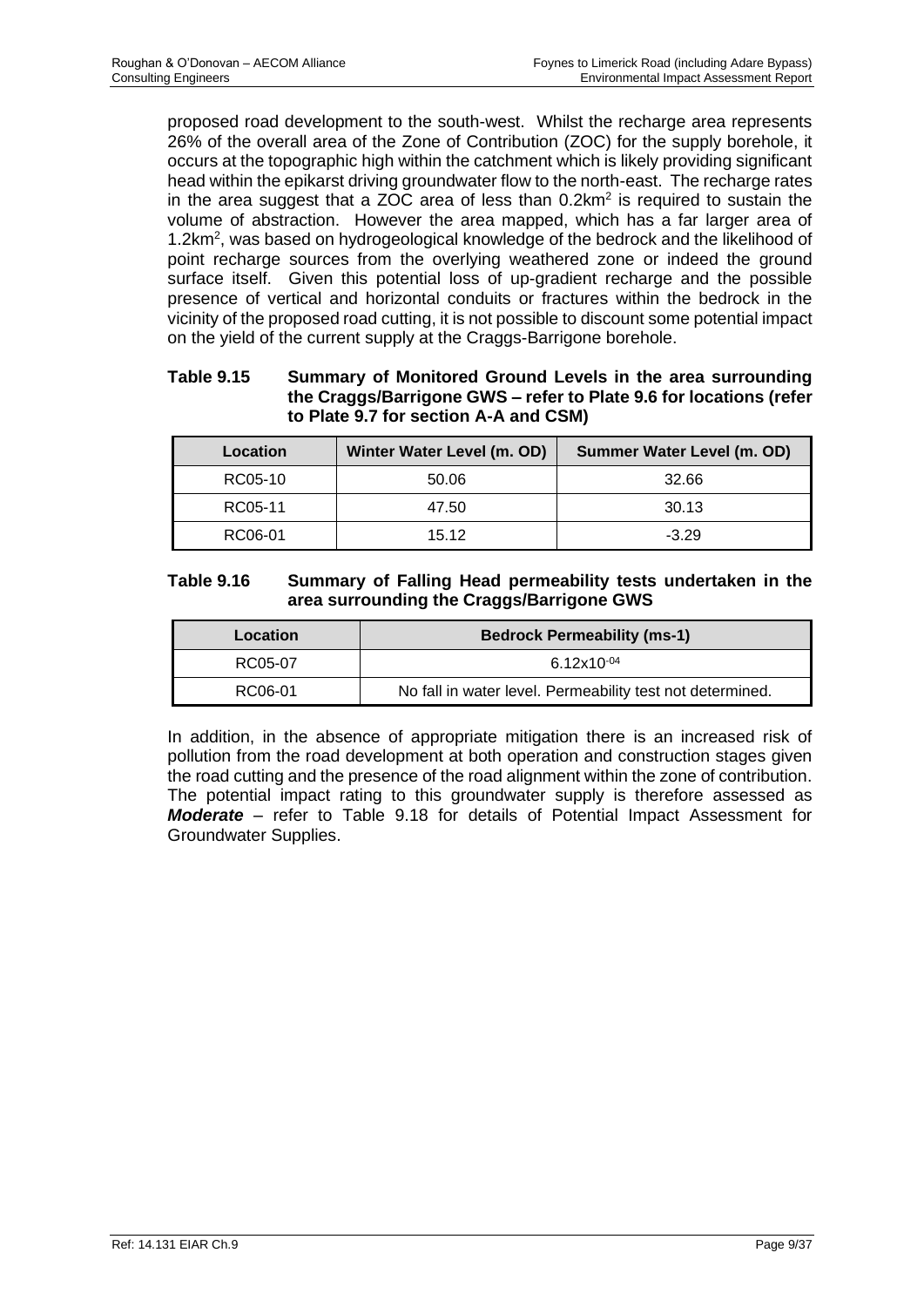

**Plate 9.7 Groundwater Conceptual Site Model of the area surrounding Craggs/Barrigone GWS supply borehole and its interaction with the proposed road development**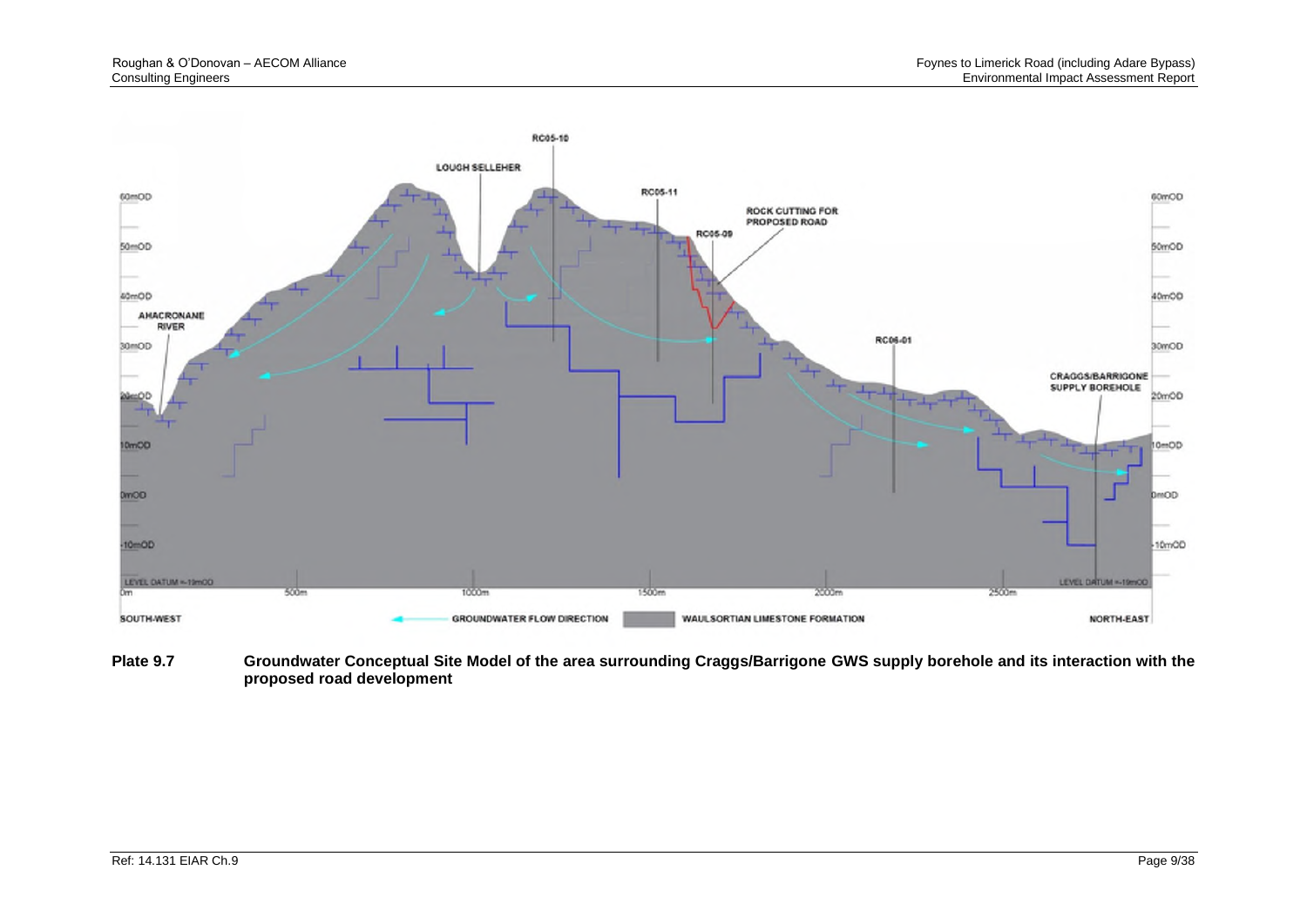#### *Croagh-Farrandonnelly GWS*

The proposed cutting for the road development is up to c.7.5m into the bedrock at Ballycannon/Croagh c.600m up-gradient of the supply borehole. A groundwater Conceptual Site Model (CSM) of the area has been developed and is shown in Plate 9.9 with the relative levels of the proposed road development in cutting and the topography on a section line that extends from the peak of the hill at Ballycannon south-eastward to the supply borehole at Croagh.

For the section line selected the ground level at the proposed cutting is 33.1mOD and the road formation in the cutting will be in the order of 26.7mOD. The base of the proposed cutting will therefore be approximately at the same level as the ground level at the Croagh Supply Borehole which is at c.28.4m OD. The borehole is reported to be c.80m deep and therefore is at a level of c.-51.8mOD at its deepest point into the bedrock.

In order to fully understand the movement and flow of groundwater from the topographical high at Ballycannon towards Croagh a number of boreholes were drilled (as shown in Plate 9.9) along the line of the proposed road development (RC54-04, RC55-01, RC55-02). Two further down-gradient boreholes were also drilled between the proposed cutting and the supply borehole (RC55-06 and RC55-07). Refer to Chapter 8 Soils & Geology for further details of ground investigations undertaken, and to Fig 8.16 (Vol 3) and Plate 9.9 below for locations. A summary of the geology and water strikes encountered during the intrusive site investigations is given in Table 9.17 below:

| Location | Depth to<br>bedrock (m) | <b>Description of geology</b> | <b>Groundwater Strikes</b><br>(m. OD) |
|----------|-------------------------|-------------------------------|---------------------------------------|
| RC54-04  | 1.5                     | Strong, grey, LIMESTONE       | 31.92                                 |
| RC55-01  | 1.0                     | Strong, dark grey, LIMESTONE  | 29.3                                  |
| RC55-02  | 2.0                     | Strong, grey, LIMESTONE       | 27.23                                 |
| RC55-06  | 1.5                     | Strong, grey, LIMESTONE       | 29.5                                  |
| RC55-07  | 2.1                     | Strong, grey, LIMESTONE       | 25.81                                 |

**Table 9.17 Summary of Ground Investigations in the area surrounding Croagh- Farrandonnelly GWS**

The above data indicates a north-west to south-east groundwater gradient downhill towards Croagh – see Plate 9.9 for details in the (Conceptual Site Model) CSM. Bedrock permeability is likely to be dictated by the presence of a weathered zone and/or fracturing – refer to Figures  $8.13 - 8.18$  for locations of intrusive site investigations completed at this location. A falling head test was carried out between 6 – 12m in BH54-03 and resulted in no fall in water level during the test duration. A falling head test was also carried out between 6 – 10m in BH56-02 (further to the east) and resulted in a permeability value  $k = 2.79 \times 10^{-7}$  ms<sup>-1</sup>. The ability of the bedrock to accept recharge is largely based on the permeability of the weathered zone of bedrock likely extending 3 – 5m below the bedrock surface.

An examination of the water levels in boreholes drilled after completion allowed the development of the conceptual site model whereby the groundwater flow direction is in a north-west to south-east direction towards Croagh. The CSM delineation based on topography and ground investigation borehole data shows groundwater flowing towards the Greanagh Stream in the valley as shown in Plate 9.9 below. The area of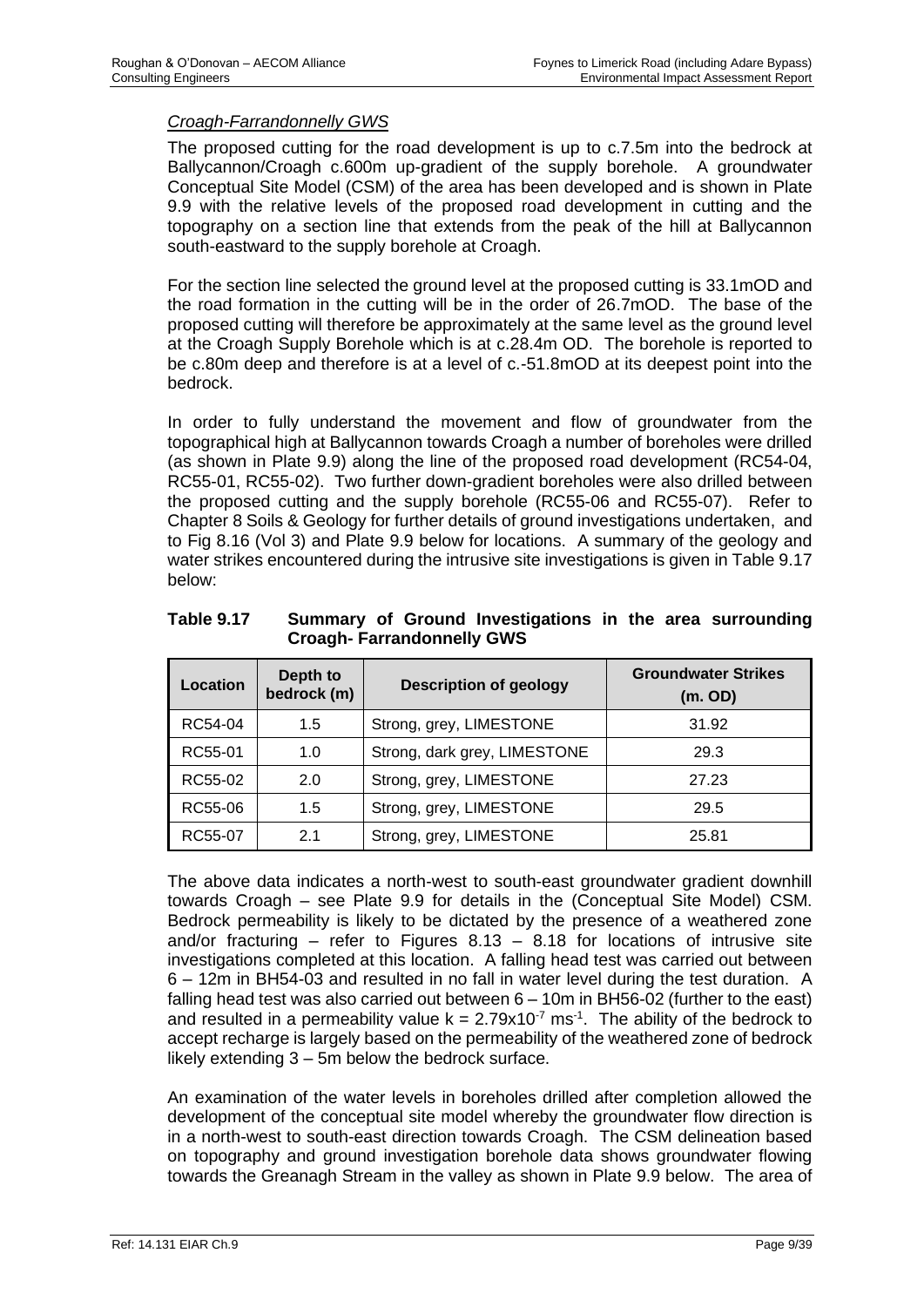hill slopes and higher ground at Ballycannon and Croagh are providing recharge and head for groundwater flow towards the valley adjacent to Croagh/Adamstown. Ground investigations data suggests areas of higher recharge occurring in the area of Ballycannon due to shallow bedrock overlain by relatively free draining and thin subsoils  $(1.2 - 3m)$ . Recharge rates are moderate to high across the local catchment (c.300 – 470mm per annum).

The Geological Survey of Ireland (GSI) has mapped a preliminary draft Zone of Contribution (ZOC) area for the supply extending to  $0.96$ km<sup>2</sup> to the north-west of the supply borehole in the area of Ballycannon – see Plate 9.8. The draft report also identifies the possibility of an additional area of up to  $1.14 \text{km}^2$  to the north-east and south-east also potentially contributing recharge extending to the supply. This would give a combined total of  $2.1 \text{km}^2$  for the recharge area. The estimated peak daily demand is 82m<sup>3</sup> and with a Factor of Safety of 1.5, gives a peak demand of 123m<sup>3</sup>/day. Recharge calculations indicate a required maximum zone of contribution of 0.36km<sup>2</sup> assuming the lowest possible recharge rates to sustain this yield. This is 17% of the overall available ZOC. The mapped ZOC is therefore very conservative.

The main potential impact to the supply borehole from the proposed bedrock cutting at this location will be the loss of the weathered/epikarst zone of bedrock and groundwater recharge within the footprint of the proposed road development and associated lands on the up-gradient side of the proposed road development. Whilst the recharge area represents 24% of the overall area of the ZOC for the supply borehole, the ZOC area mapped is very conservative and may in fact incorporate lands to the north-east and/or south-east. In addition, the borehole is c.80m deep and receives inflows from a number of fracture zones down the bore. However, given the potential loss of up-gradient recharge at the more elevated end of the mapped ZOC it is not possible to discount some potential impact on the yield of the current supply at Croagh albeit unlikely. Should an impact occur, it is likely it would be small and that the borehole will have sufficient spare capacity to operate as per existing conditions. In addition, in the absence of appropriate mitigation, there is an increased risk of the risk of pollution from the road development at both operation and construction stages given the road cutting and the presence of the road alignment within the zone of contribution. The potential impact rating to this groundwater supply is therefore assessed as *Moderate –* refer to Table 9.18 for details of Potential Impact Assessment for Groundwater Supplies.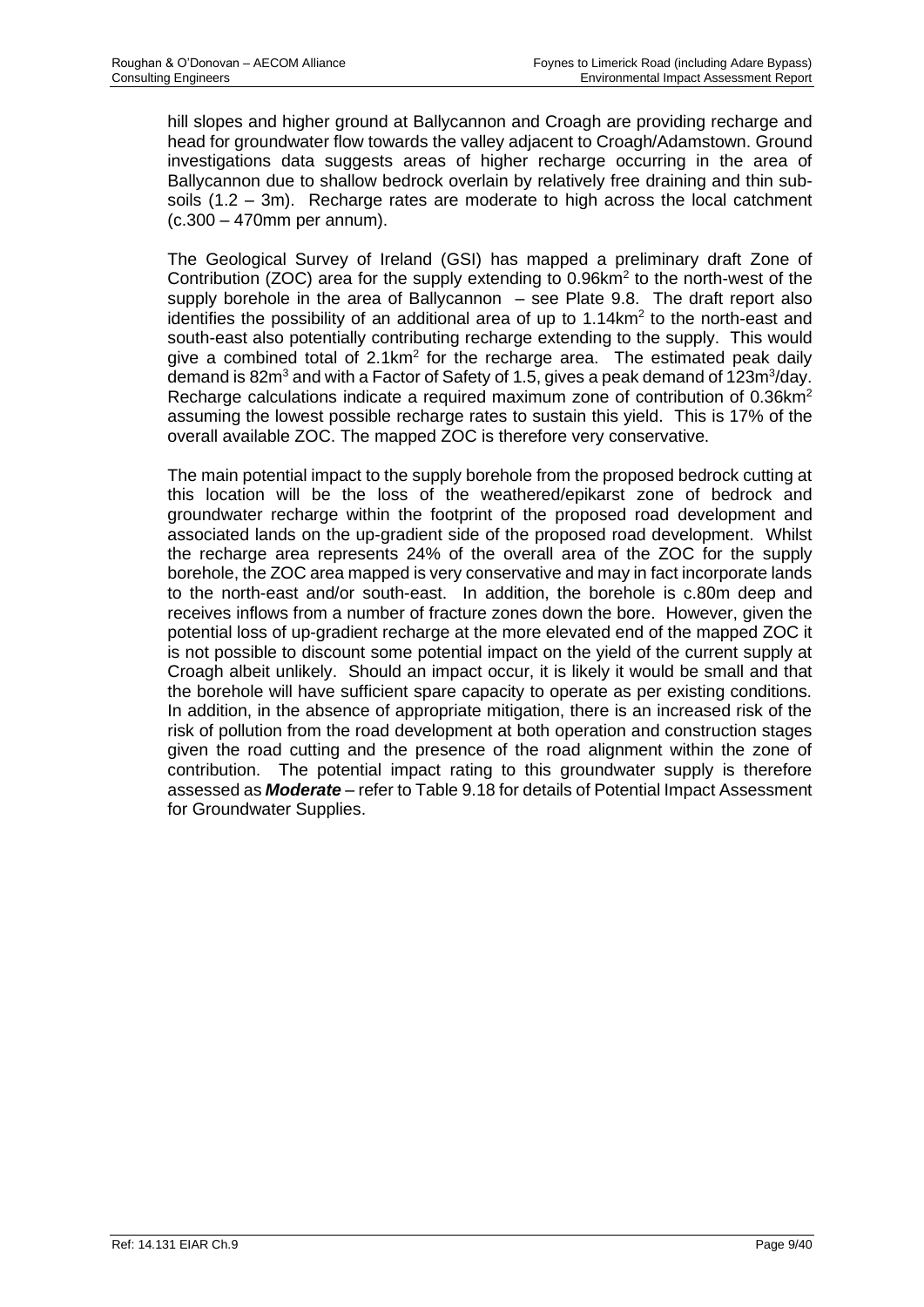

**Plate 9.8 Zone of Contribution (in Purple) with additional potential contribution areas (hatched Purple) at Croagh area (refer to Plate 9.9 for section B-B and CSM)**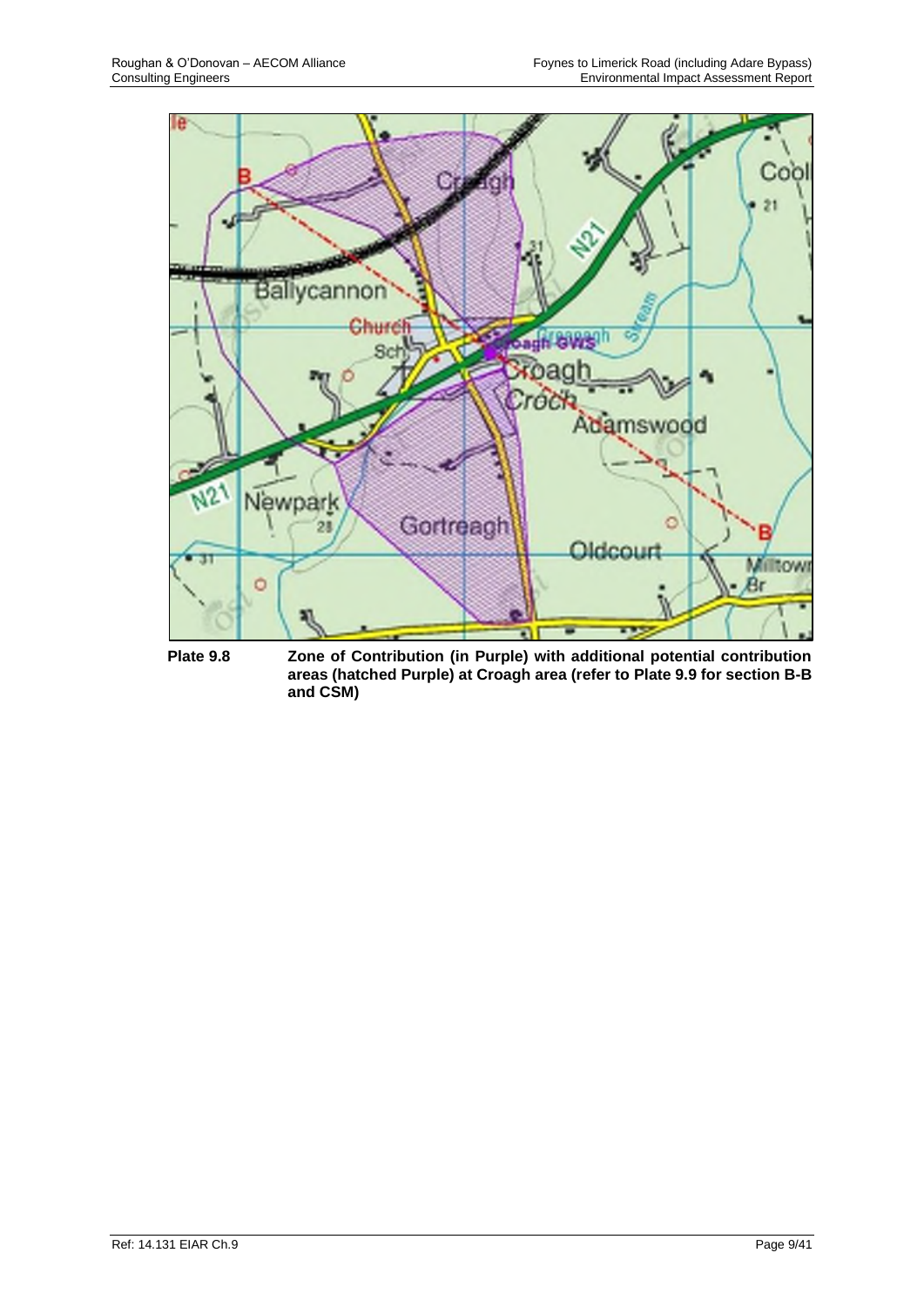

**Plate 9.9 Groundwater Conceptual Site Model of the area surrounding Croagh-Farrandonnelly GWS Supply Borehole and its interaction with the proposed road development**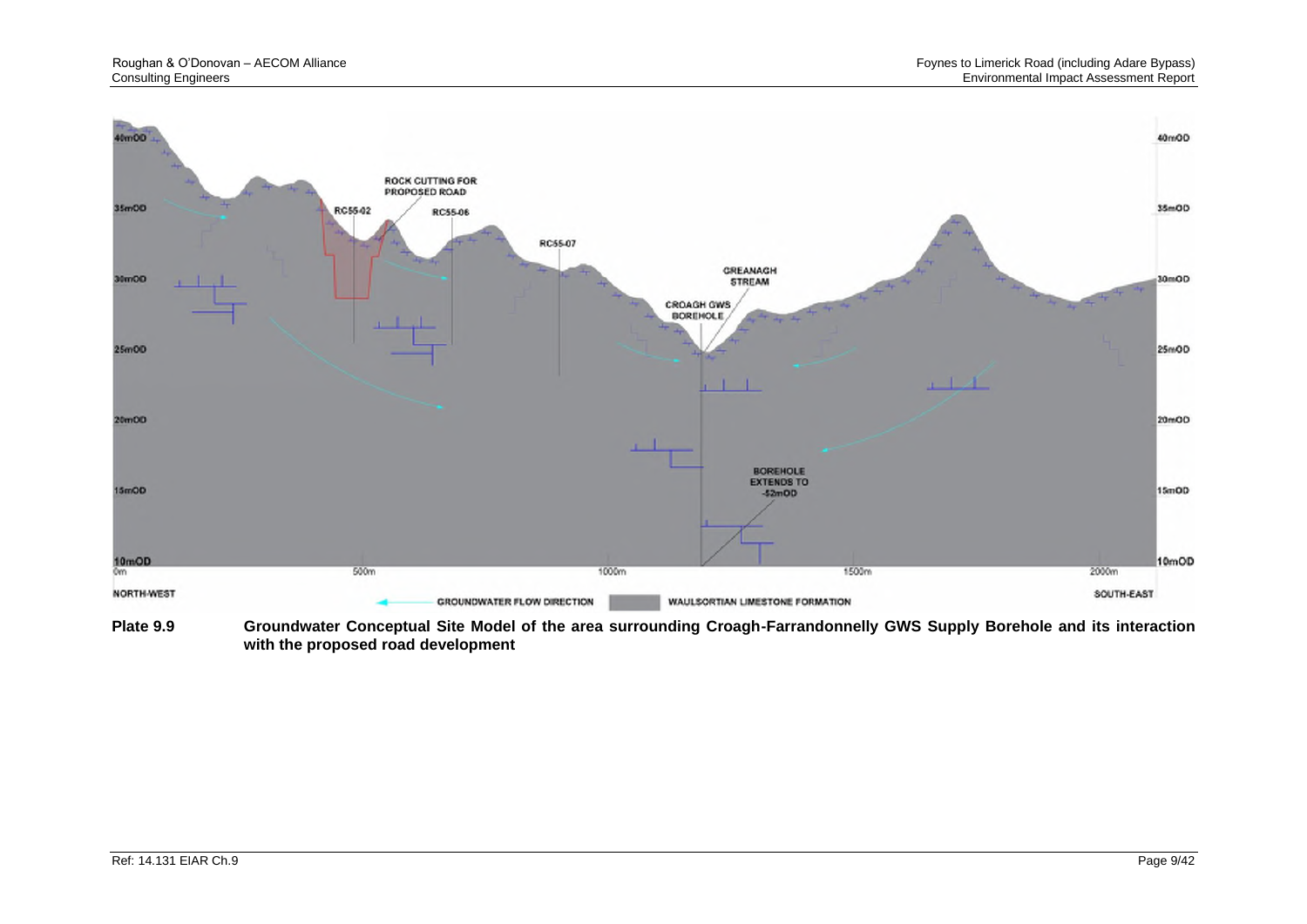#### **Private Groundwater Supplies**

An impact assessment was carried out for all known and/or potential private groundwater supplies within 300m of the proposed road development. Beyond this distance, the impacts of the proposed road development are unlikely to cause drawdown to a domestic supply. More than 70 groundwater supply boreholes or springs for domestic and agricultural use were identified during the desk study and site visits. Each of these supplies were assessed for any potential impact as a result of the proposed road development both during the construction and operational phase. The potential impact rating for the majority of these supplies were assessed as *Imperceptible* due to the road construction being at-grade or in embankment and the supply being located either up-gradient or well removed from the proposed road development. Locations with confirmed or reported private supplies that could be potentially impacted by the proposed road development and are of interest for ongoing water level and hydrochemistry monitoring during the proposed road development have been identified. These are summarised in Table 9.18 together with the associated potential impact rating. The locations of these supplies are shown in Figure 9.5; EIAR Volume 3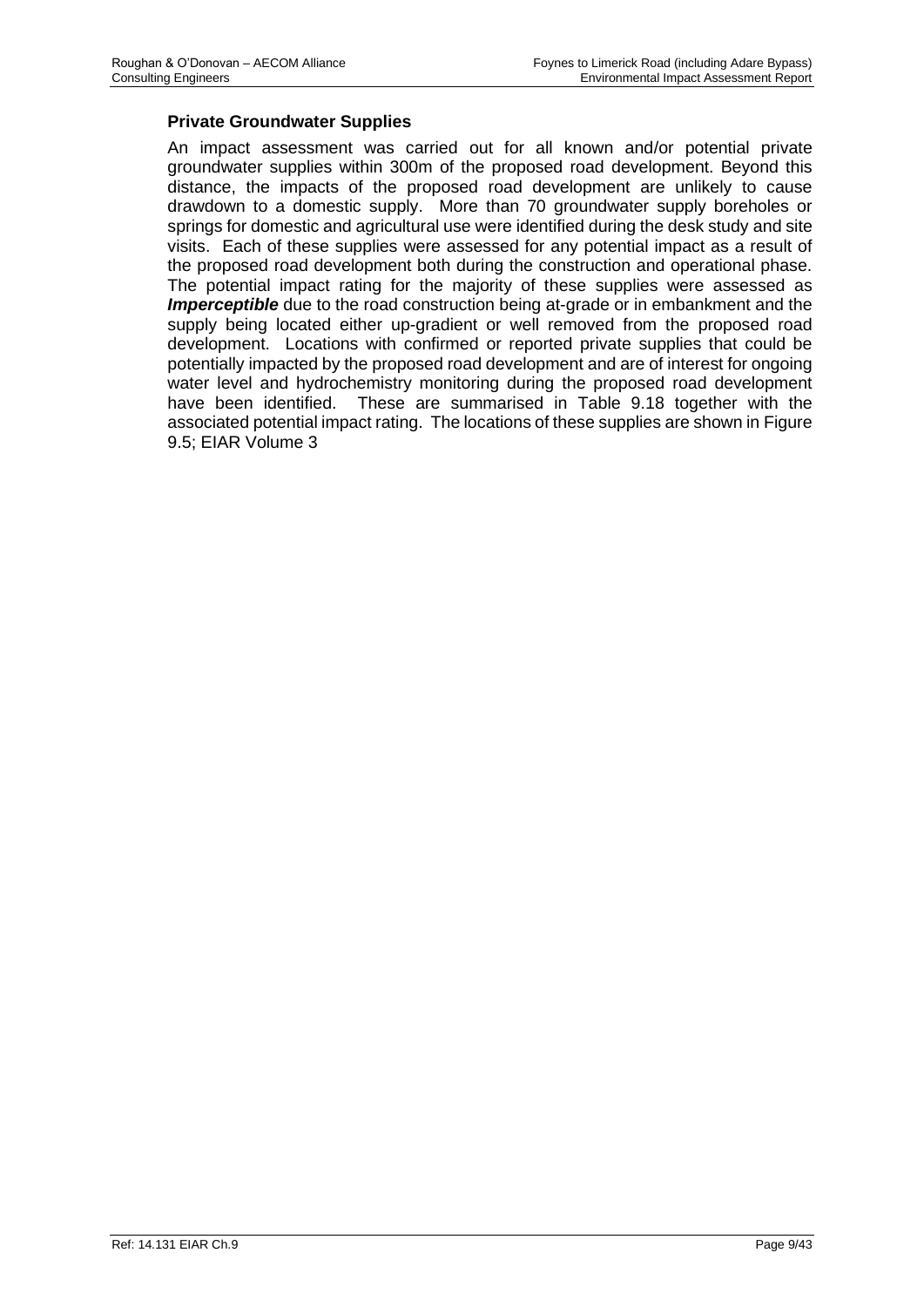| Table 9.18 | Rating of Significant Environmental Impacts on Groundwater Resources (Refer to Figure 9.5, EIAR Volume 3 for |
|------------|--------------------------------------------------------------------------------------------------------------|
|            | <b>Locations</b> )                                                                                           |

| <b>Attribute</b>                                     |            | Impact                                                                                            |                                                                                                                                                                                                                                                                                                                                                                                                                                                                                                                                                                 |                               |                  |  |
|------------------------------------------------------|------------|---------------------------------------------------------------------------------------------------|-----------------------------------------------------------------------------------------------------------------------------------------------------------------------------------------------------------------------------------------------------------------------------------------------------------------------------------------------------------------------------------------------------------------------------------------------------------------------------------------------------------------------------------------------------------------|-------------------------------|------------------|--|
| <b>Site Name</b>                                     | Importance | Nature of impact                                                                                  | <b>Description of Impact</b>                                                                                                                                                                                                                                                                                                                                                                                                                                                                                                                                    | <b>Magnitude</b><br>of Impact | Impact<br>Rating |  |
| High<br>Craggs-<br><b>Barrigone GWS</b><br>Ch.6+000  |            | Reduction in yield of water<br>supply at the Group Water<br>Scheme borehole                       | The proposed road development is in a deep cutting up-<br>gradient of this supply and is within the south-western<br>extent of the mapped ZOC. Changes to the hydrogeological<br>regime in the area may impact the yield at the supply. This<br>is mainly related to the deep cutting which has the potential<br>to draw down groundwater levels locally. In addition,<br>overland flow which enters the aquifer through the subsoil<br>and the weathered bedrock up-gradient of the cutting may<br>be redirected as part of the works impacting on the supply. | Moderate<br>Adverse           | Moderate         |  |
|                                                      |            | Contamination of water<br>supply from road drainage<br>entering aquifer via<br>weathered bedrock. | There is potential for silt laden or contaminated road<br>drainage to enter and contaminate the local groundwater<br>table through exposed bedrock and in turn the GWS supply<br>borehole.                                                                                                                                                                                                                                                                                                                                                                      | Moderate<br>Adverse           | Moderate         |  |
| Croagh-<br>Farrandonnelly<br><b>GWS</b><br>Ch.54+500 | High       | Reduction in yield of water<br>supply at the Group Water<br>Scheme borehole                       | The proposed road development is in a moderate cutting<br>up-gradient of this supply and is within the northern extent<br>of the mapped ZOC. Changes to the hydrogeological<br>regime in the area may impact the yield at this supply. This<br>is mainly related to the cutting which has the potential to<br>draw down groundwater levels locally. In addition, overland<br>flow which enters the aquifer through the subsoil and the<br>weathered bedrock up-gradient of the cutting may be<br>redirected as part of the works impacting on the supply.       | Moderate<br>Adverse           | Moderate         |  |
|                                                      |            | Contamination of water<br>supply from road drainage<br>entering aquifer via<br>exposed bedrock    | There is potential for silt laden or contaminated road<br>drainage to enter and contaminate the local groundwater<br>table through exposed bedrock and in turn the GWS supply<br>borehole.                                                                                                                                                                                                                                                                                                                                                                      | Moderate<br>Adverse           | Slight           |  |
| Spring at<br>$Ch.1+150$                              | Low        | Loss of water supply for<br>agricultural use                                                      | Spring is within the footprint of the proposed road<br>development.                                                                                                                                                                                                                                                                                                                                                                                                                                                                                             | Large<br>Adverse              | Slight           |  |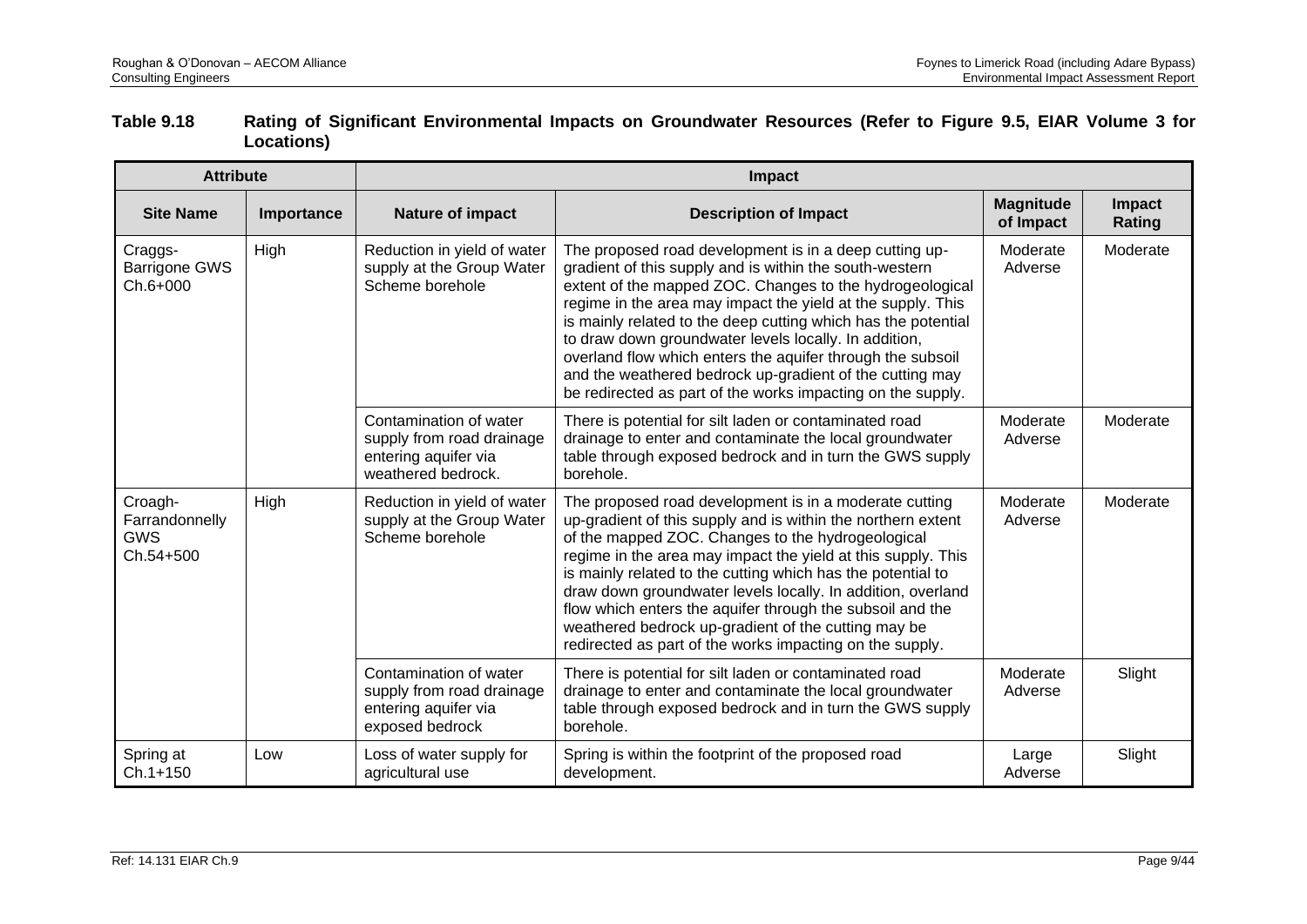| <b>Attribute</b>                                                                               |            | Impact                                                                                         |                                                                                                                                                                                        |                               |                         |  |
|------------------------------------------------------------------------------------------------|------------|------------------------------------------------------------------------------------------------|----------------------------------------------------------------------------------------------------------------------------------------------------------------------------------------|-------------------------------|-------------------------|--|
| <b>Site Name</b>                                                                               | Importance | Nature of impact                                                                               | <b>Description of Impact</b>                                                                                                                                                           | <b>Magnitude</b><br>of Impact | Impact<br><b>Rating</b> |  |
| feeding local<br>stream                                                                        |            | Contamination of water<br>supply from road drainage<br>entering aquifer via<br>exposed bedrock | N/a                                                                                                                                                                                    | N/a                           | N/a                     |  |
| Spring/Well<br><b>Agricultural Use</b>                                                         | Low        | Loss of water supply for<br>agricultural usage                                                 | Spring/well is within the footprint of the proposed road<br>development.                                                                                                               | Large<br>Adverse              | Slight                  |  |
| at Ch.11+250                                                                                   |            | Contamination of water<br>supply from road drainage<br>entering aquifer via<br>exposed bedrock | N/a                                                                                                                                                                                    | N/a                           | N/a                     |  |
| Spring at Ch<br>21,080 Approx                                                                  | Low        | Reduction in yield of water<br>supply to fen area to the<br>south-west                         | Spring is within the footprint of the proposed road<br>development.                                                                                                                    | Moderate<br>Adverse           | Moderate                |  |
|                                                                                                |            | Contamination of water<br>supply from road drainage                                            | N/a                                                                                                                                                                                    | N/a                           | N/a                     |  |
| Spring/Well<br><b>Agricultural Use</b><br>Ch.51+300                                            | Low        | Loss of water supply for<br>agricultural usage                                                 | Spring/well is within the footprint of the proposed road<br>development.                                                                                                               | Large<br>Adverse              | Slight                  |  |
|                                                                                                |            | Contamination of water<br>supply from road drainage<br>entering aquifer via<br>exposed bedrock | N/a                                                                                                                                                                                    | N/a                           | N/a                     |  |
| Domestic Well<br>supply c.150m<br>south of the<br>proposed road<br>development at<br>Ch.55+200 | Low        | Reduction in yield or loss<br>of water supply for<br>domestic usage                            | Road is in cutting to a max depth of c.7.5m at this location.                                                                                                                          | Large<br>Adverse              | Slight                  |  |
|                                                                                                |            | Contamination of water<br>supply from road drainage<br>entering aquifer via<br>exposed bedrock | There is potential for silt laden or contaminated road<br>drainage to enter and contaminate the local groundwater<br>table through exposed bedrock and in turn the domestic<br>supply. | Large<br>Adverse              | Slight                  |  |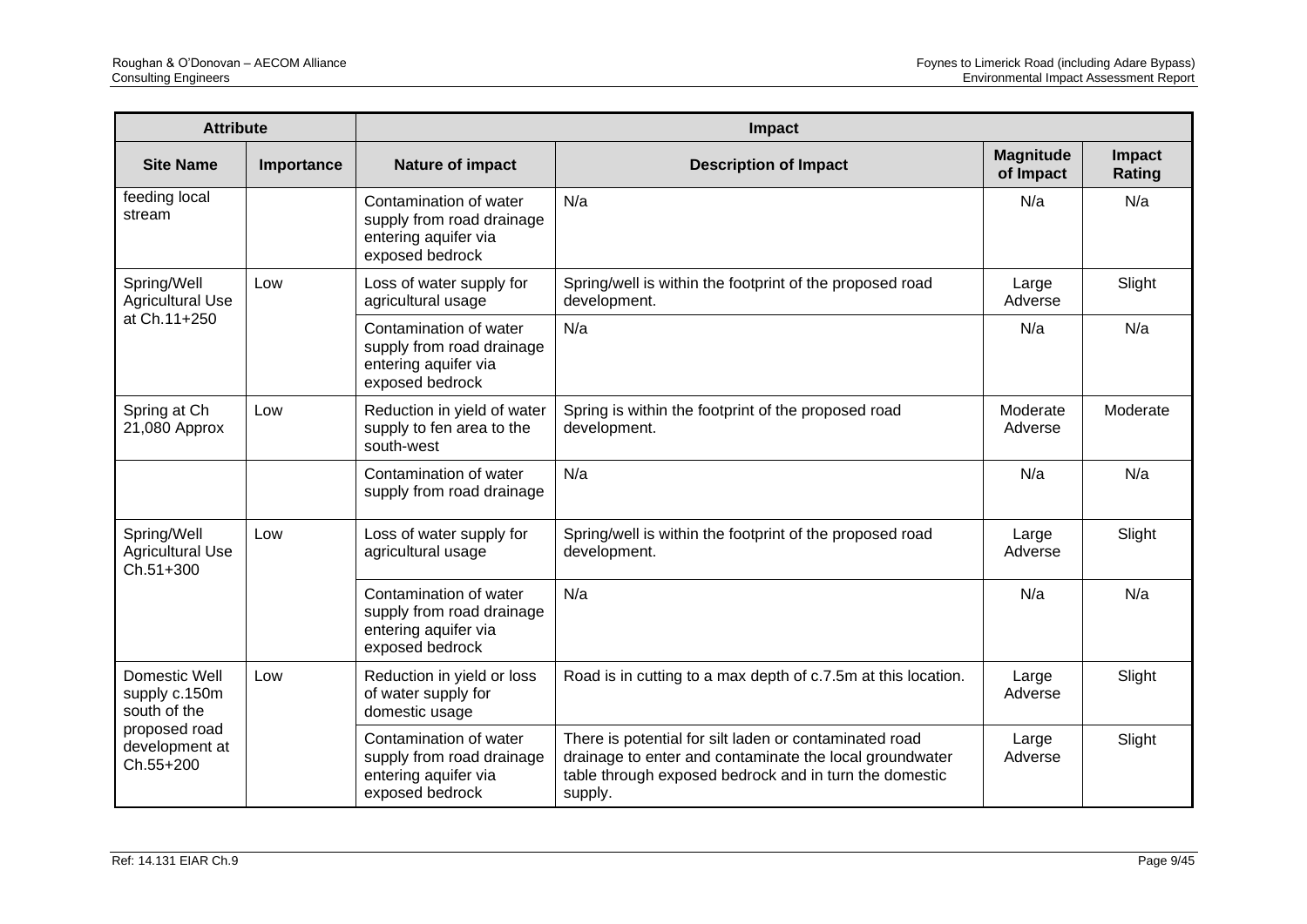| <b>Attribute</b>                                           |            | <b>Impact</b>                                                                                  |                                                                                                                                                                                            |                               |                         |  |
|------------------------------------------------------------|------------|------------------------------------------------------------------------------------------------|--------------------------------------------------------------------------------------------------------------------------------------------------------------------------------------------|-------------------------------|-------------------------|--|
| <b>Site Name</b>                                           | Importance | <b>Nature of impact</b>                                                                        | <b>Description of Impact</b>                                                                                                                                                               | <b>Magnitude</b><br>of Impact | <b>Impact</b><br>Rating |  |
| Domestic Well<br>supply c.200m<br>south of the             | Low        | Reduction in yield or loss<br>of water supply for<br>domestic usage                            | Road is in cutting to a max depth of c.7m at this location                                                                                                                                 | Large<br>Adverse              | Slight                  |  |
| proposed road<br>development at<br>$Ch.55+400$             |            | Contamination of water<br>supply from road drainage<br>entering aquifer via<br>exposed bedrock | There is potential for silt laden or contaminated road<br>drainage to enter and contaminate the local groundwater<br>table through exposed bedrock and in turn the domestic<br>supply.     | Large<br>Adverse              | Slight                  |  |
| A cluster of<br>domestic Well<br>supplies located          | Low        | Reduction in yield or loss<br>of water supply for<br>domestic usage                            | Cutting max depth of c.7.5m located between 100 - 450m<br>up-gradient.                                                                                                                     | Large<br>Adverse              | Slight                  |  |
| down-gradient<br>of a proposed<br>cutting at<br>Ch.55+600. |            | Contamination of water<br>supply from road drainage<br>entering aquifer via<br>exposed bedrock | There is potential for silt laden or contaminated road<br>drainage to enter and contaminate the local groundwater<br>table through exposed bedrock and in turn these domestic<br>supplies. | Large<br>Adverse              | Slight                  |  |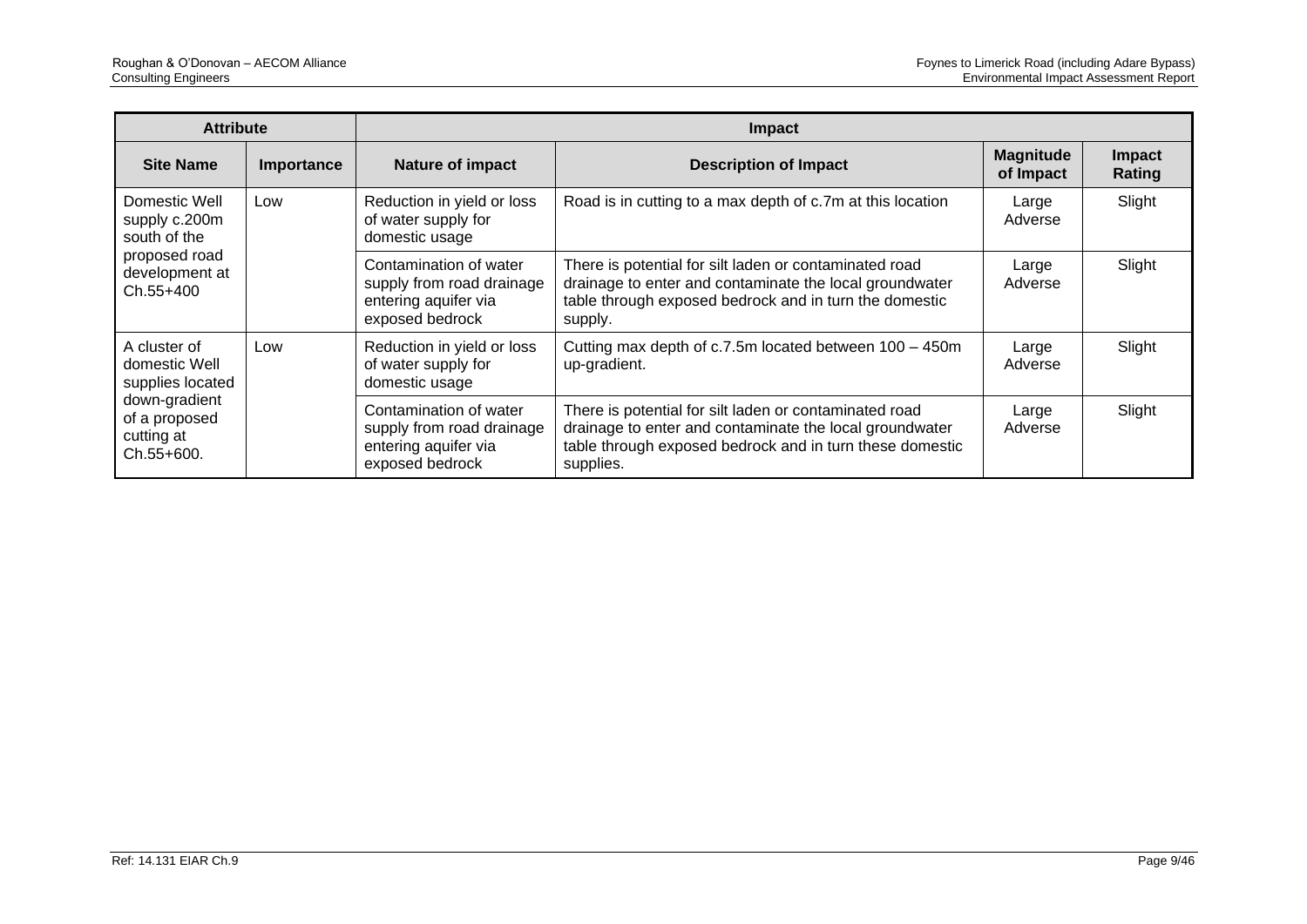# **9.5. Proposed Mitigation Measures for Hydrogeology**

#### **9.5.1 Mitigation Measures for Hydrogeology**

Mitigation measures follow the principles of avoidance, prevention, reduction and offsetting. Where avoidance has not been possible, then consideration has been given to trying to locally modify the proposed road development both vertically and horizontally to reduce / minimise the extent of the impact.

#### *9.5.1.1 General Mitigation Measures for Hydrogeology*

#### **Operational Mitigation**

The impact of road construction on aquifers and groundwater resources can be minimised by applying sound design principles and by following good work practices as outlined by the TII in its 'Guidelines on Procedures for Assessment and Treatment of Geology, Hydrology and Hydrogeology for National Road Schemes (2008)'.

For groundwater the following were the main responses and guidelines considered during the development of the hydrogeological mitigation measures for the proposed road development:

- Where possible, re-align the road down-gradient or an appropriate distance upgradient of the source protection area for high yielding water supply springs and wells and natural hydrogeological features;
- Where possible, minimise the depth of road cutting within a source protection area or zone of contribution to minimise the impact on groundwater flows to down gradient springs, wells, wetlands and other hydrogeological features;
- Where possible, minimise the depth of road cutting below the permanent groundwater table in order to ensure that its zone of contribution does not extend up gradient to a hydrogeological feature or wetland;
- Provide sealed drains along sections of road overlying the vulnerable parts of locally important or regionally important aquifers;
- Provide site-specific measures to protect relatively small natural hydrogeological features such as springs, seeps or wetlands;
- Assess the potential impact of re-grading small streams on nearby wells or springs;
- Ensure all surface water run-off discharged to groundwater via soakaways or unlined attenuation ponds is passed through systems for settlement or filtration of suspended solids with the parallel effect of removing contaminants (certain heavy metals and hydrocarbons) associated with the suspended solids;
- Groundwater monitoring may be appropriate in certain instances, instead of automatically providing specific mitigation measures. In these circumstances however, thresholds should be set that will trigger the introduction of pre-defined mitigation measures;
- Specifying regular monitoring of groundwater during the construction period and for a defined period thereafter, following opening of the proposed road development;
- All wells abandoned as part of the road development should be sealed and abandoned in accordance with "*Well Drilling Guidelines (2007)"* produced by the Institute of Geologists of Ireland (IGI). Ground investigation boreholes should be backfilled using bentonite or cement bentonite grout in accordance with the *Specification and Related Documentation for Ground Investigation (2006)*  published by the Institution of Engineers of Ireland; and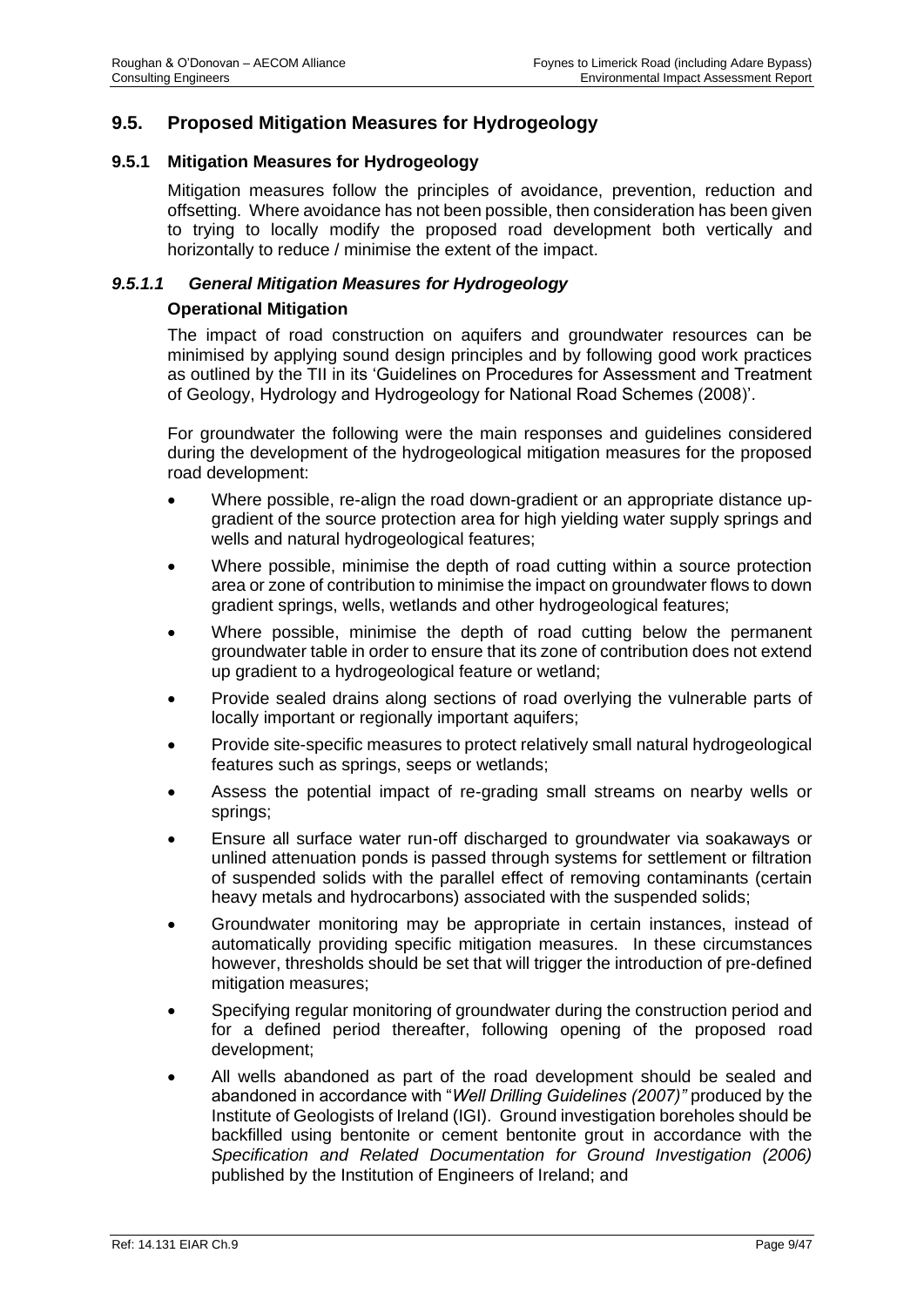• Abandon obsolete ground investigation boreholes / water supply wells and springs in accordance with the appropriate well drilling guidelines.

The above guidelines have been considered during the development of the design such that impacts have been minimised. Site specific mitigation measures for the unavoidable impacts are detailed in Section 9.5.1.2.

In formulating hydrogeological mitigation measures, regard was made to the requirements of the Water Framework Directive (Directive 2000/60/EC of the European Parliament, 2000) and Groundwater Directive (Directive 2006/118/EC of the European Parliament, 2006) and the enabling national legislation. In developing mitigation measures, there was co-ordinated and ongoing consultation with the River Basin Management Projects, the National Parks and Wildlife Service (NPWS), Office of Public Works (OPW), Local Authorities, Group Water Schemes and Environmental Protection Agency (EPA) as required.

The following mitigation will be incorporated in respect of groundwater supplies:

- All groundwater supplies currently in use that are within the footprint of the proposed road development will be replaced either through the provision of a private supply or by providing a connection to an existing public or group water scheme;
- All groundwater supplies identified in Table 9.18 and existing private wells within 300m of areas of road cuttings greater than 5m will be monitored (for water level and quality). The proposed monitoring will consist of:
	- o Quarterly monitoring for 12 months pre-construction
	- o Bi-monthly monitoring during construction
	- o Quarterly monitoring for 12 months post-construction
	- o Monitoring of any private supplies is subject to agreement by the relevant land/ property owner. Should it be concluded that any of these monitored private supplies will be lost or contaminated as a result of the development, these shall be replaced either through the provision of a replacement private supply or by providing a connection to an existing public or group water scheme.

The incorporation of the above listed mitigation measures will ensure that there will be no likely significant residual effects on any private or group groundwater supply.

#### **Construction Mitigation for Hydrogeology**

During the construction phase any compound areas / service yards are to be located away from key hydrogeologically sensitive areas and features (Watercourse, wetlands habitats, etc.) – further details are set out in Section 9.5.1.2 below. In terms of avoiding regionally important aquifers, this was not possible as it is the dominant aquifer type along the route and therefore best environmental practices are required to protect against potential pollution. To minimise the risk of pollution to the groundwater, any fuel storage, refuelling and maintenance of construction vehicles will be carried out in protected areas to manage any spillages.

Procedures are set out in Chapter 10 Hydrology which will require that any hydrocarbon leakages or spillages during construction will be dealt with immediately. These measures will absorb the bulk of the contaminant immediately with absorbent material, storing it and the contaminated soil in a stockpile underlain and covered by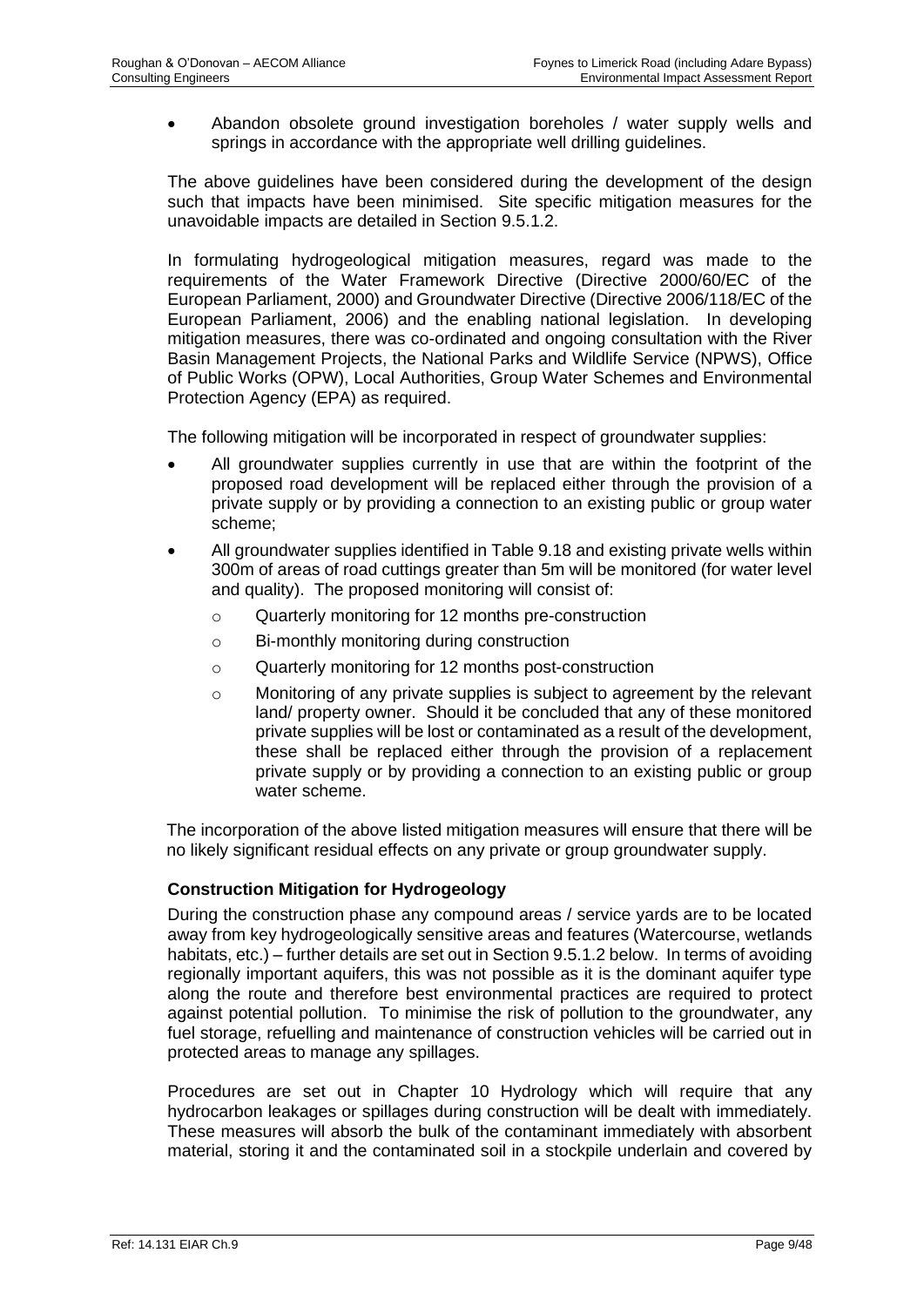plastic to prevent leachate generation, until such time as it can be removed off-site by an appropriately licensed waste management company.

Where significant groundwater flows are encountered in deep bedrock cut sections, mitigation will be provided to ensure the continued flow of same where possible. The mitigation may involve either piping, construction of gravel filled pathways or short diversions. The Contractor shall be made aware of any areas of potential karst features located at shallow depths, and site traffic in these areas should be kept to a minimum to reduce the potential compression and collapse of subsurface flow features.

Imported fill shall be in accordance with the requirements of the TII Specification for Road Works. Where water supply wells and springs are located underneath the proposed road development footprint, these will be sealed to prevent contaminants entering the aquifer (*Well Drilling Guidelines (IGI, 2007)*). The incorporation of such mitigation measures will ensure there will be no likely significant residual effects to any private or group groundwater supplies.

# *9.5.1.2 Site Specific Mitigation Required for Hydrogeology*

# **Extreme Vulnerability Areas**

#### *Construction*

Prior to the commencement of construction works, clean runoff water from lands adjacent to and up gradient of the works area will be diverted to local watercourses through the installation of cut-off ditches. Soiled construction runoff water will undergo treatment before discharge by being passed through a settlement pond (either temporary or permanent pond system). The treated water may be discharged to a surface water body and/or depending on the subsoil conditions may also discharge to ground so as to maintain the existing recharge conditions.

#### *Operational*

Throughout the proposed road development in areas of extreme and high vulnerability and near sensitive ecological receptors, a sealed drainage system will be used – see Table 9.9 above for details. This avoids the potential for infiltration to groundwater as a linear source and this approach is in accordance with best practice. Wetland systems will be provided at all outfalls to protect both surface and groundwater from any adverse quality and/or quantity impacts of the road drainage discharge.

#### **Hydrogeological Features**

Each of the hydrogeological features identified that are potentially at risk due to the proposed road development were assessed based on the potential magnitude of the impact. Where an impact rating was deemed to be slight or imperceptible it is considered that the adherence to good construction practices applies, as fully outlined in the Environmental Operating Plan (Appendix 4.1) and as further detailed in Chapter 10. Adoption of these measures can adequately mitigate the level of risk involved and no additional specific mitigation is required. Each of the features which were found to have an impact rating greater than slight have been considered to require some form of mitigation to reduce the magnitude of the risk posed. Table 9.19 gives details of the specific mitigation measures proposed at each hydrogeological feature.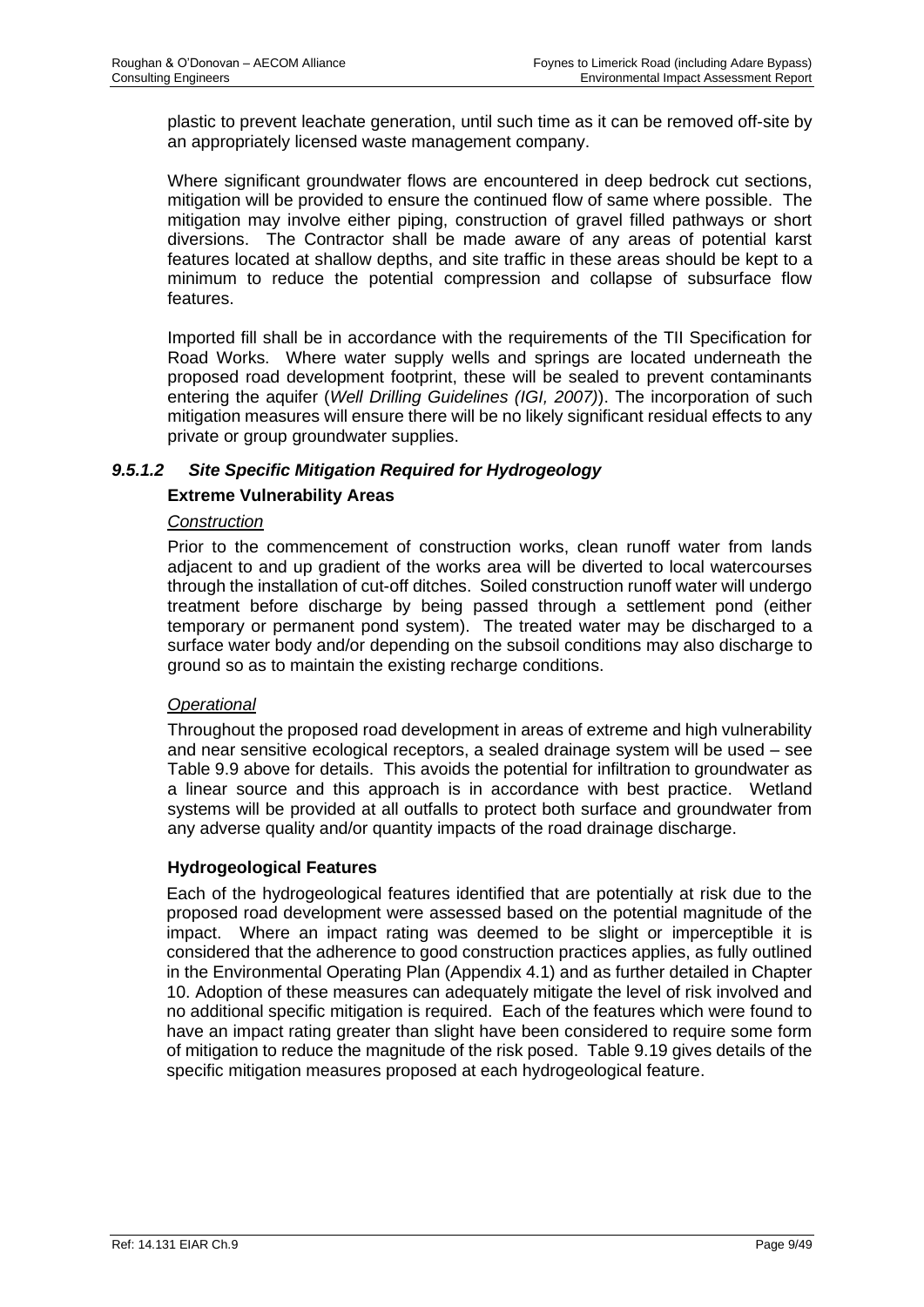| <b>Feature / Location</b>                                     | <b>Description of Impact</b>                                                                                           | <b>Mitigation Measure</b>                                                                                                                                                                                                                                                                                                                                                                                                                                                                                                                                                                                                                                                                                                                                                                                                                                                                 | <b>Residual</b><br>Impact |
|---------------------------------------------------------------|------------------------------------------------------------------------------------------------------------------------|-------------------------------------------------------------------------------------------------------------------------------------------------------------------------------------------------------------------------------------------------------------------------------------------------------------------------------------------------------------------------------------------------------------------------------------------------------------------------------------------------------------------------------------------------------------------------------------------------------------------------------------------------------------------------------------------------------------------------------------------------------------------------------------------------------------------------------------------------------------------------------------------|---------------------------|
| <b>KER4 Rincullia</b>                                         | Increased frequency or extent of<br>localised groundwater/pluvial<br>flooding of agricultural lands.                   | Fill with clean broken rock and wrap in geotextile prior to completing the road<br>formation/embankment. Maintain north-south drainage beneath the road<br>construction.                                                                                                                                                                                                                                                                                                                                                                                                                                                                                                                                                                                                                                                                                                                  |                           |
| Km <sub>4</sub>                                               | Localised pollution of the bedrock<br>aquifer by routine surface runoff<br>and spillages                               | Provide sealed road drainage at this location and treat prior to outfall.                                                                                                                                                                                                                                                                                                                                                                                                                                                                                                                                                                                                                                                                                                                                                                                                                 | Imperceptible             |
| <b>KER7 Fen Wetland</b><br>at Ballyellinan<br>Km <sub>7</sub> | Changes to the groundwater flow<br>regime causing a deterioration in<br>the status of the fen as a wetland<br>habitat. | No improvement to existing drainage systems in this area – provide a drainage<br>neutral design. All existing surface water flow paths to be piped and culverted to<br>match existing conditions.<br>Provide a drainage blanket between Ch.6+600 and Ch.7+150 with a transverse<br>barrier at either end to ensure north-south shallow drainage paths are not<br>blocked and to ensure road formation does not act as a longitudinal drain.<br>Base of the embankment for Side Road 5B and the L1220 shall be constructed<br>of cohesive non-permeable material to ensure the road formation does not drain<br>the wetland fen area located to the north of the alignment.                                                                                                                                                                                                                | Imperceptible             |
|                                                               | Localised pollution of the bedrock<br>aquifer or the fen wetland by<br>routine surface runoff and spillages            | Road drainage to be treated prior to outfall as per good design practice.<br>Appropriate drainage system to be used as per the assessment in Section<br>9.4.1.2                                                                                                                                                                                                                                                                                                                                                                                                                                                                                                                                                                                                                                                                                                                           |                           |
| KER11 Fen<br>Wetland at<br>Lismakeery<br><b>Km 21</b>         | Changes to the groundwater flow<br>regime causing a deterioration in<br>the status of the fen as a wetland<br>habitat. | No improvement to existing drainage systems in this area – provide a drainage<br>neutral design. All existing surface water flow paths to be piped and culverted to<br>match existing conditions.<br>Provide a drainage blanket between Ch.21+000 and Ch.21+150 with a<br>transverse barrier at either end to ensure north-south shallow drainage paths are<br>not blocked and to ensure road formation does not act as a longitudinal drain.<br>Any springs/groundwater seepages which may be encountered shall be filled<br>with clean broken rock, wrapped in geotextile and piped/directed to its natural<br>flow path which is likely towards this wetland.<br>Hydrological management measures including a drainage link from the existing<br>spring under the proposed road development at Ch.21+080 southward to the<br>main fen area and sluice controls on the drainage outlet. | Imperceptible             |

# **Table 9.19 Proposed Mitigation Measures for Hydrogeological Features with the Corresponding Residual Impact Rating**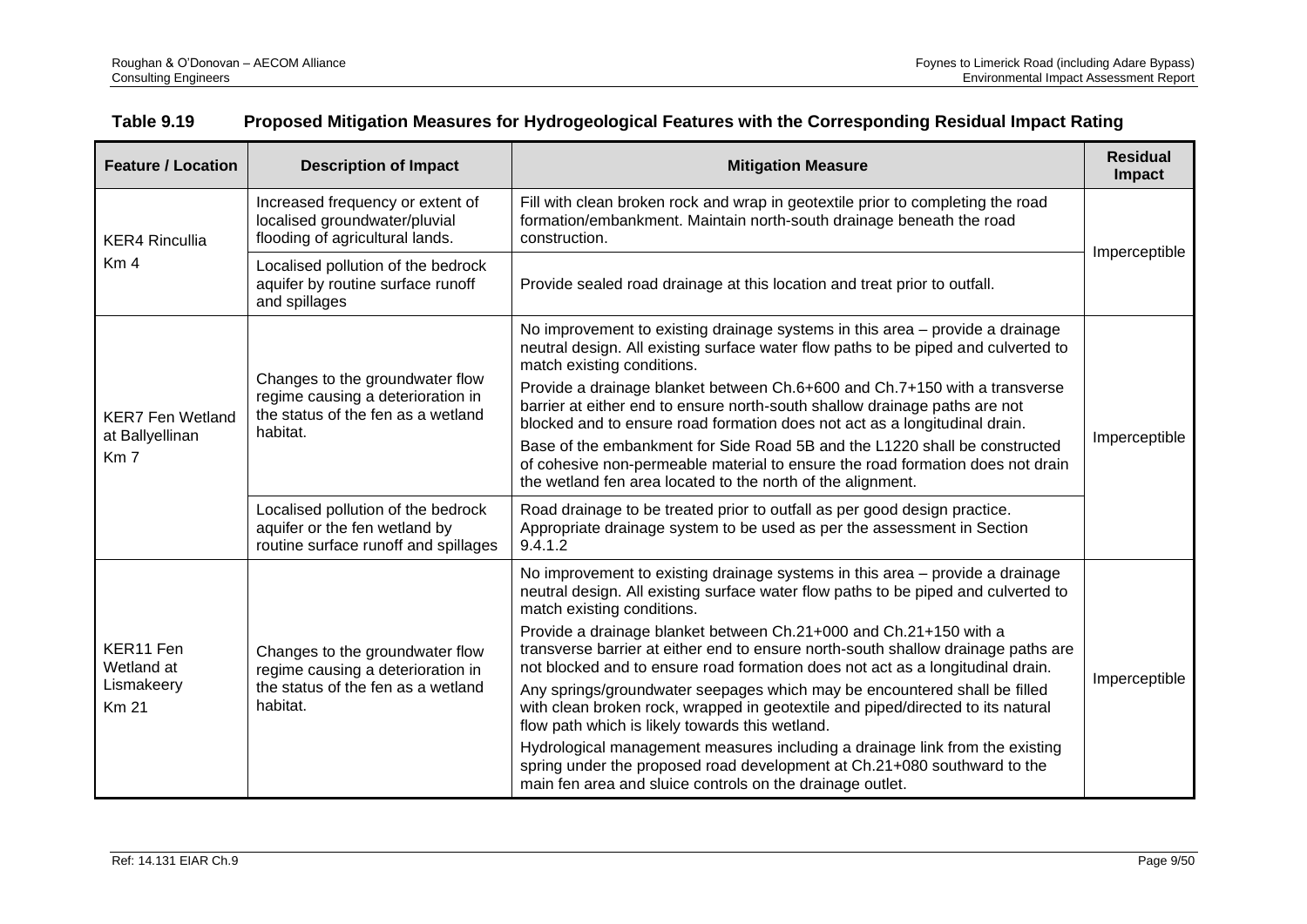| <b>Feature / Location</b>                         | <b>Description of Impact</b>                                                                                                                                                                                                                                                                                                                                                                                                                                                                                                                          | <b>Mitigation Measure</b>                                                                                                                                                                                                                                                                                                                                                                                                                                                                                                                                                                                                                                                                                                                                                                                                                                                                                                                                                                                                                                                                                                                                                                         | <b>Residual</b><br>Impact |  |
|---------------------------------------------------|-------------------------------------------------------------------------------------------------------------------------------------------------------------------------------------------------------------------------------------------------------------------------------------------------------------------------------------------------------------------------------------------------------------------------------------------------------------------------------------------------------------------------------------------------------|---------------------------------------------------------------------------------------------------------------------------------------------------------------------------------------------------------------------------------------------------------------------------------------------------------------------------------------------------------------------------------------------------------------------------------------------------------------------------------------------------------------------------------------------------------------------------------------------------------------------------------------------------------------------------------------------------------------------------------------------------------------------------------------------------------------------------------------------------------------------------------------------------------------------------------------------------------------------------------------------------------------------------------------------------------------------------------------------------------------------------------------------------------------------------------------------------|---------------------------|--|
|                                                   | Localised pollution of the bedrock<br>aquifer or the fen wetland by<br>routine surface runoff and spillages                                                                                                                                                                                                                                                                                                                                                                                                                                           | Road drainage to be treated prior to outfall as per good design practice.<br>Appropriate drainage system to be used as per the assessment in Section<br>9.4.1.2                                                                                                                                                                                                                                                                                                                                                                                                                                                                                                                                                                                                                                                                                                                                                                                                                                                                                                                                                                                                                                   |                           |  |
| KER21 Fen<br>Wetland<br>Blossomhill               | No improvement to existing drainage systems in this area – provide a drainage<br>neutral design. All existing surface water flow paths to be piped and culverted to<br>Changes to the groundwater flow<br>match existing conditions.<br>regime causing a deterioration in<br>the status of the fen as a wetland<br>Base of embankment on north side of alignment between Ch.51+050 and<br>habitat.<br>Ch.51+300 shall be constructed from cohesive material to ensure the road<br>formation toes not act as a longitudinal drain away from this area. |                                                                                                                                                                                                                                                                                                                                                                                                                                                                                                                                                                                                                                                                                                                                                                                                                                                                                                                                                                                                                                                                                                                                                                                                   | Imperceptible             |  |
| <b>Km 51</b>                                      | Localised pollution of the bedrock<br>aquifer or the fen wetland by<br>routine surface runoff and spillages                                                                                                                                                                                                                                                                                                                                                                                                                                           | Road drainage to be treated prior to outfall as per good design practice.<br>Appropriate drainage system to be used as per the assessment in Section<br>9.4.1.2                                                                                                                                                                                                                                                                                                                                                                                                                                                                                                                                                                                                                                                                                                                                                                                                                                                                                                                                                                                                                                   |                           |  |
| Craggs/Barrigone<br><b>GWS</b><br>Km <sub>6</sub> | Reduction in yield be observed of<br>water supply at the Group Water<br>Scheme borehole                                                                                                                                                                                                                                                                                                                                                                                                                                                               | The principal mitigation measure proposed at this supply is to monitor the pre,<br>during and post construction water level and water chemistry at the supply for<br>any impacts.<br>Whilst a moderate/significant impact to the yield of the existing supply at<br>Craggs/Barrigone GWS cannot be discounted, the likelihood of a significant<br>impact is low, and the more likely scenario is that the impact will be minor or<br>imperceptible. However, in the absence of absolute certainty two alternative<br>mitigation measures are proposed which will form a backstop should a reduction<br>in yield be observed:<br>(i) Connection of the public water supply to the Group Water Scheme reservoir<br>in advance of the main scheme construction<br>(ii) Should a significant impact in quality or yield be observed as a result of the<br>proposed road development, installation of a new suitably located<br>replacement/additional borehole and pump system connected to the existing<br>group water scheme network.<br>Mitigation measures are only provided for should a reduction in yield below the<br>maximum abstraction rate occur and to ensure no interruption in supply. | Slight                    |  |
|                                                   | Contamination of water supply from<br>road drainage entering aquifer via<br>weathered bedrock.                                                                                                                                                                                                                                                                                                                                                                                                                                                        | Provide sealed drainage system between Ch.4+000 and Ch. 7+150 to ensure no<br>pollution of the underlying aquifer in this area where bedrock is exposed/near the<br>ground surface or will be exposed by the proposed cutting.                                                                                                                                                                                                                                                                                                                                                                                                                                                                                                                                                                                                                                                                                                                                                                                                                                                                                                                                                                    |                           |  |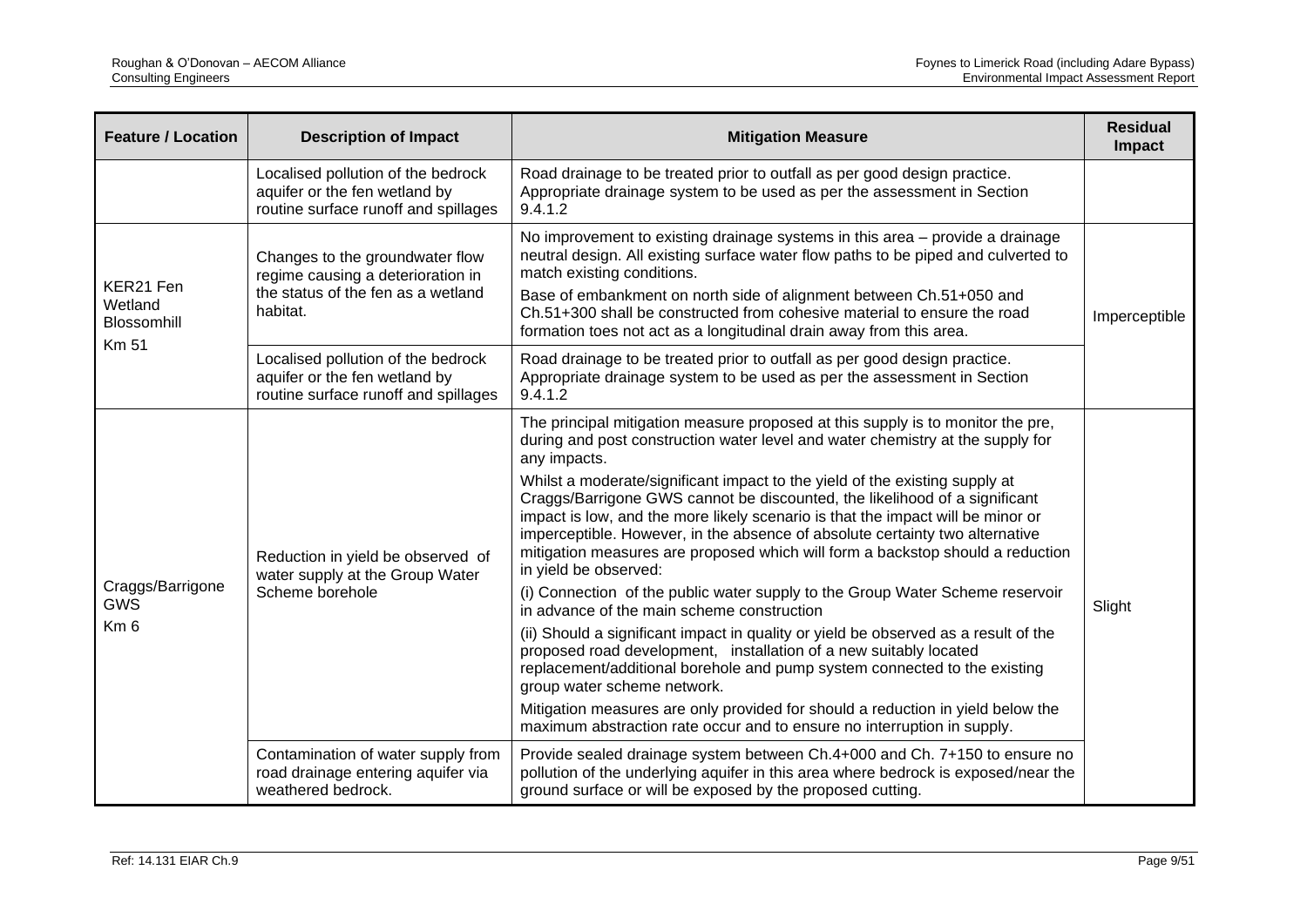| <b>Feature / Location</b>                                                                                             | <b>Description of Impact</b>                                                                                                                                                                                                                                                                                                                                                                                | <b>Mitigation Measure</b>                                                                                                                                                                                                                           | <b>Residual</b><br>Impact |
|-----------------------------------------------------------------------------------------------------------------------|-------------------------------------------------------------------------------------------------------------------------------------------------------------------------------------------------------------------------------------------------------------------------------------------------------------------------------------------------------------------------------------------------------------|-----------------------------------------------------------------------------------------------------------------------------------------------------------------------------------------------------------------------------------------------------|---------------------------|
| Croagh-<br>Farrandonnelly<br><b>GWS</b><br><b>Km 54</b>                                                               | Monitor pre, during and post construction water level and water chemistry at this<br>Reduction in yield of water supply<br>supply. Should a significant impact in quality or yield be observed as a result of<br>at the Group Water Scheme<br>the proposed road development, take necessary steps which may include<br>borehole<br>provision of a replacement borehole or connection to an adjacent supply. |                                                                                                                                                                                                                                                     | Slight                    |
|                                                                                                                       | Contamination of water supply from<br>road drainage entering aquifer via<br>weathered bedrock.                                                                                                                                                                                                                                                                                                              | Provide sealed drainage system between Ch.53+150 and Ch. 55+800 to ensure<br>no pollution of the underlying aquifer in this area where bedrock will be exposed<br>by the proposed cutting.                                                          |                           |
| Spring feeding<br>local stream<br>Km <sub>1</sub>                                                                     | Loss of water supply for agricultural<br>use                                                                                                                                                                                                                                                                                                                                                                | Fill with clean broken rock, wrap in geotextile and pipe/redirect to adjacent<br>stream/watercourse located to the north.                                                                                                                           | Slight                    |
| Spring/Well                                                                                                           | Loss of water supply for agricultural<br>usage                                                                                                                                                                                                                                                                                                                                                              | Provide replacement borehole or connection to adjacent supply.                                                                                                                                                                                      | Slight                    |
| <b>Agricultural Use</b><br><b>Km 11</b>                                                                               | Contamination of water supply from<br>road drainage entering aquifer via<br>exposed bedrock                                                                                                                                                                                                                                                                                                                 | Prior to completing road construction, fill with clean broken rock, wrap in<br>geotextile and pipe/redirect to cut-off drain or adjacent stream/watercourse. If a<br>well or bore is present follow the IGI guidance for the abandonment of wells.  |                           |
| Spring/Well                                                                                                           | Loss of water supply for agricultural<br>usage                                                                                                                                                                                                                                                                                                                                                              | Provide replacement borehole or connection to adjacent supply.                                                                                                                                                                                      | Slight                    |
| <b>Agricultural Use</b><br><b>Km 51</b>                                                                               | Contamination of water supply from<br>road drainage entering aquifer via<br>exposed bedrock                                                                                                                                                                                                                                                                                                                 | Prior to completing road construction, fill with clean broken rock, wrap in<br>geotextile and pipe/redirect to cut-off drain or adjacent stream/watercourse. If a<br>well or bore is present, follow the IGI guidance for the abandonment of wells. | Imperceptible             |
| Domestic well<br>located c.150m<br>south of the                                                                       | Reduction in yield or loss of water<br>supply for domestic usage                                                                                                                                                                                                                                                                                                                                            | Monitor pre, during and post construction water level and water chemistry at this<br>supply. Should an impact in quality or yield be observed provide a replacement<br>borehole or connection to an adjacent supply.                                | Slight                    |
| proposed<br>alignment at<br>Ch.55+200.<br>Alignment is in<br>cutting to a max<br>depth of c.7.5m at<br>this location. | Contamination of water supply from<br>road drainage entering aquifer via<br>exposed bedrock                                                                                                                                                                                                                                                                                                                 | Road drainage to be treated prior to outfall as per good design practice.<br>Appropriate drainage system to be used as per the assessment in Section<br>9.4.1.2                                                                                     | Imperceptible             |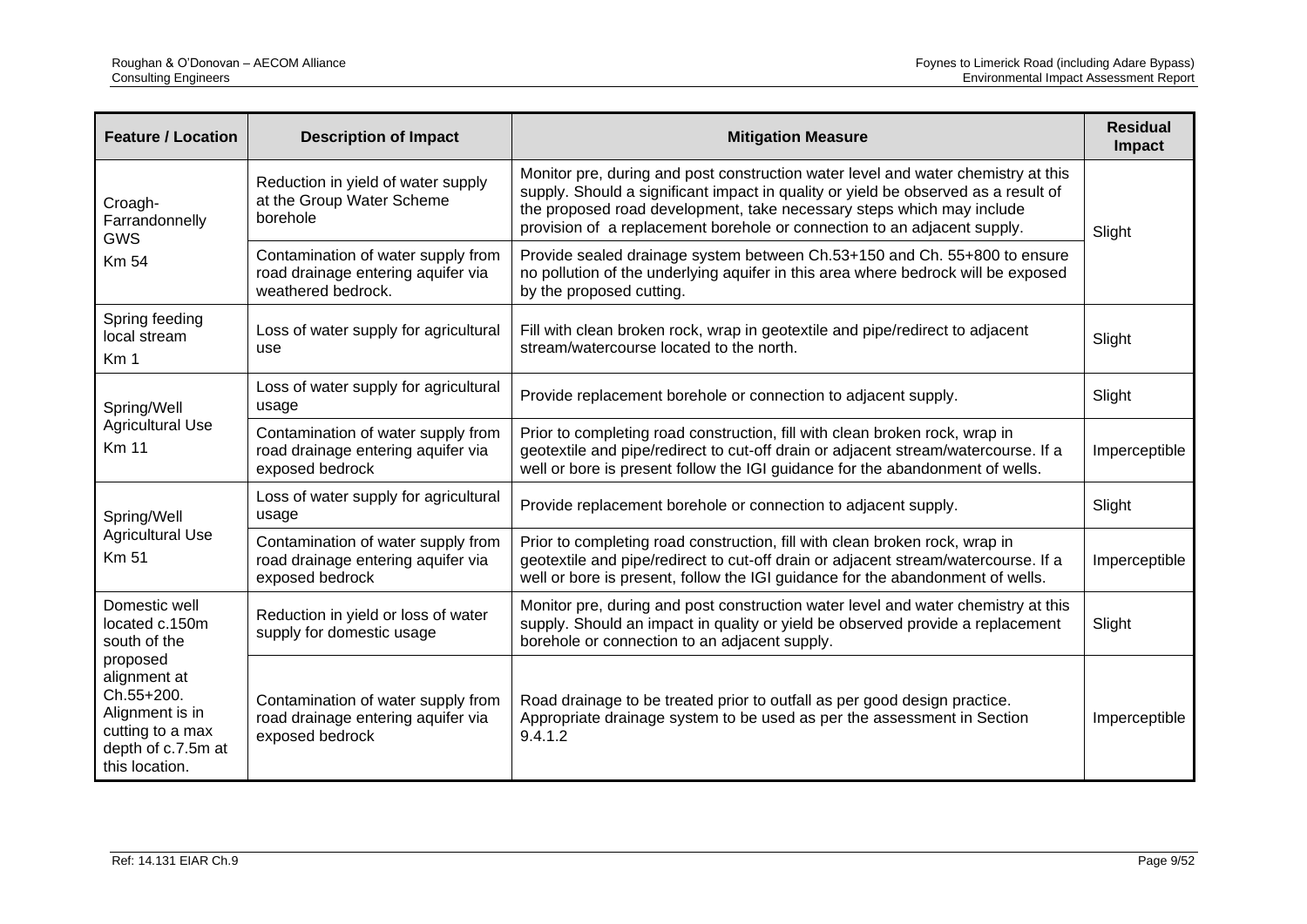| <b>Feature / Location</b>                                                                                                                                                                    | <b>Description of Impact</b>                                                                | <b>Mitigation Measure</b>                                                                                                                                                                                                                                                                                                        | <b>Residual</b><br><b>Impact</b> |
|----------------------------------------------------------------------------------------------------------------------------------------------------------------------------------------------|---------------------------------------------------------------------------------------------|----------------------------------------------------------------------------------------------------------------------------------------------------------------------------------------------------------------------------------------------------------------------------------------------------------------------------------|----------------------------------|
| Domestic well<br>located c.200m<br>south of the                                                                                                                                              | Reduction in yield or loss of water<br>supply for domestic usage                            | Monitor pre, during and post construction water level and water chemistry at this<br>supply. Should an impact in quality or yield be observed provide a replacement<br>borehole or connection to an adjacent supply.                                                                                                             | Slight                           |
| proposed<br>alignment at<br>$Ch.55+400.$<br>Alignment is in<br>cutting to a max<br>depth of c.7.5m at<br>this location                                                                       | Contamination of water supply from<br>road drainage entering aquifer via<br>exposed bedrock | Road drainage to be treated prior to outfall as per good design practice.<br>Appropriate drainage system to be used as per the assessment in Section<br>9.4.1.2                                                                                                                                                                  | Imperceptible                    |
| A cluster of<br>domestic well<br>supplies located<br>down-gradient of a<br>proposed cutting at<br>Ch.55+600. Cutting<br>max depth of<br>c.7.5m located<br>between 100 -<br>450m up-gradient. | Reduction in yield or loss of water<br>supply for domestic usage                            | Establish locations of all domestic and agricultural supplies in the likely potential<br>zone of impact. Monitor pre, during and post construction water level and water<br>chemistry at these supplies. Should an impact in quality or yield be observed<br>provide a replacement borehole or connection to an adjacent supply. | Slight                           |
|                                                                                                                                                                                              | Contamination of water supply from<br>road drainage entering aquifer via<br>exposed bedrock | Road drainage to be treated prior to outfall as per good design practice.<br>Appropriate drainage system to be used as per the assessment in Section<br>9.4.1.2                                                                                                                                                                  | Imperceptible                    |